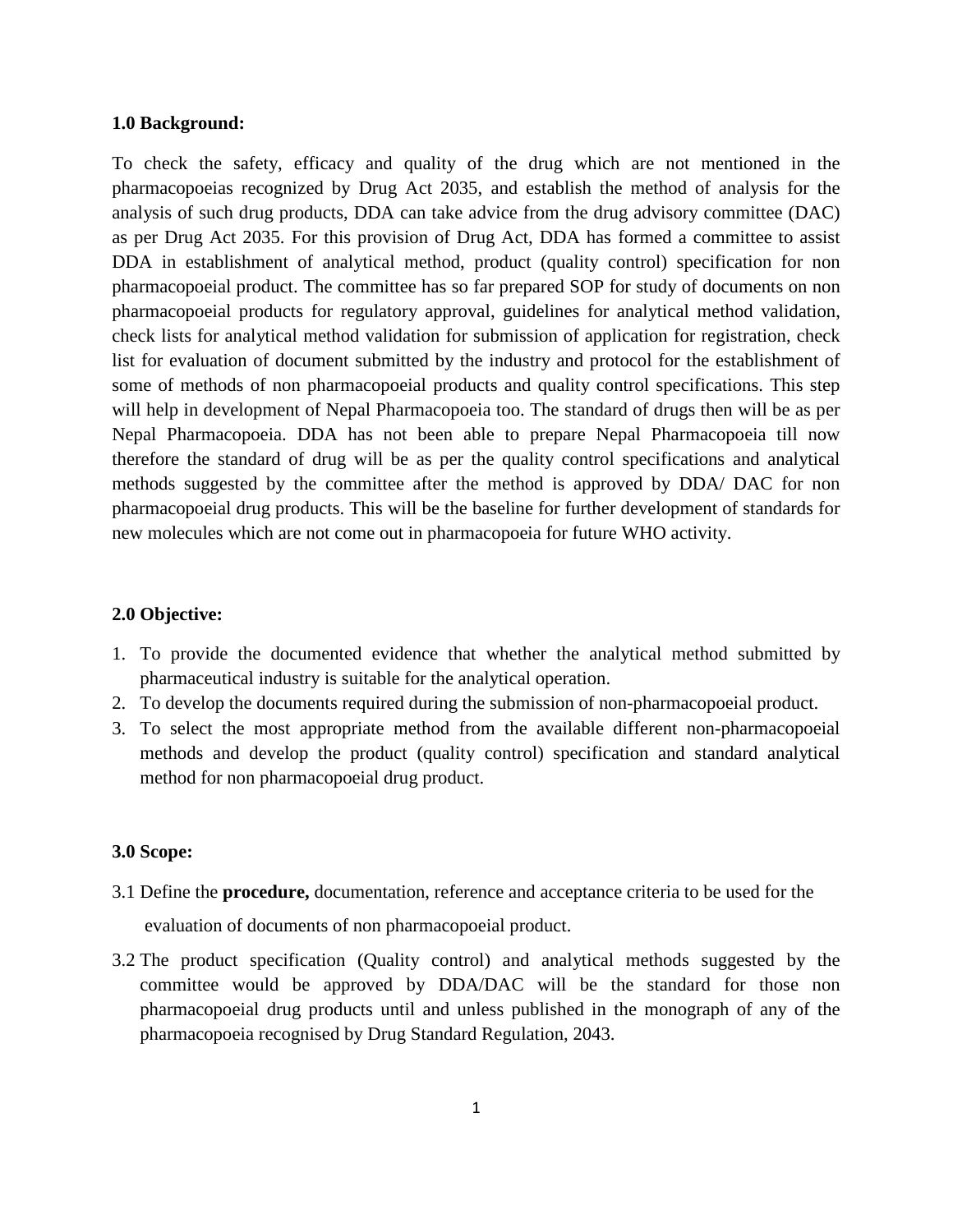### **4.0 CATEGORY OF THE NON PHARMACOPOEIAL DRUG**

Based upon the study of the documents submitted by the domestic and foreign pharmaceutical industry, seven categories of non pharmacopoeial products have been identified. The subcategory of the products, analytical method requirement and recommendation is mentioned in Table 1.

**Category 1:** The monograph of the active product ingredient (API) and dosage form is not available in the pharmacopoeia.

**Category 2:** The monograph of the API is available in pharmacopoeia but dosage form is not available in the pharmacopoeia.

**Category 3:** The monograph of the API and dosage form (e.g. tablet) is available but the dosage form (e.g. capsule etc.), type of tablet dosage form (e.g. chewable tablet etc.) submitted by the pharmaceutical industry is not available in pharmacopoeia.

**Note: If the monograph of API and dosage form (e.g. tablet, liquid etc.) is available but the salt form of API in dosage form is different from the available monograph, (e.g. diclofenac sodium to diclofenac potassium, ferrous fumarate to ferrous ascorbate etc.) analytical method should be based on the salt form available in the pharmacopoeial monograph and analytical method validation is not required.**

**Category 4:** If the monograph of the single molecule dosage (e.g. Telmisartan tablet, Amlodipine tablet) is available but the monograph of combination dosage form (e.g. Telmisartan and Amlodipine tablet) is not available.

**Category 5:** External preparations (Cream, Gel, Ointment, Liquid except eye/ear drop)

**Category 6:** Multivitamins, Enzymes, Mineral containing multi ingredient products.

**Category 7:** Biological, biosimiliar products (Vaccines, Monoclonal antibodies, Polyclonal antibodies, rDNA product and biosimiliar products), Cytotoxic drugs and transdermal patches.

### **4.1 Evaluation of the document for non pharmacopoeial product**

# **Analytical method recommendations based on the category of the non pharmacopoeial product**

### **Category 1:**

The reference of the test method should be taken from the reliable journal or innovator/comparator where ever possible. Complete analytical method validation should be performed as per recognized pharmacopoeias and guidelines.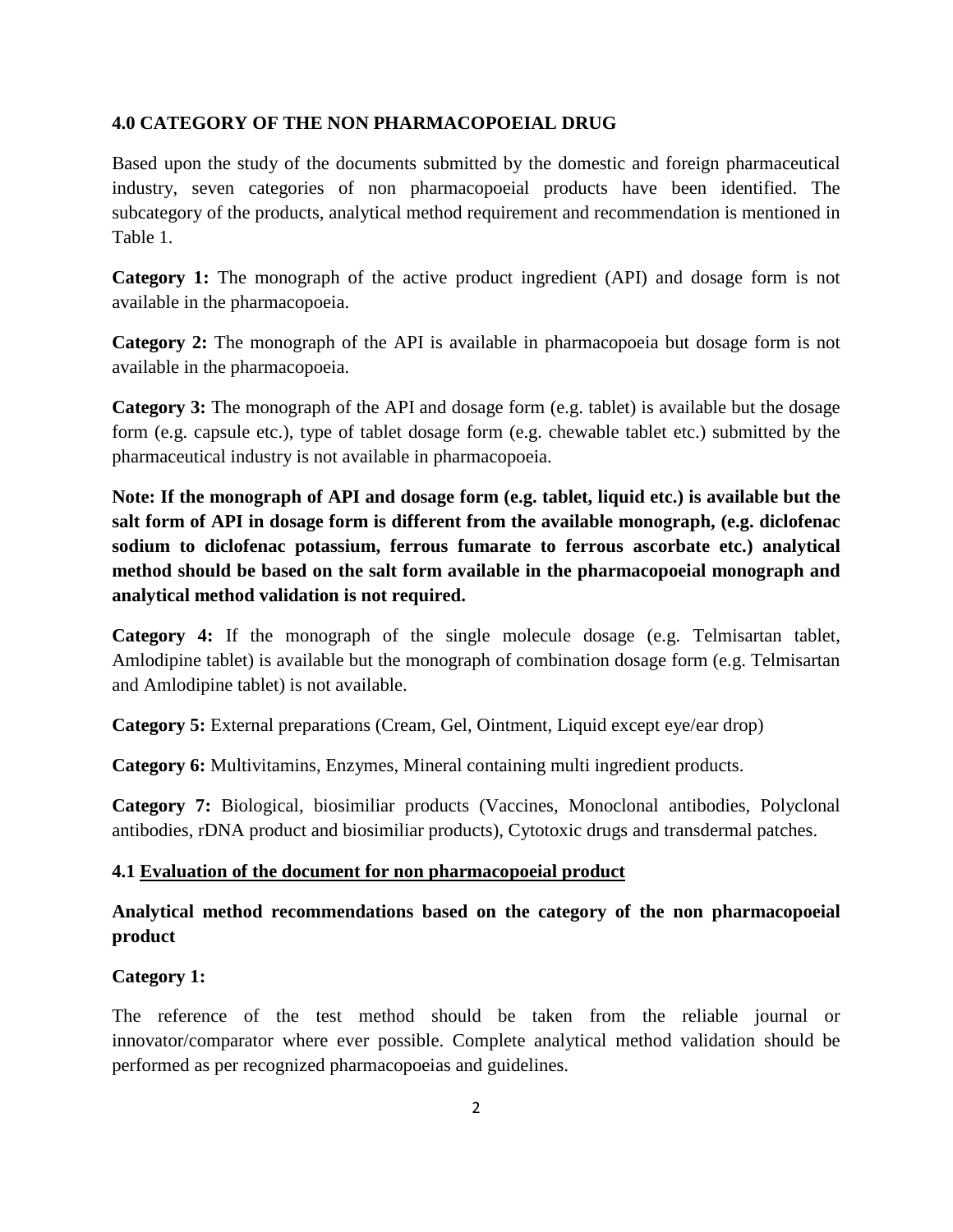### **Category 2:**

The analytical method of the dosage form should be stability indicating (HPLC preferred). If the assay of the raw material in the pharmacopoeial monograph is based on High performance liquid chromatography (HPLC), the analytical method of the dosage form should be based on the raw material. The analytical method can be changed from the pharmacopoeial monograph with suitable justification if necessary. In this category of product a **c**omplete analytical method validation should be performed by the industry.

### **Category 3:**

This category product is subcategorized as mentioned in Table no.1. The analytical method should be followed as per the similar monograph of the dosage form available in pharmacopoeia e.g. plain tablet to chewable, mouth dissolving, dispersible tablets etc. Similarly For e.g. if the monograph of the tablet dosage form is available, the analytical method and acceptance criteria of test parameter of tablet dosage can be applied to capsule dosage form i.e. solid dosage form to solid dosage form wherever possible. Similarly the analytical method and acceptance criteria of test parameter of liquid dosage form (e.g. oral solution) to liquid dosage form (suspension). Analytical method can be changed from the available monograph with suitable justification if necessary. Validation of the analytical method is required for this category product. The document should be evaluated from the committee. Marketing authorization will be given after the approval of the document from the committee.

### **Category 4:**

For this category of product, the assay method can be developed by the pharmaceutical company based on individual monograph of the single molecule of pharmacopoeia. However, the dissolution test parameter in case of tablet/capsule dosage form should be as mentioned in the individual monograph (should be narrowed but not wider e.g. if dissolution time is 45 minutes, it can be varied to 30 minutes with justifications same is the case for RPM). Estimation of the release of drug in case of dissolution can be done by suitable method (e.g. In the pharmacopoeial monograph for single dose, if UV method is mentioned, it can be changed to HPLC method but HPLC method cannot be changed to UV method) with justification unless otherwise available in recognised guidelines (WHO, ICH, FDA and the pharmacopoeias mentioned in drug standard regulation, 2043). Quality control specification should cover the tolerance limit of individual monograph. Assay method and dissolution method should be validated.

### **Category 5:**

Analysis of this category of product will be done as per the analytical method submitted by the pharmaceutical company due to wide variation in the composition of active ingredients and their quantity in the product. Analytical method validation should be performed and the documents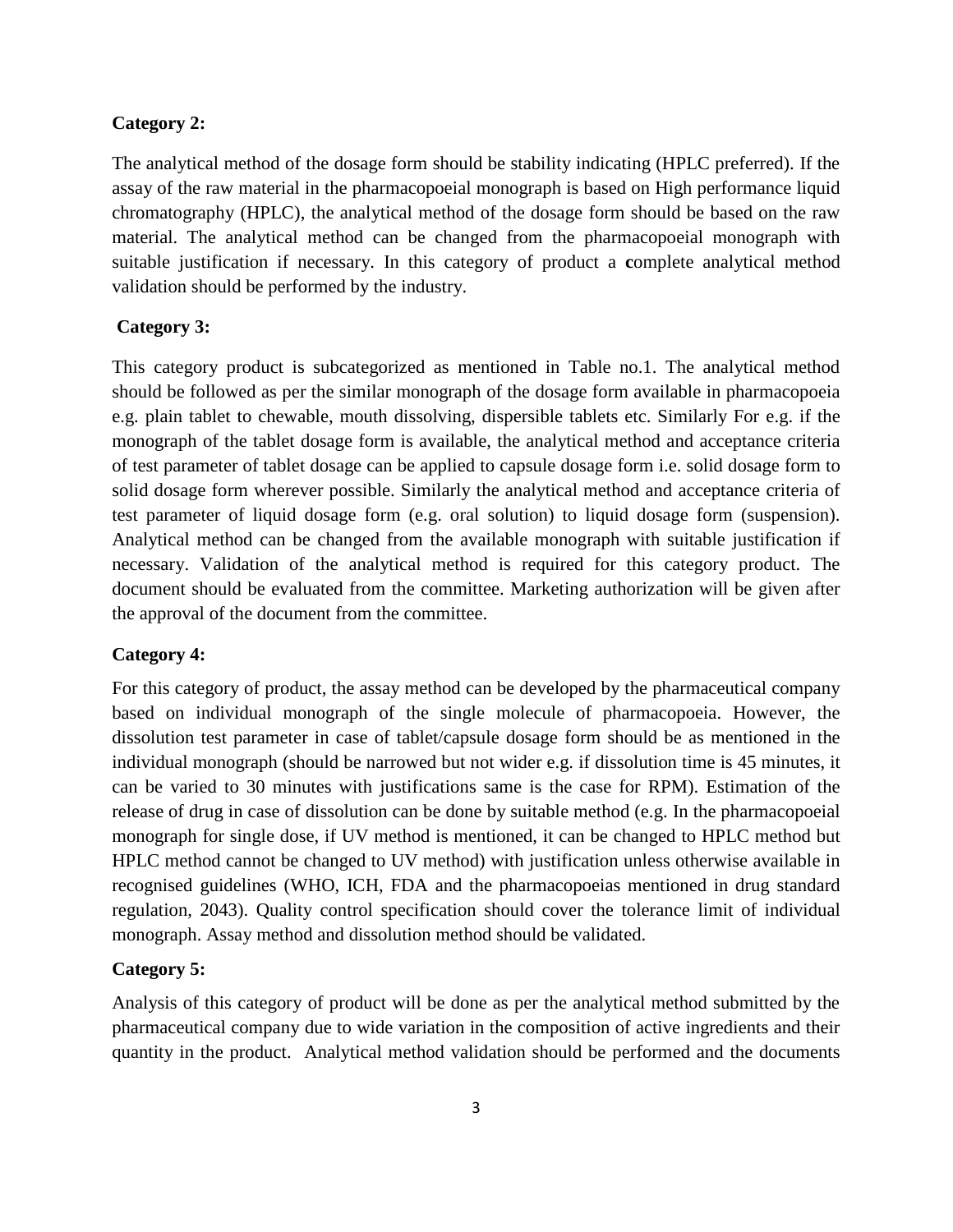should be submitted to committee. The pharmaceutical company can get market authorization from DDA after the submission of document to the committee.

# **Category 6:**

For this product, Quality control specification should cover the tolerance limit of individual monograph of the pharmacopoeia. The analysis of such products will be done as per the analytical method submitted by the company. The subcategory of this category product is mentioned in Table no.1. Analytical method validation of subcategory 6b (fat soluble vitamins) should be submitted to the committee. Due to wide range of tolerance limit in assay and as mentioned in Indian Pharmacopoeia, the content uniformity of such products are not required, analytical method validation document of Category 6a and 6c should not be submitted to the committee.

**Category 7:** Documents of this category product should be made available to committee during registration. The pharmaceutical company can get market authorization from DDA after the submission of document to the committee.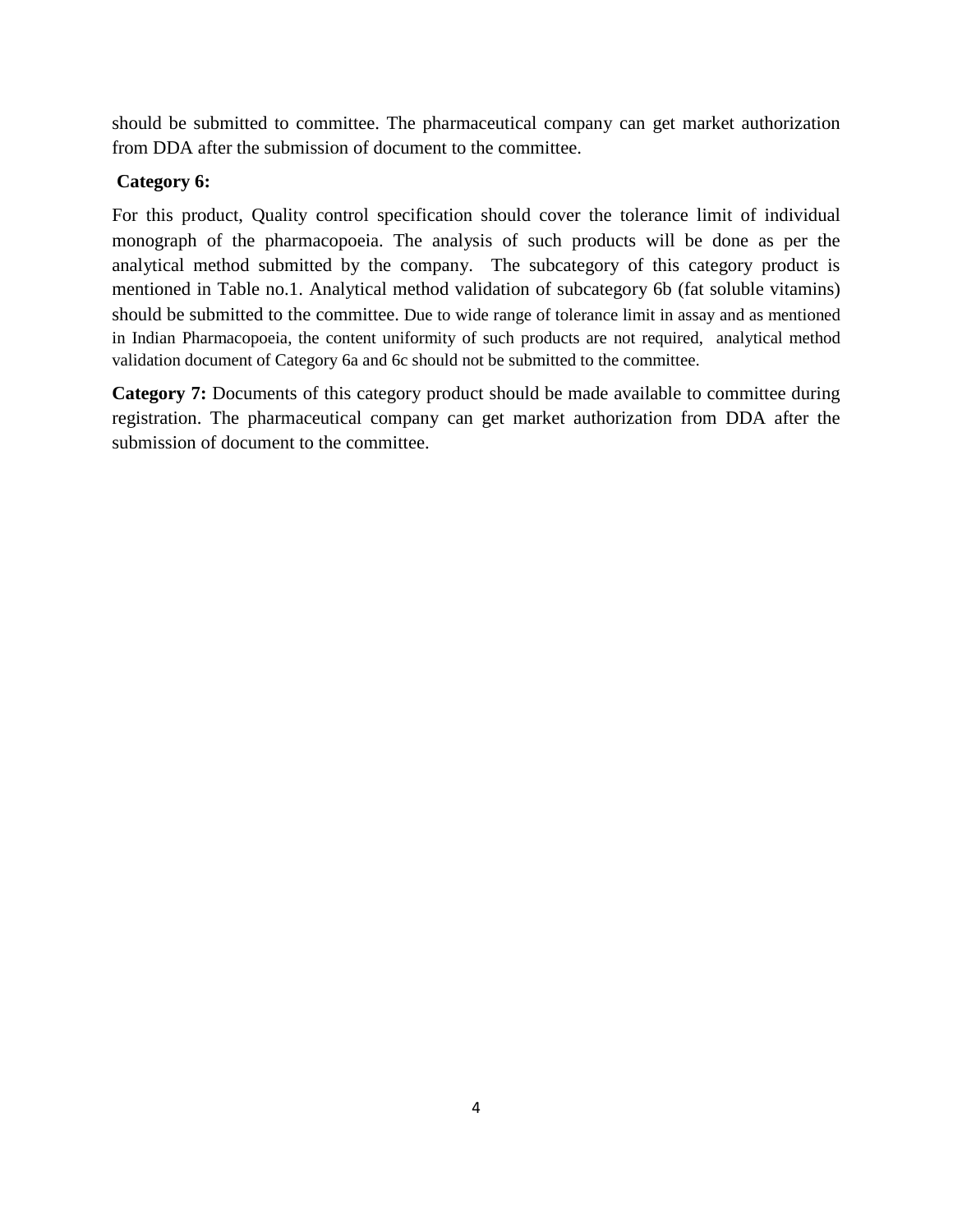| Category of Drug | Sub category                                                                                                                                                                                                                   | Characteristics                                                                                                                                                                                                                                                                                                     | Requirements                                                                                                                                                                                                 | Validation                                                                |
|------------------|--------------------------------------------------------------------------------------------------------------------------------------------------------------------------------------------------------------------------------|---------------------------------------------------------------------------------------------------------------------------------------------------------------------------------------------------------------------------------------------------------------------------------------------------------------------|--------------------------------------------------------------------------------------------------------------------------------------------------------------------------------------------------------------|---------------------------------------------------------------------------|
| Category 1       | N/A                                                                                                                                                                                                                            | The monograph of API and<br>dosage form not available in<br>any pharmacopoeia                                                                                                                                                                                                                                       | The reference of the test method<br>should be from the reliable journal<br>or innovator/comparator where ever<br>possible.                                                                                   | Complete analytical method<br>validation should be<br>performed.          |
| Category 2.      | N/A                                                                                                                                                                                                                            | The monograph of the API is<br>available but any dosage form<br>available<br>not<br>in<br><i>is</i><br>pharmacopoeia.                                                                                                                                                                                               | The analytical method of the dosage<br>form should be stability indicating<br>(HPLC Preferred) based on the API. the<br>method can be changed from the<br>monograph of API with justification                | Complete<br>analytical method<br>validation<br>should<br>be<br>performed. |
| Category 3.      | Category 3.a.<br><b>Tablet to Tablet</b><br>3 a.i. chewable,<br>dispersible, mouth<br>dissolving tablet<br>3 a.ii. Insert tablet<br>(as per type of<br>route of<br>administration)<br>for oral suspension<br>vitamin D3 powder | The monograph of the raw<br>material and dosage form<br>(e.g. tablet) is available but<br>the dosage form submitted is<br>available<br>not<br>in<br>pharmacopoeia.<br>Category 3.b: Tablet to capsule/vice versa<br>Category 3.c: liquid to liquid/suspension/powder<br>Category 3.d: Tablet/capsule to powder e.g. | 1. The analytical method should be<br>followed<br>available<br>the<br>as<br>per<br>monograph of dosage form.<br>2. The acceptance criteria of test<br>parameter should be as per the available<br>monograph. | Complete analytical method<br>validation<br>should<br>be<br>performed.    |

# **Table no.1: Category and sub category of non pharmacopoeial product**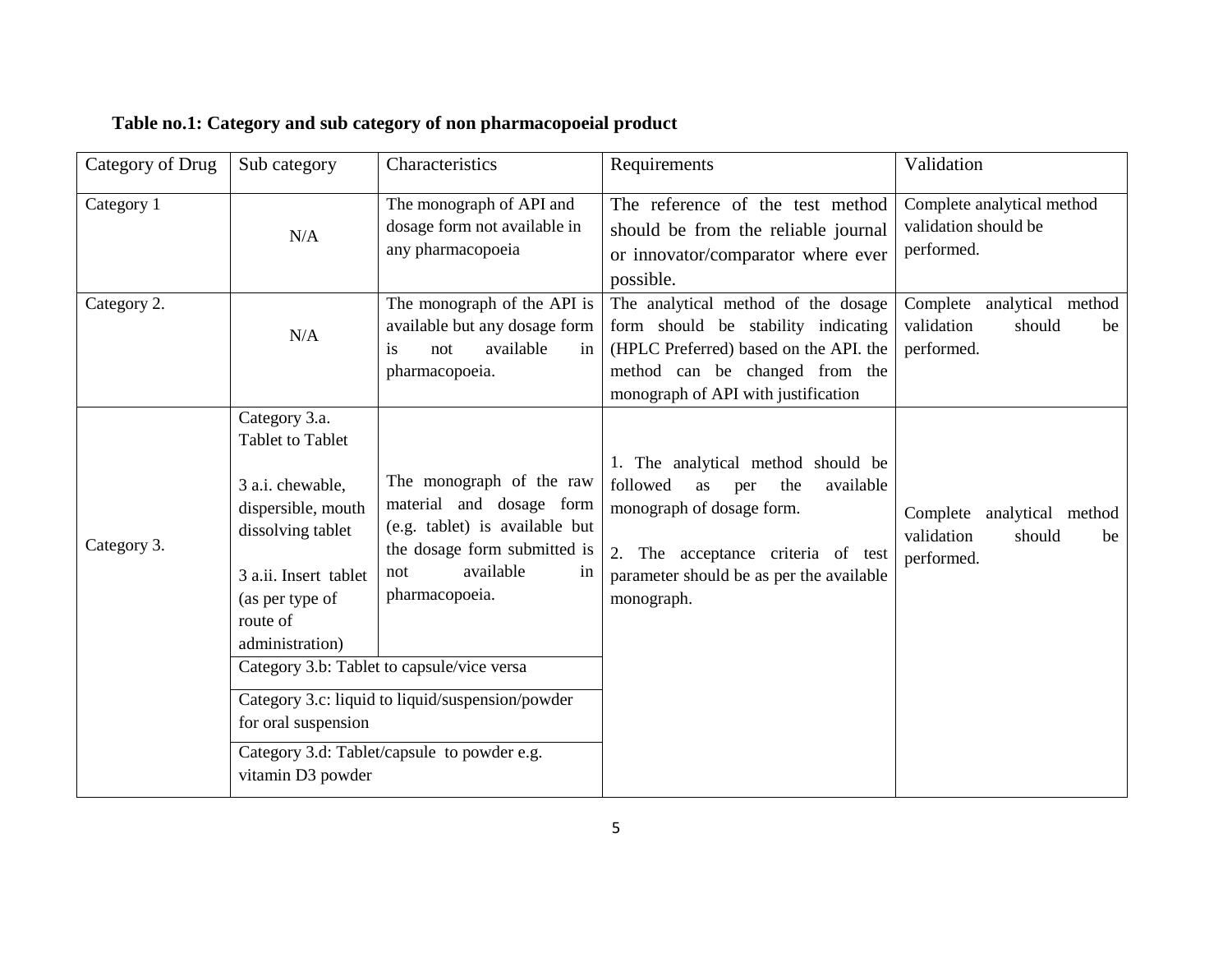| Category of                                | Sub category                                                          | Characteristics                                                                                                                                  | Requirements                                                                                                                                                                              | Validation                                                                                                                                                                                                                                                                                                                                      |
|--------------------------------------------|-----------------------------------------------------------------------|--------------------------------------------------------------------------------------------------------------------------------------------------|-------------------------------------------------------------------------------------------------------------------------------------------------------------------------------------------|-------------------------------------------------------------------------------------------------------------------------------------------------------------------------------------------------------------------------------------------------------------------------------------------------------------------------------------------------|
| Drug                                       |                                                                       |                                                                                                                                                  |                                                                                                                                                                                           |                                                                                                                                                                                                                                                                                                                                                 |
| Category 4<br>(Fixed Dose)<br>Combination) | N/A                                                                   | monograph<br>of<br>The<br>single dosage form is<br>available<br>but<br>the<br>monograph<br>of<br>combination<br>dosage<br>form is not available. | 1. Analytical method of assay<br>should be based on individual<br>monograph of the single molecule.<br>2. The dissolution test parameter<br>should be as per the individual<br>monograph. | 1. Analytical method validation should be<br>performed for assay and dissolution.<br>2. Quality control specification should cover the<br>tolerance limit of individual monograph.                                                                                                                                                              |
| Category 5                                 | N/A                                                                   | External preparations<br>(Cream,<br>Gel.<br>Liquid<br>Ointment,<br>except eye/ear drop)                                                          | Quality control specification should<br>cover the tolerance<br>limit of<br>individual<br>monograph<br>of the<br>pharmacopoeia.                                                            | validation<br>Analytical<br>method<br>should<br>be<br>performed. However, the pharmaceutical<br>company can take market authorization from<br>DDA without the approval of the document<br>from the committee.                                                                                                                                   |
| Category 6                                 | minerals<br>Category 6b. fat soluble vitamins<br>Category 6c. Enzymes | Category 6a. water soluble vitamins and                                                                                                          | Quality control specification should<br>tolerance<br>limit of<br>the<br>cover<br>individual<br>monograph<br>of<br>the<br>pharmacopoeia.                                                   | 1. Analytical method validation document of<br>Category 6 b product should be submitted to<br>committee.<br>2. Analytical method validation document of<br>Category 6a and 6c should not be submitted to<br>the committee due to wide range of tolerance<br>limit in assay and content uniformity not required<br>in this sub category product. |

# **Table no.1: Category and sub categryof non pharmacopoeial product contd.......**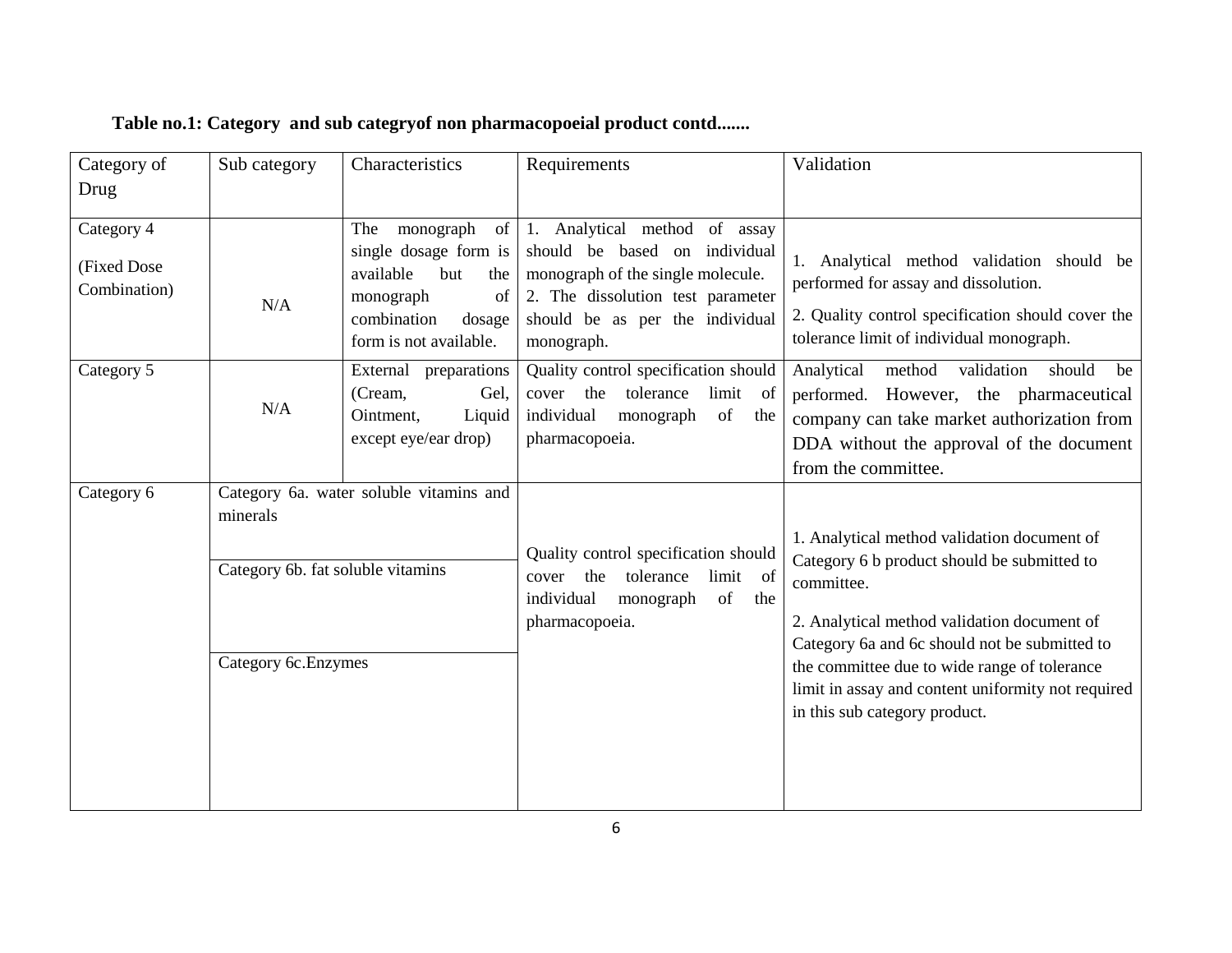| Category of | Sub category                                                                                                                                                                             | Characteristics                                                                    | Requirements        | Validation                                                                                                                |
|-------------|------------------------------------------------------------------------------------------------------------------------------------------------------------------------------------------|------------------------------------------------------------------------------------|---------------------|---------------------------------------------------------------------------------------------------------------------------|
| Drug        |                                                                                                                                                                                          |                                                                                    |                     |                                                                                                                           |
|             | Category 7a.<br>Biological,<br>biosimiliar products<br>(Vaccines,<br>Category 7b.<br>Monoclonal<br>antibodies,<br>Polyclonal<br>antibodies, rDNA<br>product and<br>biosimiliar products) | not available in<br>in<br>pharmacopoeia<br>not available in<br>in<br>pharmacopoeia | Document Evaluation | The pharmaceutical company can get market<br>authorization from DDA after the submission<br>of document to the committee. |
|             | <b>Category 7c</b><br>Cytotoxic drugs and<br>transdermal patches                                                                                                                         | not available in<br>in<br>pharmacopoeia                                            |                     |                                                                                                                           |

# **Table no.1: Category and sub category of non pharmacopoeial product contd.......**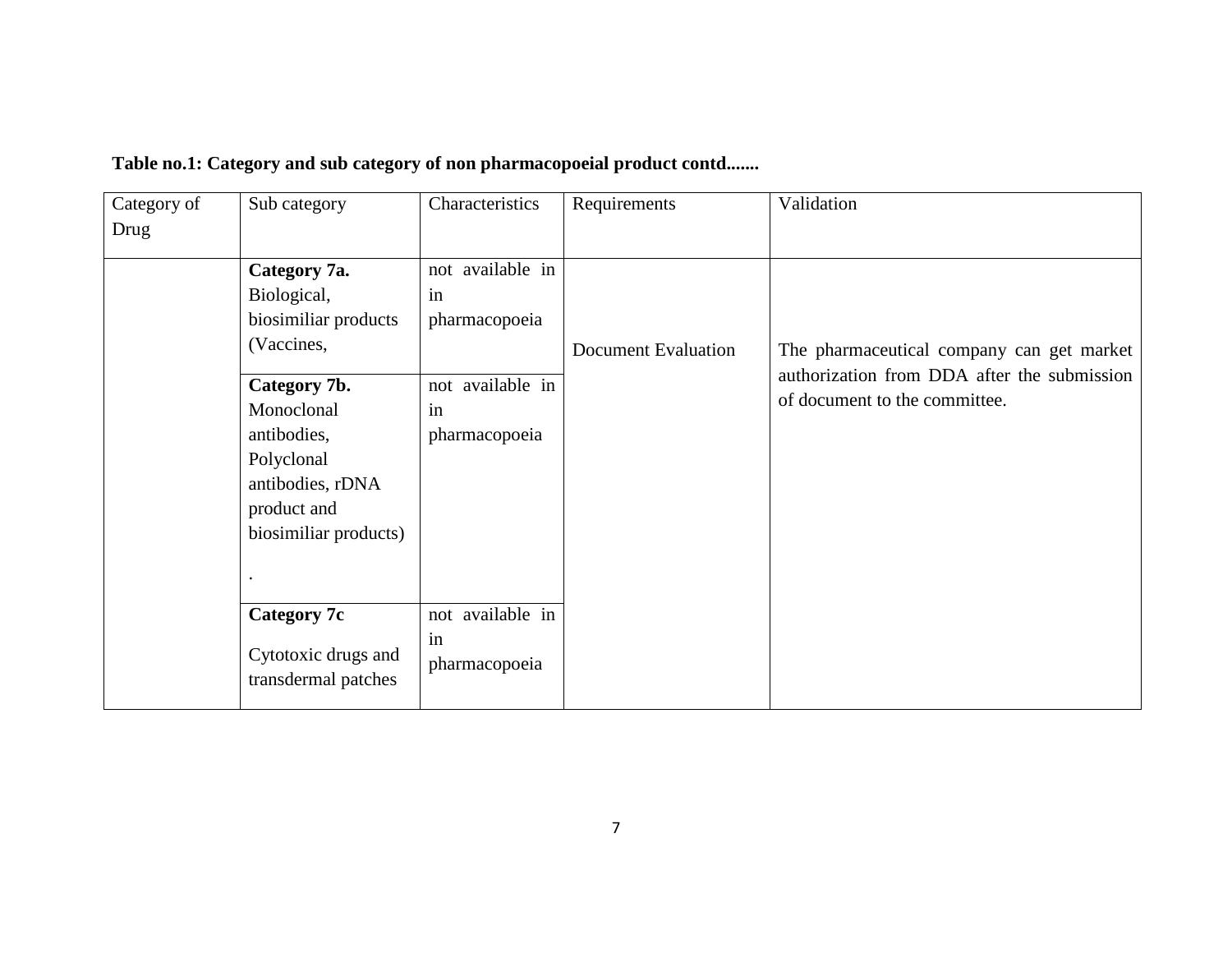# **5.0 Procedure for the evaluation of document**

Standard operating procedure for the evaluation of document of non pharmacopoeial product **(ANNEX-6)** & Analytical method validation Guidelines **(ANNEX-7)** have been developed by the committee. Based upon the SOP no. **NPV/073/SOP-01** & Guideline no **AMVP/073/01,** the evaluation of the documents of the non pharmacopoeial products submitted by the pharmaceutical industry will be done.

All the quality control specification and analytical profile will be valid unless otherwise specified in the individual monograph of the pharmacopoeia.

| S.No.          | <b>Parameters</b>               | Requirement                                         |
|----------------|---------------------------------|-----------------------------------------------------|
| a.             | Specificity                     |                                                     |
|                | <b>Blank values: Diluents</b>   |                                                     |
| $\mathbf{1}$   |                                 | Resolution: NLT 1.5                                 |
|                | Sample solution without         |                                                     |
| $\overline{2}$ | active                          | Resolution: NLT 1.5                                 |
| $b$ .          | <b>Linearity &amp; Range</b>    | r2<br>$\geq 0.98$                                   |
| $\mathbf c$    | <b>Repeatability</b>            | $RSD \leq 2.0\%$                                    |
|                |                                 | $RSD \leq 3.0\%$                                    |
|                | <b>Intermediate Precision</b>   | <b>For dissolution</b>                              |
|                |                                 | The difference in the mean value for dissolution    |
|                |                                 | results between any two conditions using the same   |
|                |                                 | strength should not exceed an absolute 10 % at time |
|                |                                 | points with $< 85$ % dissolved nor exceed 5 % for   |
| d.             |                                 | time points $> 85$ %.                               |
| e              | <b>Accuracy</b>                 | 98.0 % to 102 %                                     |
|                | <b>Solution Stability</b>       | 97.5 % to 102.5 % in comparison to the freshly      |
| f              |                                 | prepared solutions                                  |
| g              | <b>Robustness (Optional)</b>    |                                                     |
| h              | <b>System Suitability test</b>  |                                                     |
|                | Theoretical plates              | <b>NLT 2000</b>                                     |
| $\mathbf{1}$   |                                 |                                                     |
|                | Tailing factor                  | <b>NMT 2.0</b>                                      |
| $\overline{2}$ |                                 |                                                     |
|                | RSD of five/six replicate       | <b>NMT 2.0</b>                                      |
| 3              | injections                      |                                                     |
| 4              | Resolution between two<br>peaks | <b>NLT 2.0</b>                                      |

### **6.0 Acceptance criteria for different charecteristics of analytical method validation**.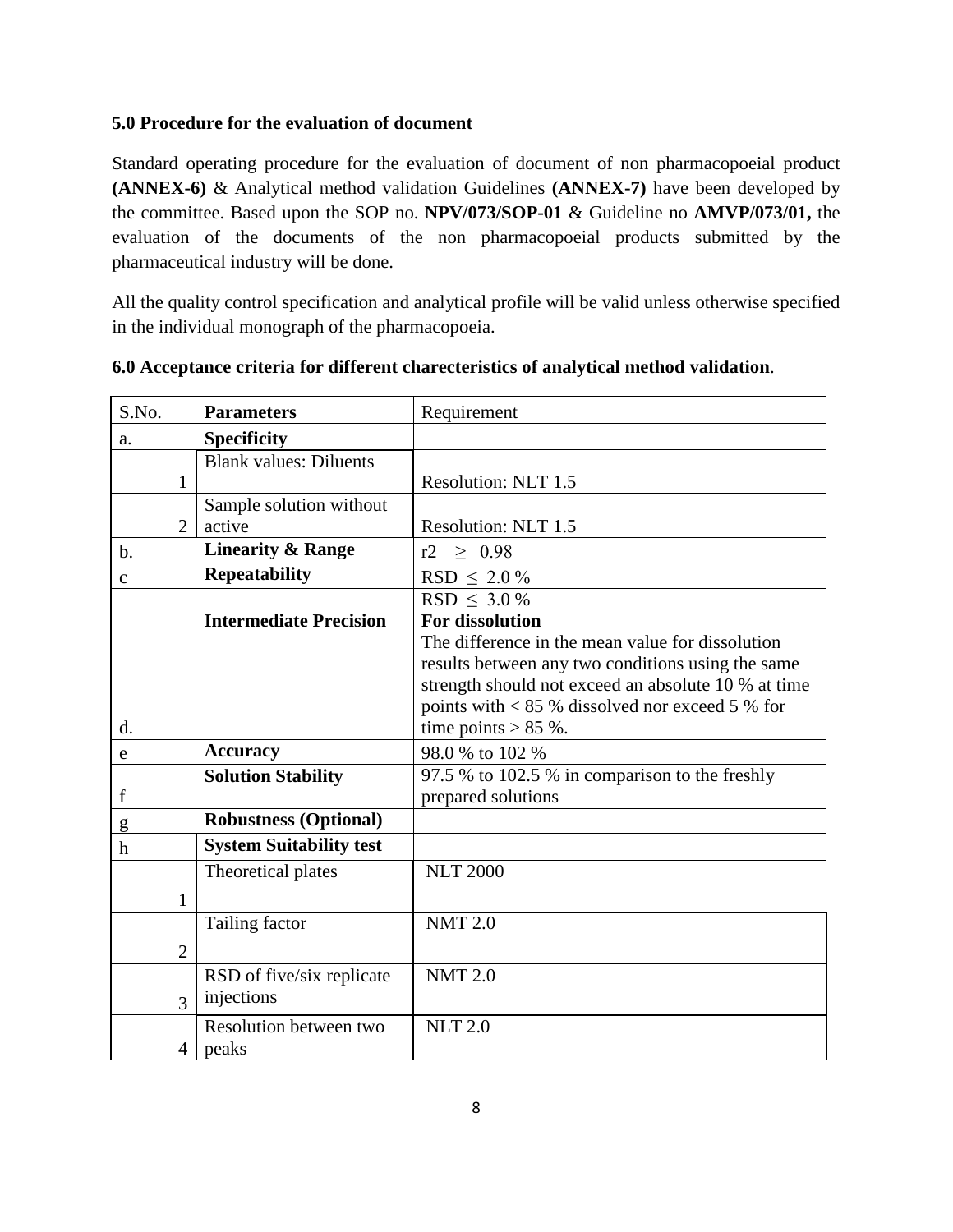# **7.0. EVALUATION OF DOCUMENTS**

- 1. All the completed documents from the domestic and foreign pharmaceutical industry will be compiled and stored by the Analytical Method Validation Committee.
- 2. Committee member check the product application document and check lists for documents required during the submission of non pharmacopoeial product (ANNEX 1- 4) using internal checklist (ANNEX 5).
- 3. Evaluation of the chromatogram, spectrum & calculation.
- 4. Compare to the acceptance criteria.
- 5. Prepare product specification and analytical profile of the non pharmacopoeial product.
- 6. Prepare deviation report if required including justification for the deviation and possible remedies.

# **8.0. PRELIMINARY REQUIREMENTS**

- 1. Analytical method reference (IP/BP/USP/JP/Any other literature)
- 2. Calibration of the equipments utilized in the study.
- 3. Grade of reagents used
- 4. Reference standard traceability
- 5. Relevant SOPs
- 6. Chromatogram, Spectrum & Calculation with formula should be submitted where needed.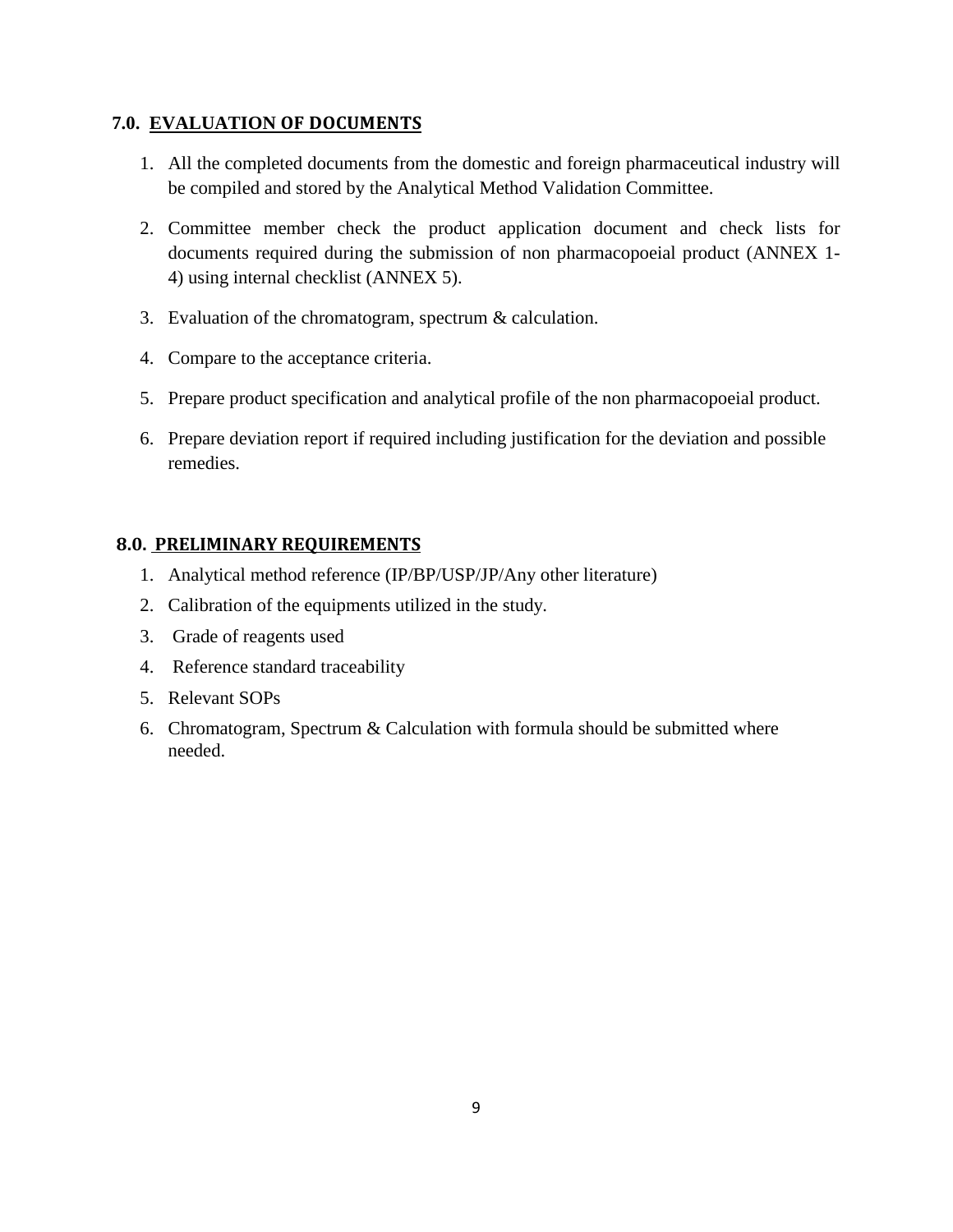# **(Annex 1):** Parameters to be checked for the dosage form for the non pharmacopoeial products.

# **Product Specification**

| S.No. | <b>Parameters to be checked</b>                                                                                                                                                                                                                                                                    | Dosage form                           |
|-------|----------------------------------------------------------------------------------------------------------------------------------------------------------------------------------------------------------------------------------------------------------------------------------------------------|---------------------------------------|
| 1.    | Description, Identification, Uniformity of weight, Disintegration test, Friability, Dissolution, Uniformity of content (if<br>required), Assay, Water content (if required), Related substances (if required), Leak test, Any other additional tests if required,<br>storage condition, pack size. | Tablet                                |
| 2.    | Description, Identification, Uniformity of weight, Disintegration test, Dissolution, Uniformity of content (if required), Assay,<br>Water content (if required), Related substances (if required), Leak test, Any other additional tests if required, storage<br>condition, pack size.             | Capsule                               |
| 3.    | Description, Identification, Uniformity of volume, Uniformity of weight, Assay, Water content (if required), pH, Related<br>substances (if required), Leak test, Any other additional tests if required, storage condition, pack size.                                                             | Liquid, Powder for<br>oral suspension |
| 4.    | Description, Identification, Filled weight variation, Assay, pH, Related substances (if required), Leak test, Any other additional<br>tests if required, storage condition, pack size.                                                                                                             | Cream, Gel &<br>Ointment              |
| 5.    | Description, Identification, Uniformity of weight, Assay, Water content (if required), pH, Related substances (if required), Any<br>other additional tests if required, Seal test (only for sachets), storage condition, pack size.                                                                | <b>Oral Powder</b>                    |
| 6.    | Description, Identification, Uniformity of weight, Water content (if required), pH, related substances (if required), Any other<br>additional tests if required, leak test, storage condition, pack size.                                                                                          | Suppository                           |
| 7.    | Description, Identification, Uniformity of volume, Assay, Uniformity of content (if required), pH, related substances (if<br>required), Bacterial endotoxin, sterility test, particulate matter, Any other additional tests if required, leak test, storage<br>condition, pack size.               | Sterile preparation                   |
| 8.    | Description, Identification, Uniformity of volume, Assay, Uniformity of content (if required), pH, related substances (if<br>required), particulate matter, Any other additional tests if required, leak test, storage condition, pack size.                                                       | Non-sterile<br>preparation            |
| 9.    | Description, Identification, Filled weight variation, Assay, pH, sterility test, isotonicity test, Related substances (if required),<br>Leak test, Any other additional tests if required, storage condition, pack size.                                                                           | Sterile eye ointment                  |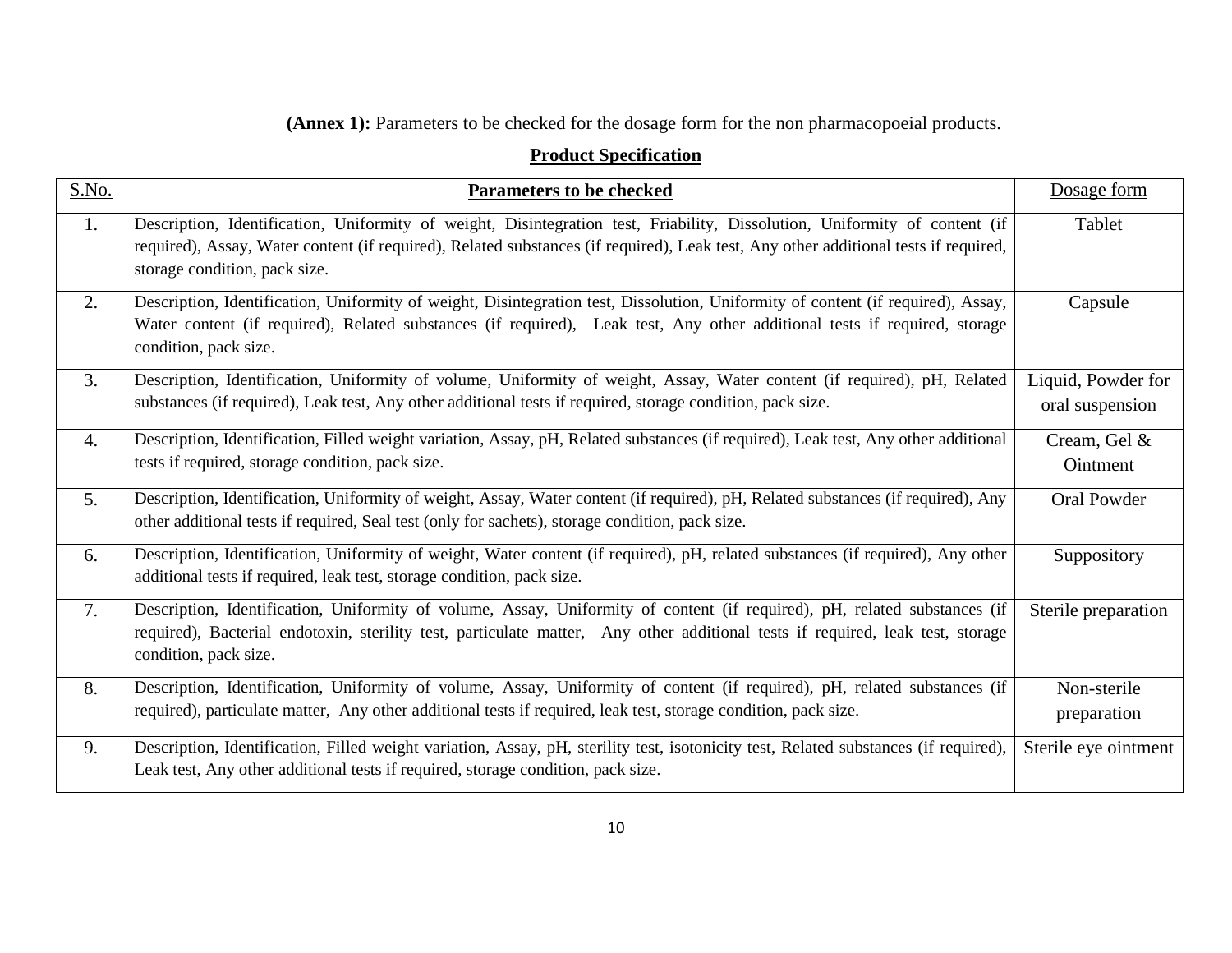|  |  |  |  |  |  | (Annex 2): Checklist of Product Specification if similar molecule is available in Pharmacopoeia. |  |
|--|--|--|--|--|--|--------------------------------------------------------------------------------------------------|--|
|  |  |  |  |  |  |                                                                                                  |  |

| S.No. | Parameters                           | Monograph available in pharmacopoeia |    | <b>Tolerance Limit</b> |                    |  |  |
|-------|--------------------------------------|--------------------------------------|----|------------------------|--------------------|--|--|
|       |                                      | Yes (If Yes, Name of product         | No | Pharmacopoeial         | Non pharmacopoeial |  |  |
|       |                                      | and Name of Pharmacopoeia)           |    | product                | product            |  |  |
| 1.    | API standard                         |                                      |    |                        |                    |  |  |
| 2.    | Description                          |                                      |    |                        |                    |  |  |
| 3.    | Average weight                       |                                      |    |                        |                    |  |  |
| 4.    | Uniformity of weight                 |                                      |    |                        |                    |  |  |
| 5.    | Disintegration test                  |                                      |    |                        |                    |  |  |
| 6.    | Limit of water content if necessary  |                                      |    |                        |                    |  |  |
| 7.    | Limit of Assay                       |                                      |    |                        |                    |  |  |
| 8.    | Method of analysis of Dissolution if |                                      |    |                        |                    |  |  |
|       | necessary                            |                                      |    |                        |                    |  |  |
| 9.    | Limit of Dissolution if necessary    |                                      |    |                        |                    |  |  |
| 10.   | Method of analysis of Content        |                                      |    |                        |                    |  |  |
|       | Uniformity if necessary              |                                      |    |                        |                    |  |  |
| 11.   | Limit of Content Uniformity if       |                                      |    |                        |                    |  |  |
|       | necessary                            |                                      |    |                        |                    |  |  |
| 12.   | Limit of Related Substance if        |                                      |    |                        |                    |  |  |
|       | necessary                            |                                      |    |                        |                    |  |  |
| 13.   | Method of analysis of Related        |                                      |    |                        |                    |  |  |
|       | Substance if necessary               |                                      |    |                        |                    |  |  |
| 14.   | Any other tests if required          |                                      |    |                        |                    |  |  |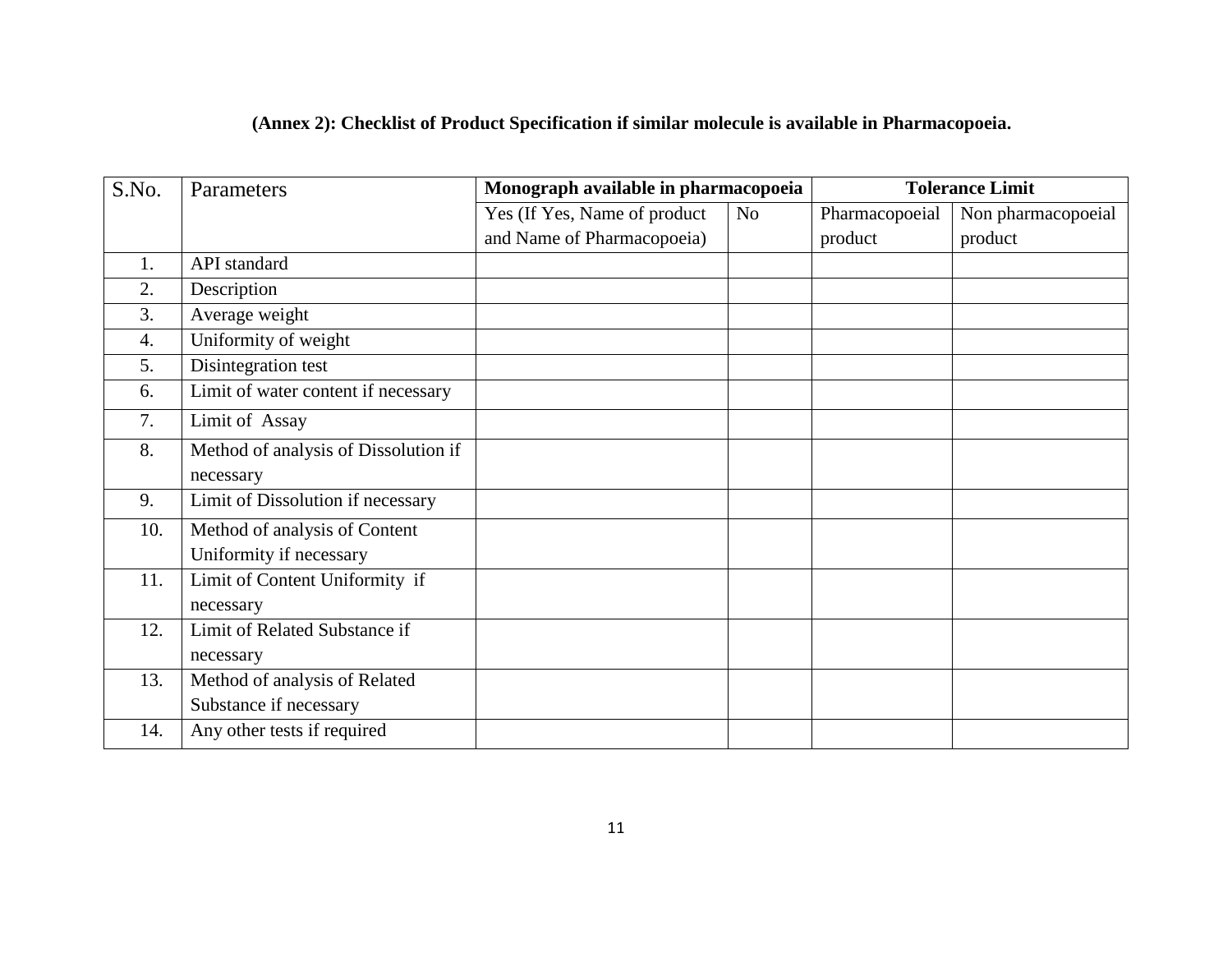|  | (Annex 3): Analytical Method checklist. |  |  |
|--|-----------------------------------------|--|--|
|--|-----------------------------------------|--|--|

| S.No. | Parameters                                | Yes | N <sub>o</sub> | Remarks |
|-------|-------------------------------------------|-----|----------------|---------|
| 1.    | <b>Analytical Method Reference</b>        |     |                |         |
|       | (IP/BP/USP/JP/Any other literature)       |     |                |         |
| 2.    | Reagents used and Grade                   |     |                |         |
| 3.    | Reference standard traceability           |     |                |         |
| 4.    | <b>Analytical Method</b>                  |     |                |         |
|       | $\checkmark$ Reagent Preparation          |     |                |         |
|       | $\checkmark$ Diluents                     |     |                |         |
|       | $\checkmark$ Mobile phase preparation     |     |                |         |
|       | Standard preparation                      |     |                |         |
|       | Sample preparation<br>$\checkmark$        |     |                |         |
| 5.    | Chromatogram, Spectrum & Calculation with |     |                |         |
|       | formula should be submitted where needed. |     |                |         |
| 6.    | Analytical method validation              |     |                |         |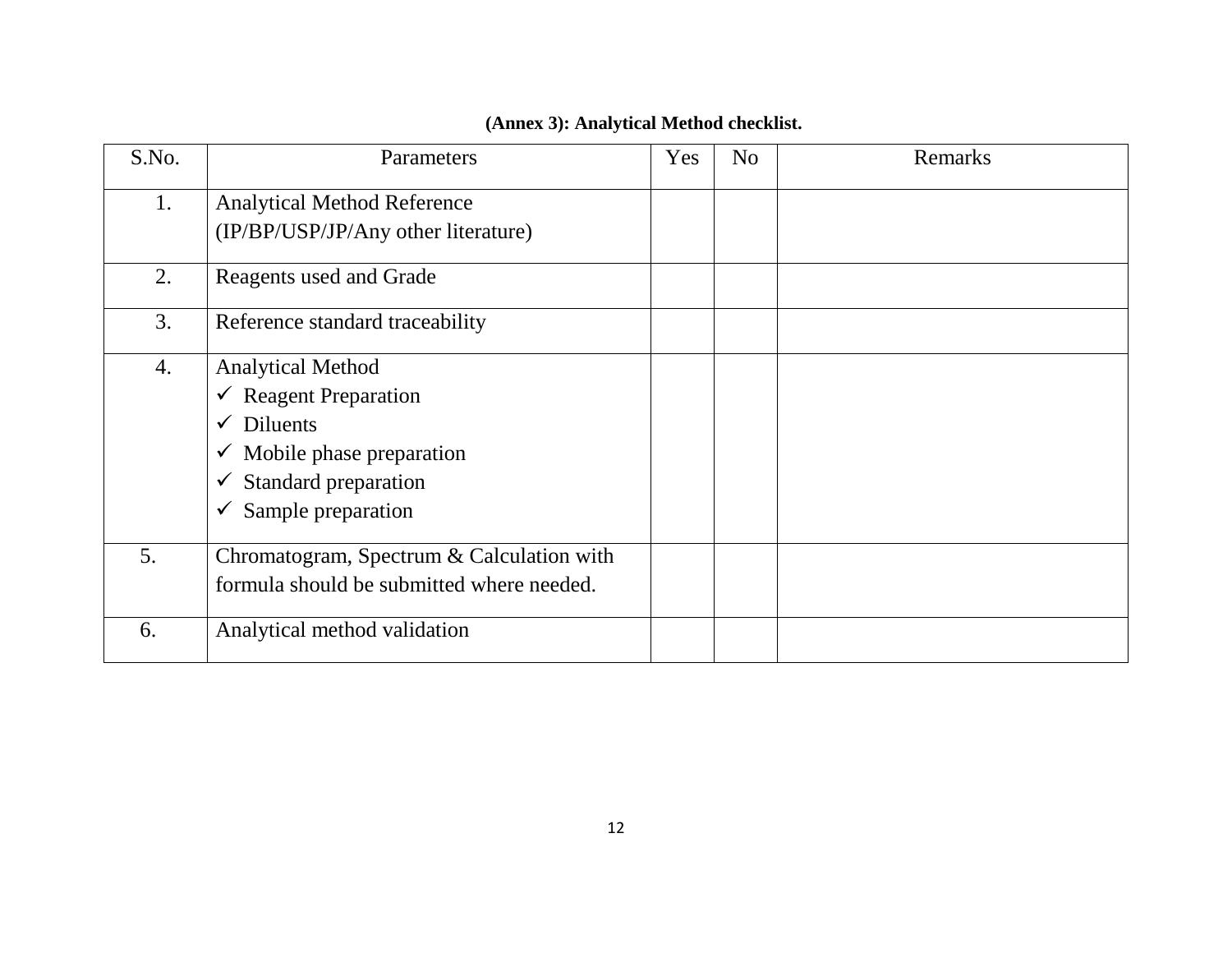| S.No             | <b>Parameters</b>                                                          | Limit                                                                                                                                                                                                                                                             | <b>Requirements</b>                                                                                                                                                                                                                                                                                                   | <b>YES</b> | NO | <b>REMARKS</b> |
|------------------|----------------------------------------------------------------------------|-------------------------------------------------------------------------------------------------------------------------------------------------------------------------------------------------------------------------------------------------------------------|-----------------------------------------------------------------------------------------------------------------------------------------------------------------------------------------------------------------------------------------------------------------------------------------------------------------------|------------|----|----------------|
| 1.               | <b>Specificity</b>                                                         | Resolution: NLT 1.5                                                                                                                                                                                                                                               | Should be investigated by injecting the blank (solvent)/ placebo<br>(matrix solution), standard solution, sample solution to demonstrate<br>the absence of interference with the elution of analytes.                                                                                                                 |            |    |                |
| 2.               | <b>Linearity</b>                                                           | $r^2$<br>$\geq 0.98$                                                                                                                                                                                                                                              | Standard solutions should be prepared at minimum of 5/6<br>concentrations within the range of typically 80% to 120 %, of target<br>concentration.                                                                                                                                                                     |            |    |                |
| 3.               | Range                                                                      |                                                                                                                                                                                                                                                                   | Assay of drug substances (80 % to 120 % of the test concentration)<br>Content Uniformity (minimum 70% to 130 % of the test<br>concentration)<br>Dissolution testing $(+/-20\%$ over the specified range)                                                                                                              |            |    |                |
| $\overline{4}$ . | <b>Repeatability</b>                                                       | $RSD \leq 2.0\%$                                                                                                                                                                                                                                                  | For instrument precision determinations of five replicate of<br>reference standard should be made.<br>For the method at least nine determinations covering specified<br>range of 3 concentration and 3 replicates should be made.                                                                                     |            |    |                |
| $\overline{5}$ . | <b>Intermediate</b><br><b>Precision</b><br><b>Assay</b><br>For dissolution | RSD $\leq 3.0\%$<br>The difference in the mean value for<br>dissolution results between any two<br>conditions using the same strength<br>should not exceed an absolute 10 % at<br>time points with $< 85$ % dissolved nor<br>exceed 5 % for time points $> 85$ %. | Test procedure Intermediate precision (within-laboratory variation)<br>should be demonstrated by at least two analysts, using at least two<br>HPLC/UV-vis spectrophotometer on different days and evaluating<br>the relative percent purity data across the two systems of triplicate<br>sample of one concentration. |            |    |                |
| 6.               | <b>Accuracy</b>                                                            | 98.0 % to 102 %                                                                                                                                                                                                                                                   | Spiked samples should be prepared at three concentrations over the<br>range of 80 %, 100 % and 120 % of the target concentration. Three<br>individually prepared triplicates at each concentration will be<br>analyzed.                                                                                               |            |    |                |

# **(Annex 4): Analytical Method Validation checklist. (To be filled by authorized person of industry)**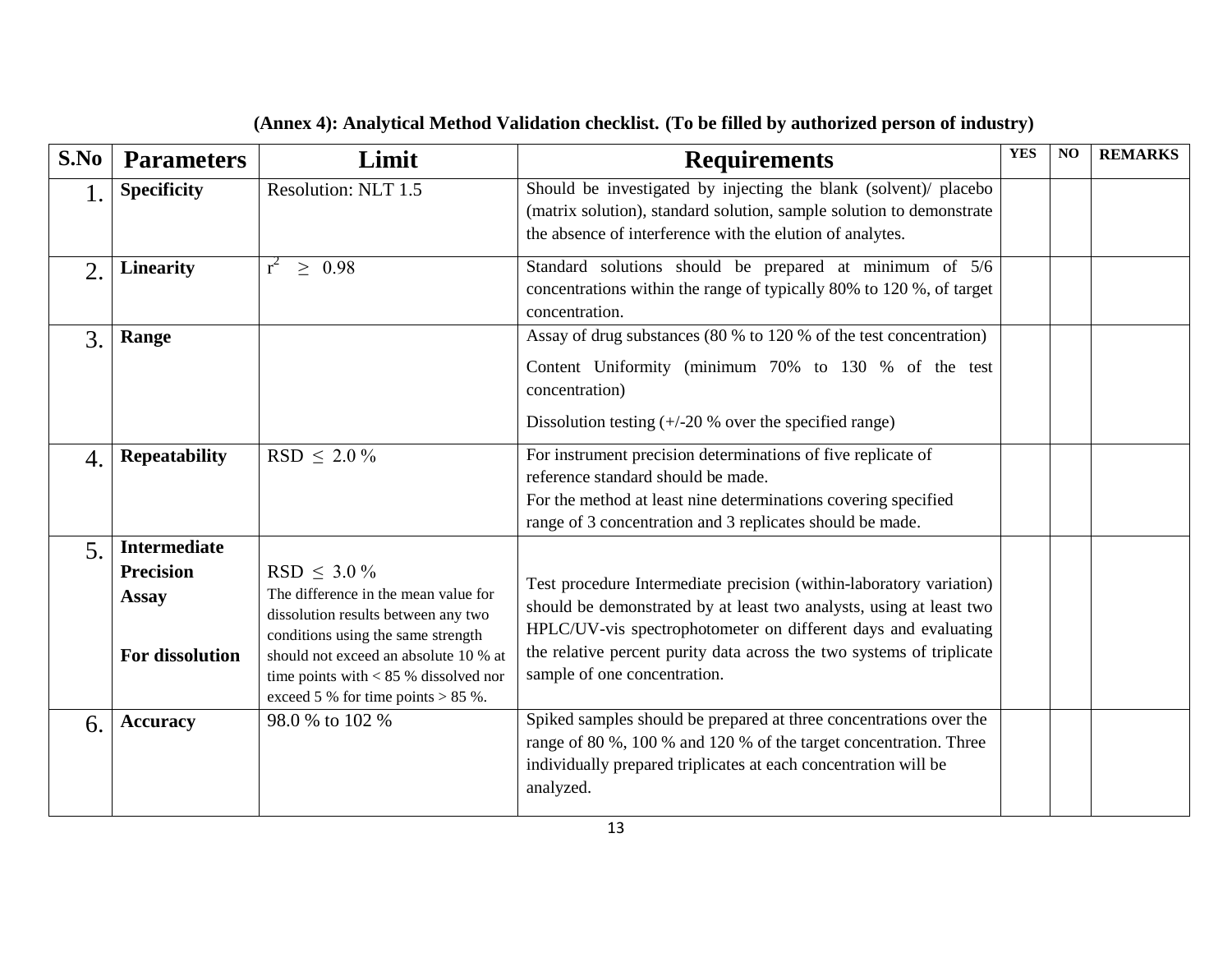| S.No. | <b>Parameters</b>                 | Limit                                                                              | <b>Requirements</b>                                                                                                                                                                                                                                                                                                                                                   | <b>YES</b> | N <sub>O</sub> | <b>REMARKS</b> |
|-------|-----------------------------------|------------------------------------------------------------------------------------|-----------------------------------------------------------------------------------------------------------------------------------------------------------------------------------------------------------------------------------------------------------------------------------------------------------------------------------------------------------------------|------------|----------------|----------------|
| 7.    | <b>Solution Stability</b>         | 97.5 % to 102.5 %<br>in comparison to<br>the freshly<br>prepared solutions         | Solutions of drug product should be analysed in comparison to<br>the fresh prepared solutions stored at room temperature in auto<br>sampler and stored at $2 - 8$ °C, in refrigerator at least 24 hours.                                                                                                                                                              |            |                |                |
| 8.    | <b>Robustness</b>                 |                                                                                    | The investigation of robustness can be done by change of flow<br>rate of the mobile phase, change of temperature of column,<br>change of composition of the mobile phase, change in the pH of<br>the mobile phase and use of different column.                                                                                                                        |            |                |                |
| 9.    | <b>System Suitability</b><br>test | Theoretical plates<br>(NLT 2000)<br>Tailing factor<br>(NMT 2.0)<br>RSD (NMT 2.0 %) | System suitability tests should be performed on HPLC systems to<br>determine the accuracy and precision of the system by injecting<br>five/six injections of a solution containing analyte (standard<br>solution) at 100% of test concentration. Determine relative<br>standard deviation (rsd) of the replicate injections, theoretical<br>plate and tailing factor. |            |                |                |

Note: Every page should be signed with date by the authorized person with company stamp.

 Authorized Person: Signature: Name: Designation: Stamp: Date: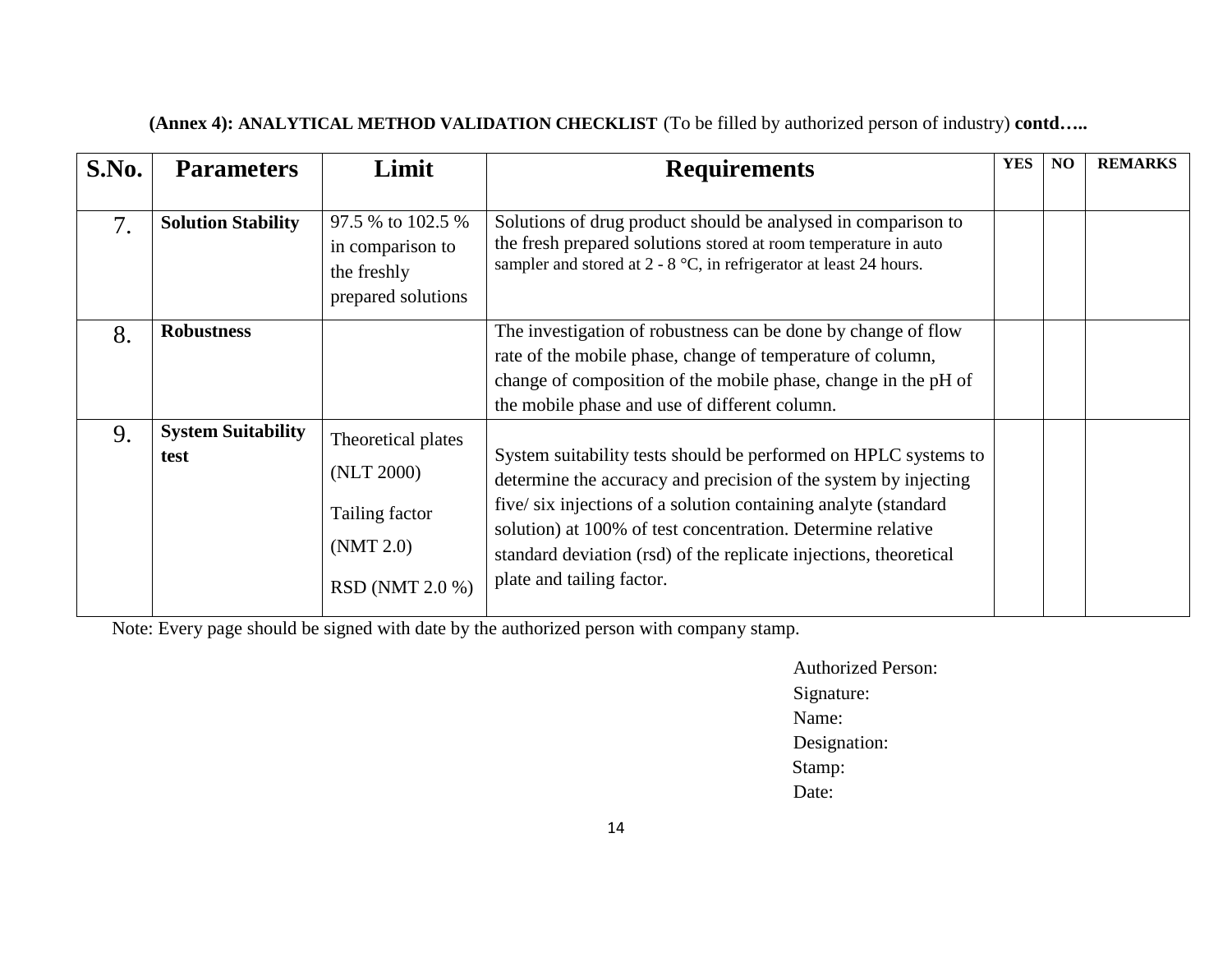# **ANNEX (5):** Internal checklist for the study of document of analytical method validation

|                                             |             |                      |  | Checklist for document study of analytical method validation |                |
|---------------------------------------------|-------------|----------------------|--|--------------------------------------------------------------|----------------|
|                                             |             |                      |  | Page 1 of 1                                                  |                |
| Brand name:                                 |             | Registration number: |  |                                                              |                |
| Composition:                                |             | Registration date:   |  | Date:                                                        |                |
|                                             |             |                      |  |                                                              |                |
| Manufactured by:                            |             | Submitted by:        |  |                                                              |                |
| Method validation of:                       |             |                      |  |                                                              |                |
| Assay                                       | Dissolution | Related substances   |  | Any other impurities                                         |                |
| <b>Checklist</b>                            |             |                      |  |                                                              |                |
| <b>S.N.Documents</b>                        | <b>Yes</b>  | No                   |  |                                                              | <b>Remarks</b> |
|                                             |             |                      |  |                                                              |                |
| Summary Validation                          |             |                      |  |                                                              |                |
| Report/Protocol no.<br>a.                   |             |                      |  |                                                              |                |
| Analytical Method Reference                 |             |                      |  |                                                              |                |
| (IP/BP/USP/JP Any other<br>b.               |             |                      |  |                                                              |                |
| Instruments used and calibration date<br>c. |             |                      |  |                                                              |                |
| đ.<br>Reagents used and Grades              |             |                      |  |                                                              |                |
| Reference standard (Traceability)<br>e.     |             |                      |  |                                                              |                |
| Primary                                     |             |                      |  |                                                              |                |
| Secondary                                   |             |                      |  |                                                              |                |
| f.<br>Resolution standard (Traceability)    |             |                      |  |                                                              |                |
| Internal standard<br>g.                     |             |                      |  |                                                              |                |
| ħ.<br>Analytical Method                     |             |                      |  |                                                              |                |
| 1 Reagent preparation                       |             |                      |  |                                                              |                |
| $2$ Diluent                                 |             |                      |  |                                                              |                |
| 3 Mobile Phase preparation                  |             |                      |  |                                                              |                |
| 4 standard preparation                      |             |                      |  |                                                              |                |
| 5 sample preparation                        |             |                      |  |                                                              |                |

Analytical Method validation parameters

|             |                                                                                                                              |                                                                                                                          | <b>Documents</b>       |            |         |  |
|-------------|------------------------------------------------------------------------------------------------------------------------------|--------------------------------------------------------------------------------------------------------------------------|------------------------|------------|---------|--|
|             |                                                                                                                              |                                                                                                                          | Raw data               |            |         |  |
|             | Parameters                                                                                                                   | Requirements                                                                                                             | Chromatogram with      | Calculatio |         |  |
|             |                                                                                                                              |                                                                                                                          | detail chromatographic | n with     |         |  |
| å           |                                                                                                                              |                                                                                                                          | condition              | formula    | Remarks |  |
| a.          | <b>Specificity</b>                                                                                                           |                                                                                                                          |                        |            |         |  |
|             | <b>Blank</b> values: Diluents                                                                                                | Resolution:<br><b>NLT15</b>                                                                                              |                        |            |         |  |
| 2           | Sample solution without active                                                                                               | <b>Resolution:</b><br><b>NLT15</b>                                                                                       |                        |            |         |  |
| Ъ.          | <b>Linearity &amp; Range</b>                                                                                                 | $r2 \ge 0.98$                                                                                                            |                        |            |         |  |
| e           | Repeatability                                                                                                                | $RSD \leq 2.0\%$                                                                                                         |                        |            |         |  |
| d           | <b>Intermediate Precision</b>                                                                                                | $RSD \leq 3.0\%$                                                                                                         |                        |            |         |  |
| e           | Accuracy                                                                                                                     | 98.0 % to 102 %                                                                                                          |                        |            |         |  |
| f<br>g<br>ħ | <b>Solution Stability</b><br>Robustness (Optional)<br><b>System Suitability test</b><br>Theoretical plates<br>Tailing factor | 97.5 % to<br>102.5 % in<br>comparison<br>to the<br>freshly<br>prepared<br>solutions<br><b>NLT 2000</b><br><b>NMT 2.0</b> |                        |            |         |  |
| 2           |                                                                                                                              |                                                                                                                          |                        |            |         |  |
|             | RSD of five/six replicate                                                                                                    | <b>NMT 2.0</b>                                                                                                           |                        |            |         |  |
|             | 3 injections                                                                                                                 |                                                                                                                          |                        |            |         |  |
|             | Resolution between two peaks                                                                                                 | <b>NLT 2.0</b>                                                                                                           |                        |            |         |  |
|             | Recommendation:                                                                                                              |                                                                                                                          |                        |            |         |  |
|             | Product Specification: D Yes<br>$\square$ No.                                                                                |                                                                                                                          |                        |            |         |  |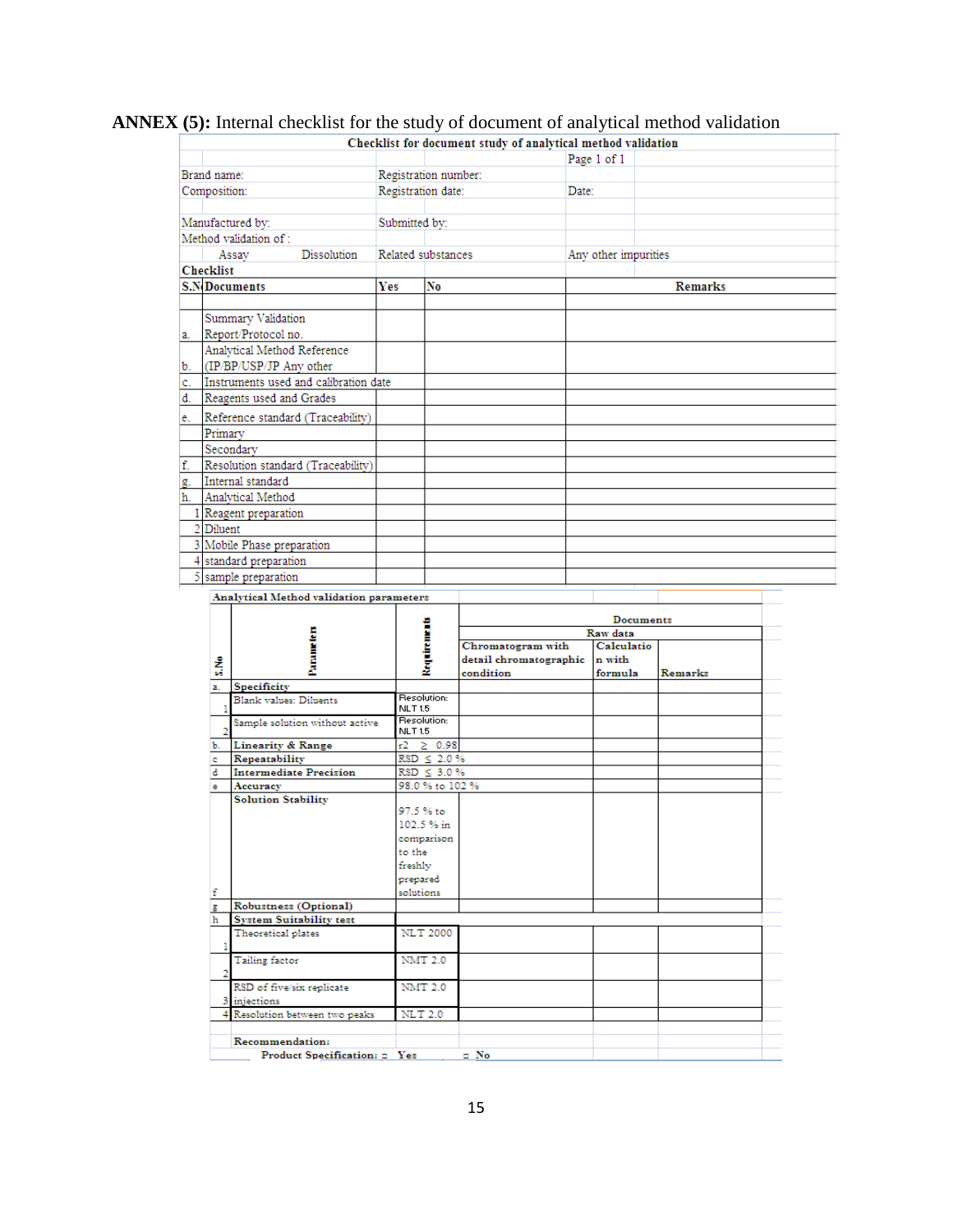# **ANNEX (6):** SOP FOR STUDY OF DOCUMENTS OF NON PHARMACOPOEIAL PRODUCTS FOR REGULATORY APPROVAL

|                                                              | <b>SOP FOR STUDY OF</b><br><b>DOCUMENTS ON NON</b><br><b>PHARMACOPOEIAL</b><br><b>PRODUCTS FOR</b><br><b>REGULATORY APPROVAL</b> | SOP No.: NPV/073/SOP-01 |
|--------------------------------------------------------------|----------------------------------------------------------------------------------------------------------------------------------|-------------------------|
| <b>DEPARTMENT OF</b><br><b>DRUG</b><br><b>ADMINISTRATION</b> | <b>Analytical method Validation</b><br><b>Committee for Non</b><br><b>Pharmacopoeial product</b>                                 | Page no.: 1 of 5        |
| <b>Effective Date:</b>                                       | <b>Review Date:</b>                                                                                                              | Supersedes: None        |

# **Purpose:**

1. To provide the documented evidence that whether the analytical method submitted by the pharmaceutical industry is suitable for the analytical operation.

# **Objective:**

To evaluate the available validated analytical method and give recommendation to DDA for the approval of the Product (Quality Control) specification and standard analytical method of non pharmacopoeial product.

# **Scope:**

This will provide procedure for the study of documents related to analytical method validation of non pharmacopoeial product as mentioned in the "Protocol for the Guidance and Recommendation of documents for non pharmacopoeial product for National Regulatory Approval."

# **Responsibility:**

- 1. The entire committee member will be responsible for the guidance and recommendation regarding the parameters for the product specification and analytical profile of the non pharmacopoeial product.
- 2. Final approval of the document will be given by the Department of Drug Administration.

| <b>Prepared by:</b> | <b>Checked by:</b> | Approved by: |
|---------------------|--------------------|--------------|
|                     |                    |              |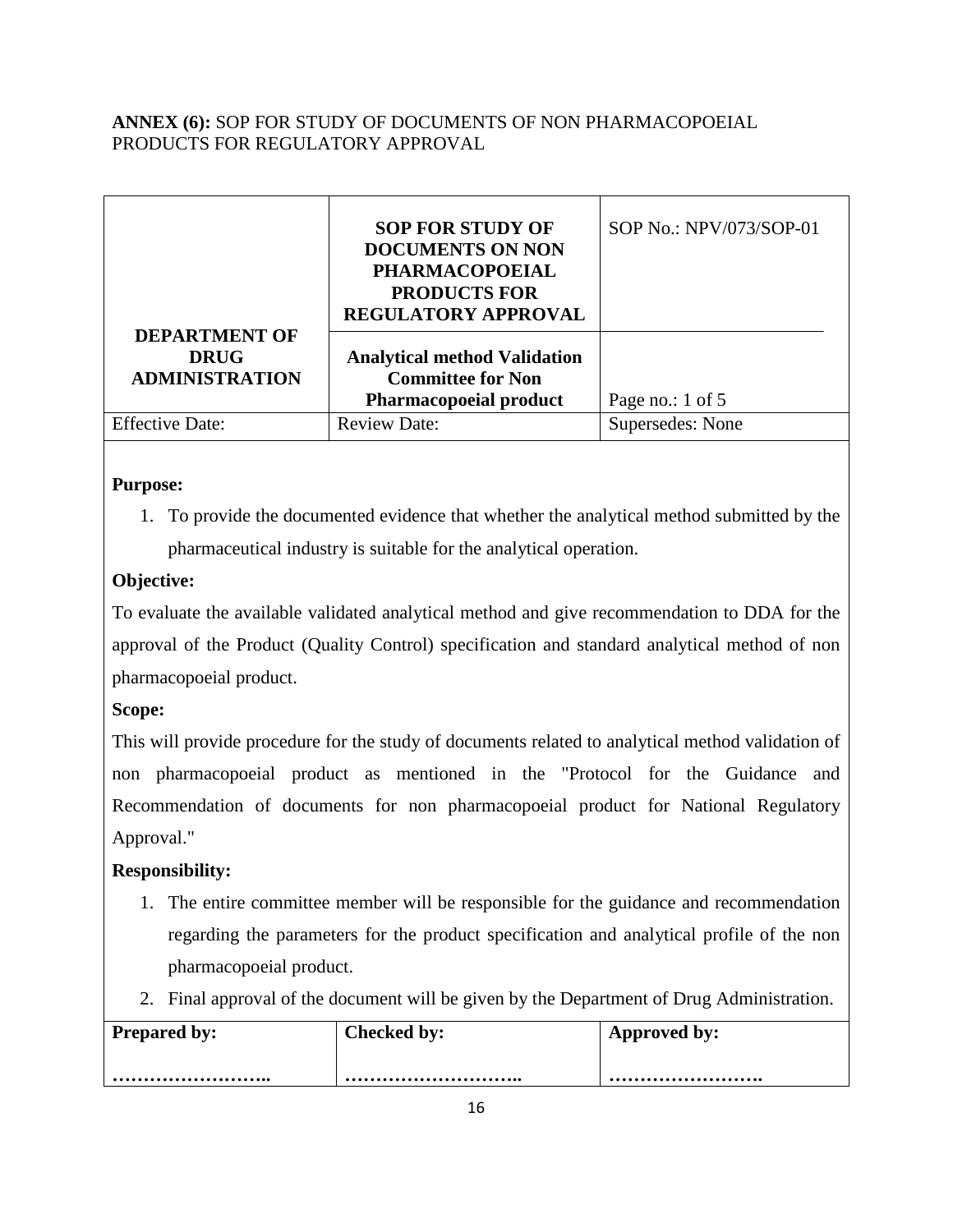|                                                              | <b>SOP FOR STUDY OF</b><br><b>DOCUMENTS ON NON</b><br><b>PHARMACOPOEIAL</b><br><b>PRODUCTS FOR</b><br><b>REGULATORY APPROVAL</b> | SOP No.: NPV/073/SOP-01 |
|--------------------------------------------------------------|----------------------------------------------------------------------------------------------------------------------------------|-------------------------|
| <b>DEPARTMENT OF</b><br><b>DRUG</b><br><b>ADMINISTRATION</b> | <b>Analytical method Validation</b><br><b>Committee for Non</b><br><b>Pharmacopoeial product</b>                                 | Page no.: 2 of 5        |
| <b>Effective Date:</b>                                       | <b>Review Date:</b>                                                                                                              | Supersedes: None        |

# **Procedure:**

### **Procedure for the incoming of documents in the committee :**

- 1. First the pharmaceutical company registers the document of non pharmacopoeial product along with the analytical method validation test report to Department of Drug Administration. Domestic pharmaceutical company registers the document to Industry section and foreign pharmaceutical company registers the document to import section through importers.
- 2. The authorized person from Industrial section and Import section will check the completeness of the document as mentioned in check list (ANNEX 1-4) prepared by the committee.
- 3. From Industrial section and Import section, the authorized person prepares note & Instruction *(Tippani & Aadesh in Nepali)* and submits the **document file to Director General, DDA.**
- 4. After that the document will be send to Analytical method validation committee for non pharmacopoeial product in order to check the document for the approval.

| <b>Prepared by:</b> | <b>Checked by:</b> | Approved by: |
|---------------------|--------------------|--------------|
|                     |                    |              |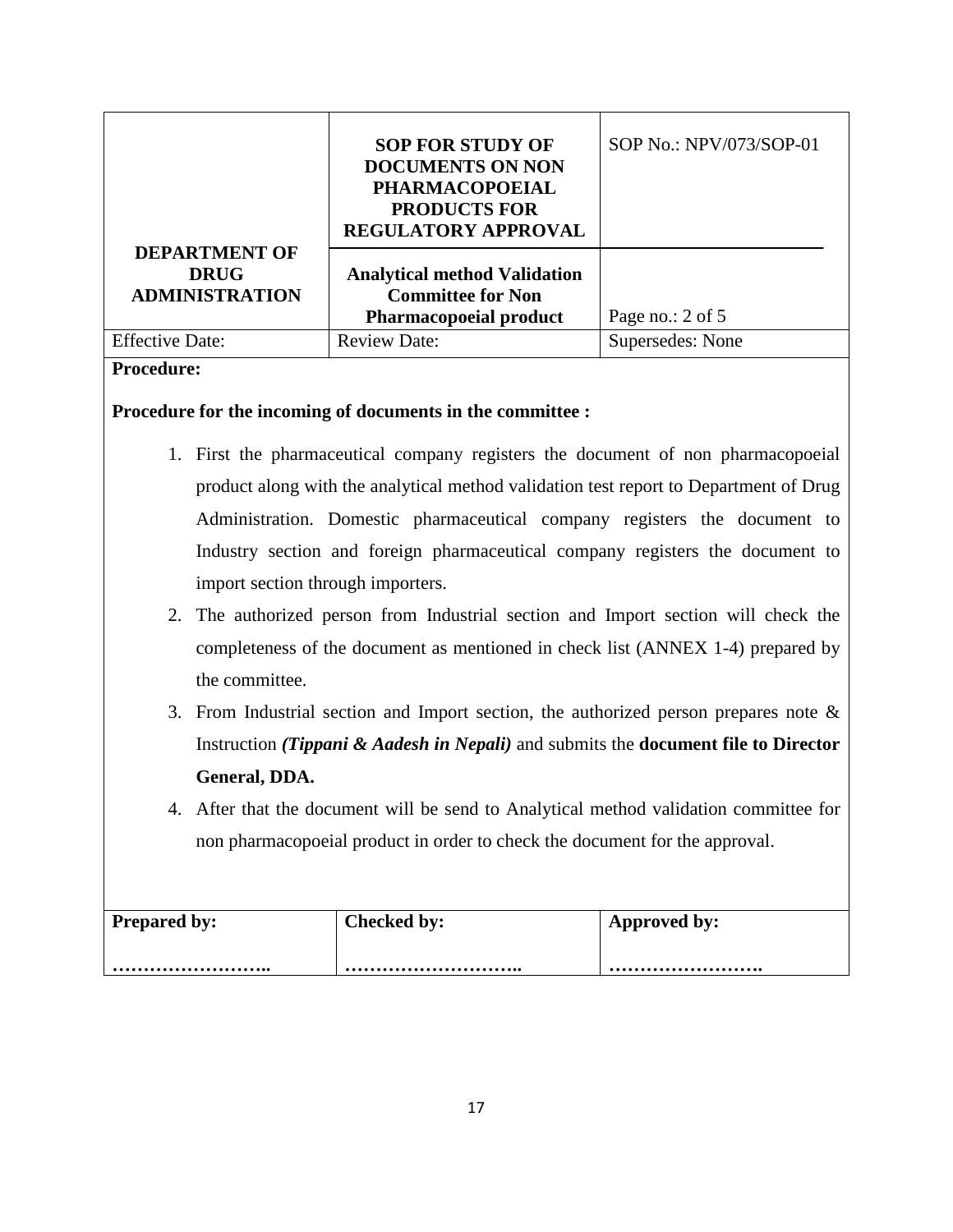|                       | <b>SOP FOR STUDY OF</b>                                                                          |                         |
|-----------------------|--------------------------------------------------------------------------------------------------|-------------------------|
|                       | <b>DOCUMENTS ON NON</b>                                                                          | SOP No.: NPV/073/SOP-01 |
|                       | <b>PHARMACOPOEIAL</b>                                                                            |                         |
| <b>DEPARTMENT OF</b>  | <b>PRODUCTS FOR</b>                                                                              |                         |
| <b>DRUG</b>           | REGULATORY APPROVAL                                                                              |                         |
| <b>ADMINISTRATION</b> | <b>Analytical method Validation</b><br><b>Committee for Non</b><br><b>Pharmacopoeial product</b> | Page no.: 3 of 5        |
| Effective date:       | <b>Review Date:</b>                                                                              | Supersedes: None        |
|                       |                                                                                                  |                         |

5. The document of the non pharmacopoeial product will be kept by committee.

6. The document will be registered in **Entry Register Book** which contains all the information regarding the entry date and remarks of the documents. **The format of the document entry book will be as follows:** 

| S.No. | Date | Product | API  | Category of Company |      | Document     | Checked | Date Remarks |
|-------|------|---------|------|---------------------|------|--------------|---------|--------------|
|       |      | Name    | Name | product             | Name | Submitted by | l By    |              |
|       |      |         |      |                     |      |              |         |              |

# **Procedure for the checking of the documents**

- 1. The received product application along with analytical method validation will be distributed to all the member of the committee.
- 2. The committee member will check all the parameters of the documents and checklist filled by the company using the **internal check list (Annex 5)**.
- 3. All the documents required and acceptance criteria are available in the internal check list.
- 4. **If there is some deficiency and mistakes in the documents, the committee will decide about the deficiencies and errors of the document.** The committee will correspondence the manufacturers/importers about their deficiencies.
- 5. The committee will recommend for the analysis of sample after obtaining the complete documents from the manufacturers/importers.

| <b>Prepared by:</b> | Checked by: | Approved by: |
|---------------------|-------------|--------------|
|                     |             |              |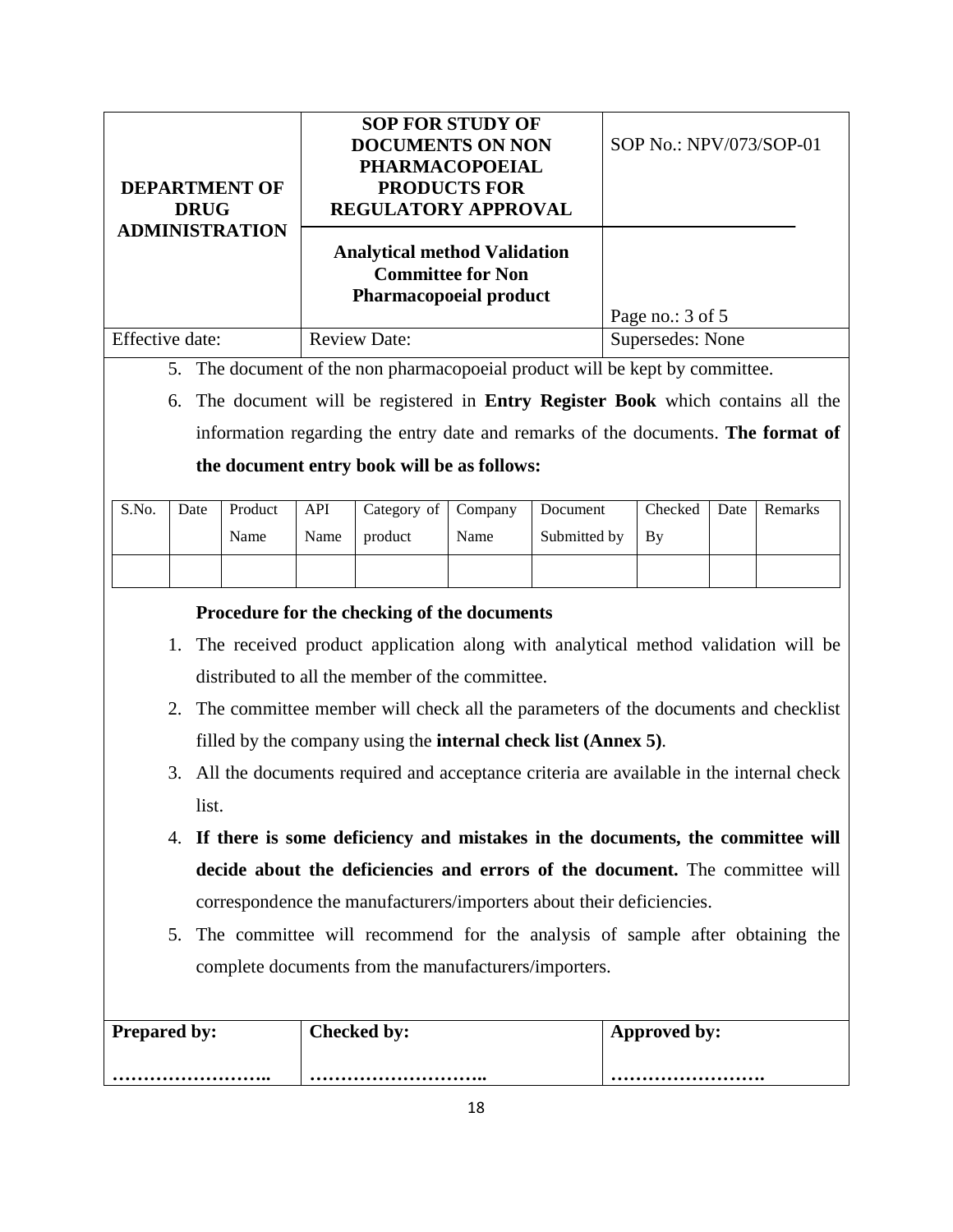| <b>DEPARTMENT OF</b><br><b>DRUG</b><br><b>ADMINISTRATION</b> | <b>SOP FOR STUDY OF</b><br><b>DOCUMENTS ON NON</b><br><b>PHARMACOPOEIAL</b><br><b>PRODUCTS FOR</b><br><b>REGULATORY APPROVAL</b> | SOP No.: NPV/073/SOP-01 |
|--------------------------------------------------------------|----------------------------------------------------------------------------------------------------------------------------------|-------------------------|
|                                                              | <b>Analytical method Validation</b><br><b>Committee for Non</b><br><b>Pharmacopoeial product</b>                                 | Page no.: 4 of 5        |
| Effective date:                                              | <b>Review Date:</b>                                                                                                              | Supersedes: None        |

# **Procedure for the analysis of the finished product and approval of the report**

- **4.2** After the completion of the document required for the AMV, the domestic pharmaceutical company/importers will be informed to deposit the required amount of payment for the analysis as per the NML payment rate.
- **4.3** The committee will request National Medicine Laboratory (NML) for analysis of the sample.
- 4.4 NML will give identification number to the product for the testing purpose after the payment.
- **4.5** The product will be analyzed in NML using the recommended method from the committee and report of analysis will be prepared.
- **4.6** AMV committee will make the discussion about the result and report of analysis of the product.
- 4.7 The committee will prepare Product (Quality Control) Specification and Analytical profile.
- 4.8 Committee will send letter to DDA along with Product (Quality Control) Specification and Analytical profile for the final approval.
- 4.9 The analytical method will be approved by the Department of Drug Administration/Drug Advisory Committee for the official use.
- **4.10** Analytical report will be prepared and verification will be done by the section in charge.
- **4.11** Final approval of the report of analysis will be done by NML, Director.

| <b>Prepared by:</b> | Checked by: | Approved by: |
|---------------------|-------------|--------------|
|                     |             |              |
|                     |             |              |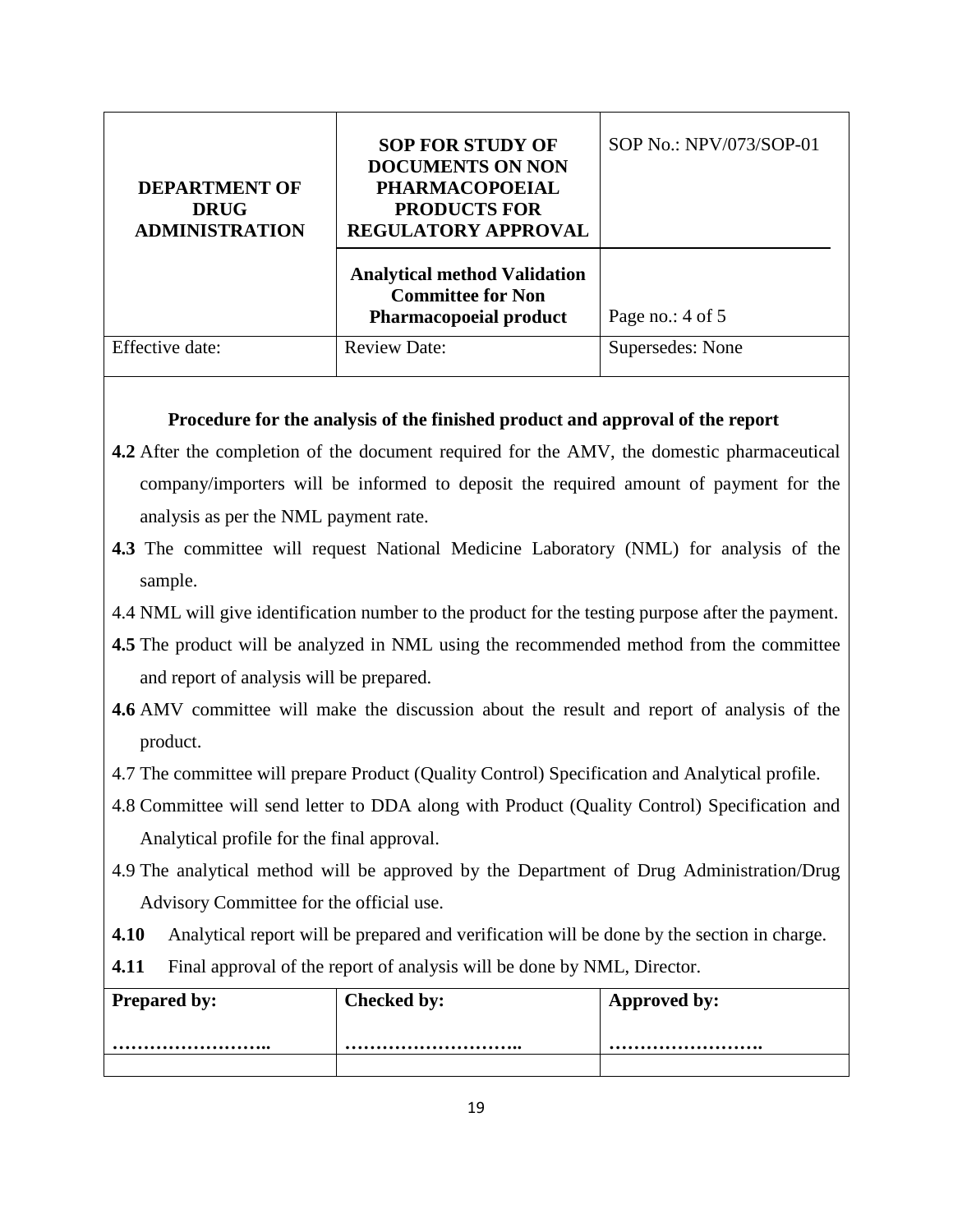| <b>DEPARTMENT OF</b><br><b>DRUG</b> | <b>SOP</b> for study of documents<br>on non pharmacopoeial<br>products for regulatory<br>approval | <b>SOP No.: NPV/073/SOP-01</b> |
|-------------------------------------|---------------------------------------------------------------------------------------------------|--------------------------------|
| <b>ADMINISTRATION</b>               | <b>Analytical method Validation</b><br><b>Committee for Non</b><br><b>Pharmacopoeial product</b>  | Page no.: 5 of 5               |
| <b>Effective date:</b>              | <b>Review Date:</b>                                                                               | <b>Supersedes: None</b>        |

# **Procedure for the numbering of the document**

- **4.12** The name of the approved method from the DDA will be given as **NML/AMV protocol.**
- **4.13** Numbering of the product specification prepared by the committee will be done as **Product Name/Year/Number.** For e.g. Numbering of Product specification of Amlodipine & Telmisartan Tablet will be as Amlo-Telmi/073/074/001.
- **4.14** Similiarly, Numbering of analytical profile will be done as **Product Name/Year/AP Number.** For e.g. Numbering of Analytical Profile of Amlodipine & Telmisartan Tablet will be as Amlo-Telmi/073/074/AP001.
- 4.15 Numbering of the protocol of the committee will be as **AMVP/Year/Number.** For e.g. AMVP/073/01
- 4.16 Numbering of SOP will be as **NPV/Year/SOP-Number.** For e.g. NPV/073/SOP-01.

| <b>Prepared by:</b> | Checked by: | Approved by: |
|---------------------|-------------|--------------|
|                     |             |              |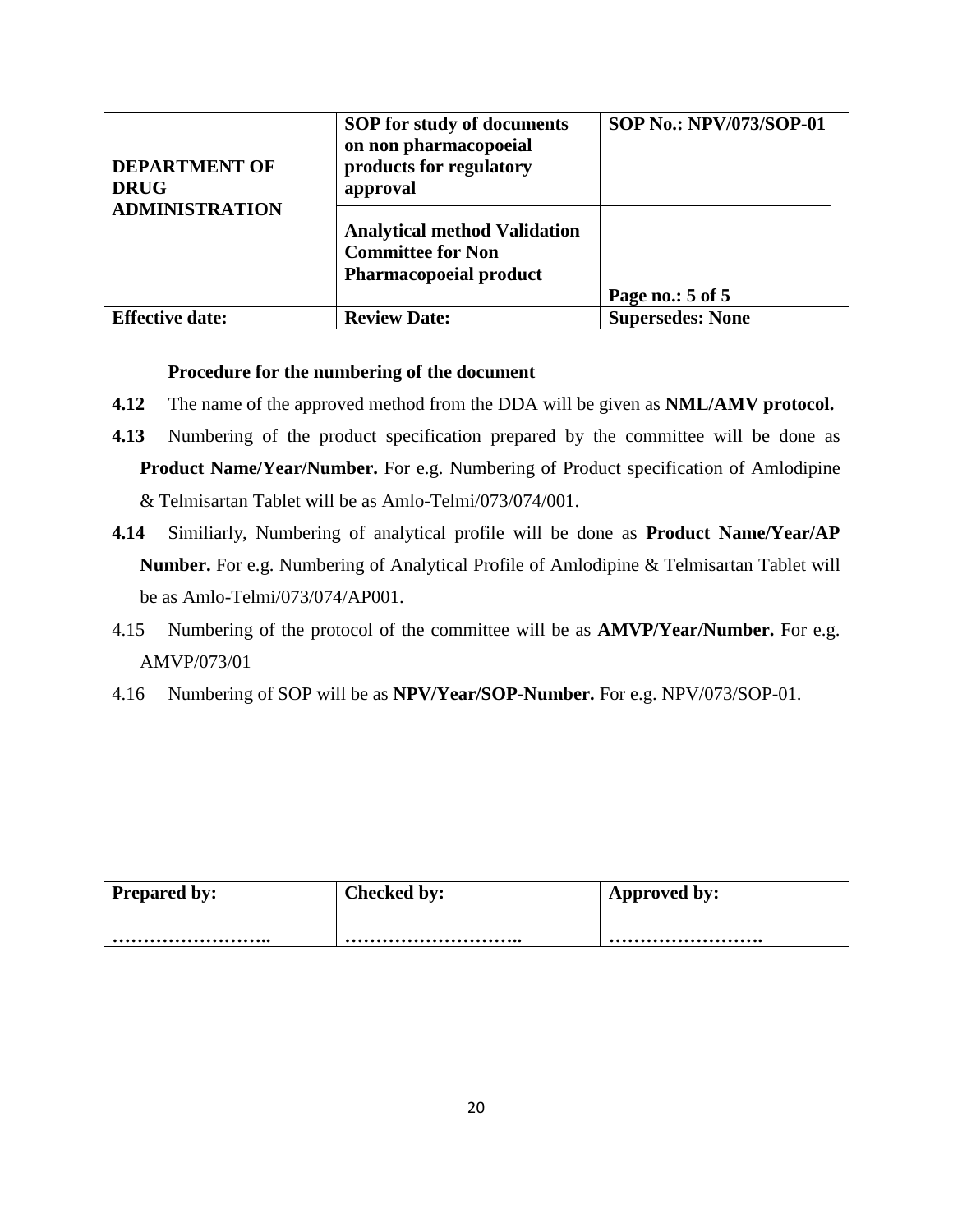# **ANNEX (7): ANALYTICAL METHOD VALIDATION GUIDELINE FOR NON PHARMACOPOEIAL PRODUCT**

# **GUIDELINE NO.: AMVP/073/01**

## **1. Requirements of Analytical method validation documents:**

Identification of method type and validation approach, test method applications and validation protocol, the intended use of each test method application, and the analytical performance characteristics for each test method application.

**Resources:** This section identifies the following:

- Laboratory where the method validation is performed;
- Equipments and its calibration status used in the method validation;
- Materials: References, special instructions on handling, stability, and storage for each material.
- Appendices: This section should contains references, a review worksheet of all personnel, listings of all equipment, materials, test procedure(s) necessary to perform method validation,
- Chromatogram, Spectrum & Calculation with formula should be submitted where needed.

### 2. **Analytical Performance Characteristics**

**Procedure:** Before undertaking the task of methods validation, it is necessary that the analytical system itself should be adequately designed, maintained, calibrated, and validated. All personnel who will perform the validation testing must be properly trained. For each of the validation characteristics in this document should defines the test procedure, documentation, and acceptance criteria. Specific values are taken from the ICH, U.S. FDA, USP and pertinent literature as references.

# **2.1. Specificity**

2.1.1. Test procedure:

The specificity of the assay method should be investigated by injecting the blank (solvent)/ placebo (matrix solution), standard solution, sample solution to demonstrate the absence of interference with the elution of analytes.

2.1.2. Documentation: Print chromatograms. 2.1.3. Acceptance criteria:

The excipient compounds must not interfere with the analysis of the targeted analyte.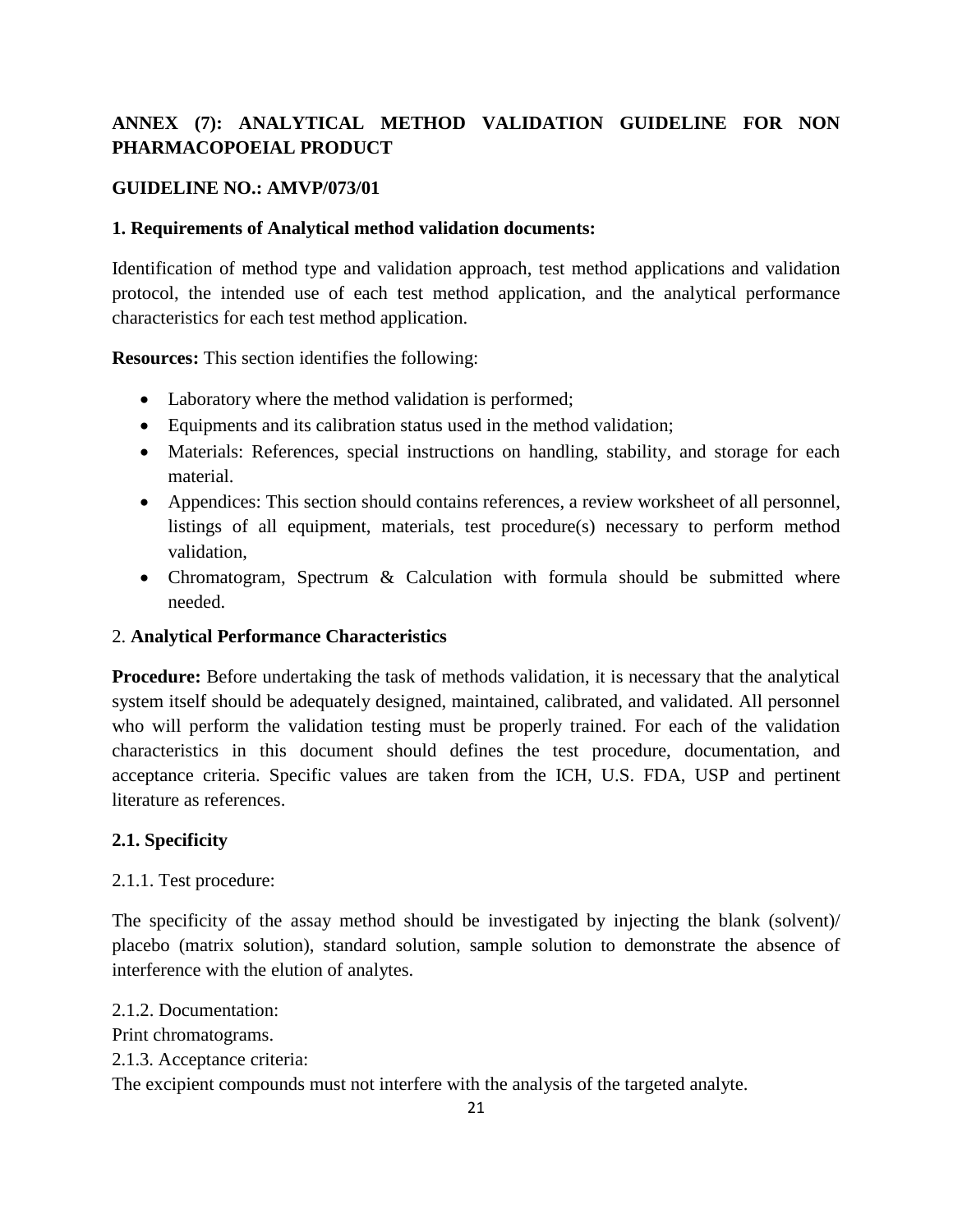## **2.2. Linearity**

## 2.2.1. Test procedure:

Linearity will be determined by preparing samples of at least five different concentrations within the range of 80 % to 120 % of the target concentration. The method of standard preparation and the number of injections should be same as used in the final procedure. Linearity curve will be plotted for peak area response or absorbance against concentration. The linear relationship will be evaluated by appropriate statistical methods, for example, by calculation of a regression line by the method of least squares. Range is an expression of the lowest and highest level of analyte that have been demonstrable to be determinable with acceptable precision, accuracy and linearity.

### 2.2.2. Documentation:

Record the results on a datasheet. Calculate the mean, standard deviation, and Relative Standard Deviation (RSD) for each concentration. Plot concentration (x-axis) versus mean response (yaxis) for each concentration. Calculate the regression equation and coefficient of determination (r2). Record these calculations on the datasheet.

### 2.2.3. Acceptance criteria:

The correlation coefficient for minimum of five/six concentration levels should  $\mathbf{\Phi} 0.999$  for the range of 80 to 120% of the target concentration. The y-intercept must  $\leq 2\%$  of the target concentration response. A plot of response factor versus concentration must show all values within 2.5% of the target level response factor, for concentrations between 80 and 120% of the target concentration.

# **2.3. Range**

For the assay of a drug substance or a finished product: normally from 80 to 120 percent of the test concentration; for content uniformity, covering a minimum of 70 to 130 percent of the test concentration, unless a wider more appropriate range, based on the nature of the dosage form (e.g., metered dose inhalers), is justified; and for dissolution testing: +/-20 % over the specified range.

# 2.3.1. Test procedure:

The data obtained during the linearity and accuracy studies will be used to assess the range of the method.

The precision data used for this assessment is the precision of the three replicate samples analyzed at each level in the accuracy studies.

2.3.2. Documentation: Record the range on the datasheet.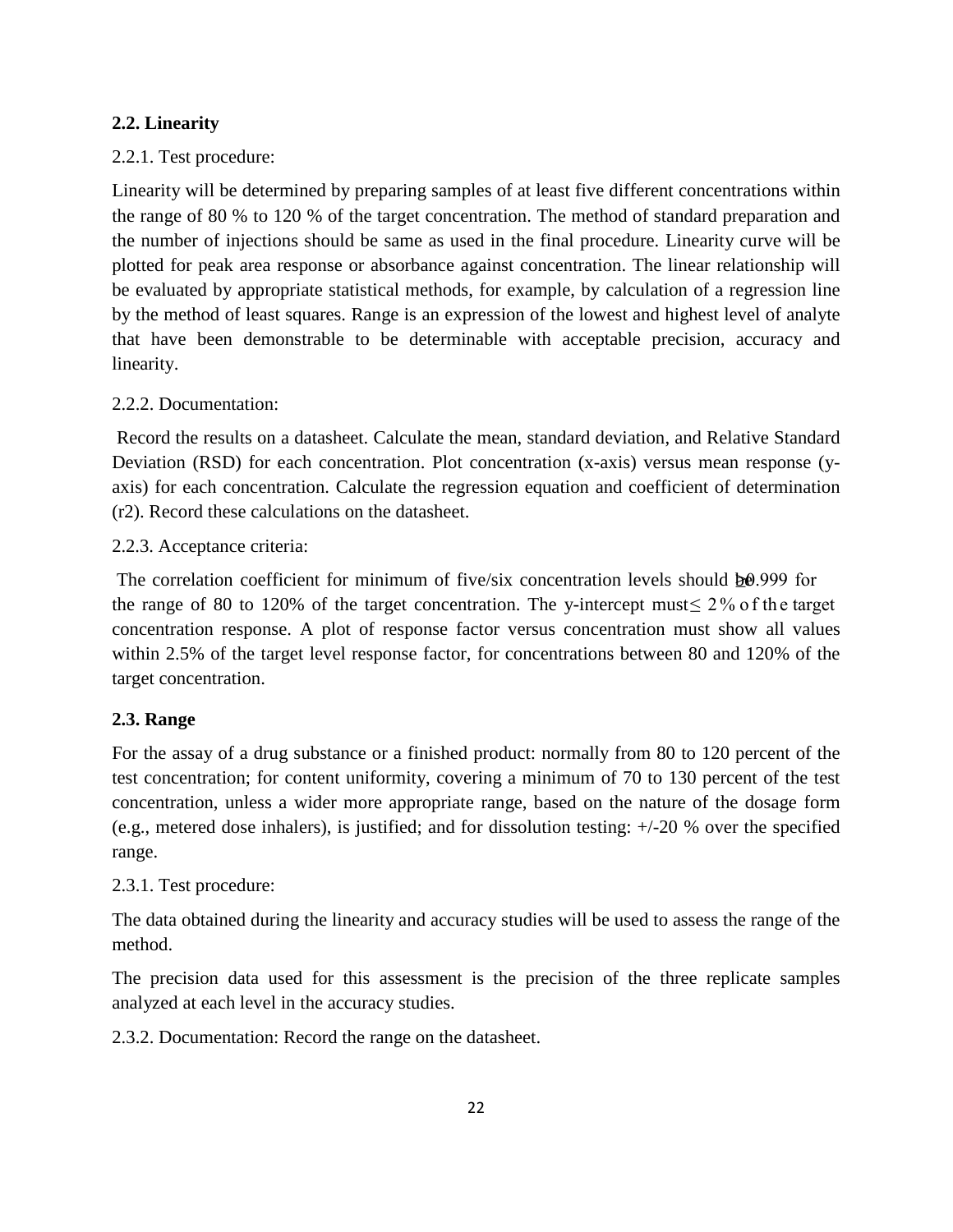### 2.3.3. Acceptance criteria:

The acceptable range will be defined as the concentration interval over which linearity and accuracy are obtained per the above criteria, and in addition, that yields a precision  $3\%$ RSD.

## **2.4. Accuracy**

## 2.4.1. Test procedure:

Spiked samples will be prepared at three concentrations over the range of 80 %, 100 % and 120 % of the target concentration. Three individually prepared replicates at each concentration will be analyzed. When it is (Spiked samples) difficult to prepare use a low concentration of a known standard.

### 2.4.2. Documentation:

For each sample, report the theoretical value, assay value, and percent recovery. Calculate the mean, standard deviation, RSD, and percent recovery for all samples. Record results on the datasheet.

2.4.3. Acceptance criteria:  $100 \pm 2\%$  is typical for an assay of an active ingredient in a drug product over the range of 80 to 120% of the target concentration. The measured recovery in case of dissolution is typically 95 % to 105 % in case of dissolution.

### **2.5. Precision**

# **2.5.1** Repeatability

# 2.5.1.1 Test procedure:

Repeatability of system and method should be performed. For instrument precision determinations of five replicate of reference standard should be made. For the method nine determinations covering specified range of 3 concentration and 3 replicates should be made or six determinations at 100 % of the test concentration. For dissolution purpose, nine determinations covering specified range of 3 concentration and 3 replicates should be made or six determinations at 100 % of the test concentration or 2 or 3 determinations on each of 3 days should be performed.

### 2.5.1.2 Documentation

Record the retention time, peak area on the datasheet. Calculate the mean, standard deviation, and RSD.

### 2.5.1.3 Acceptance criteria:

RSD should be 1% for drug substances and drug products, less than 2% for the assay and dissolution of bulk drugs and finished products.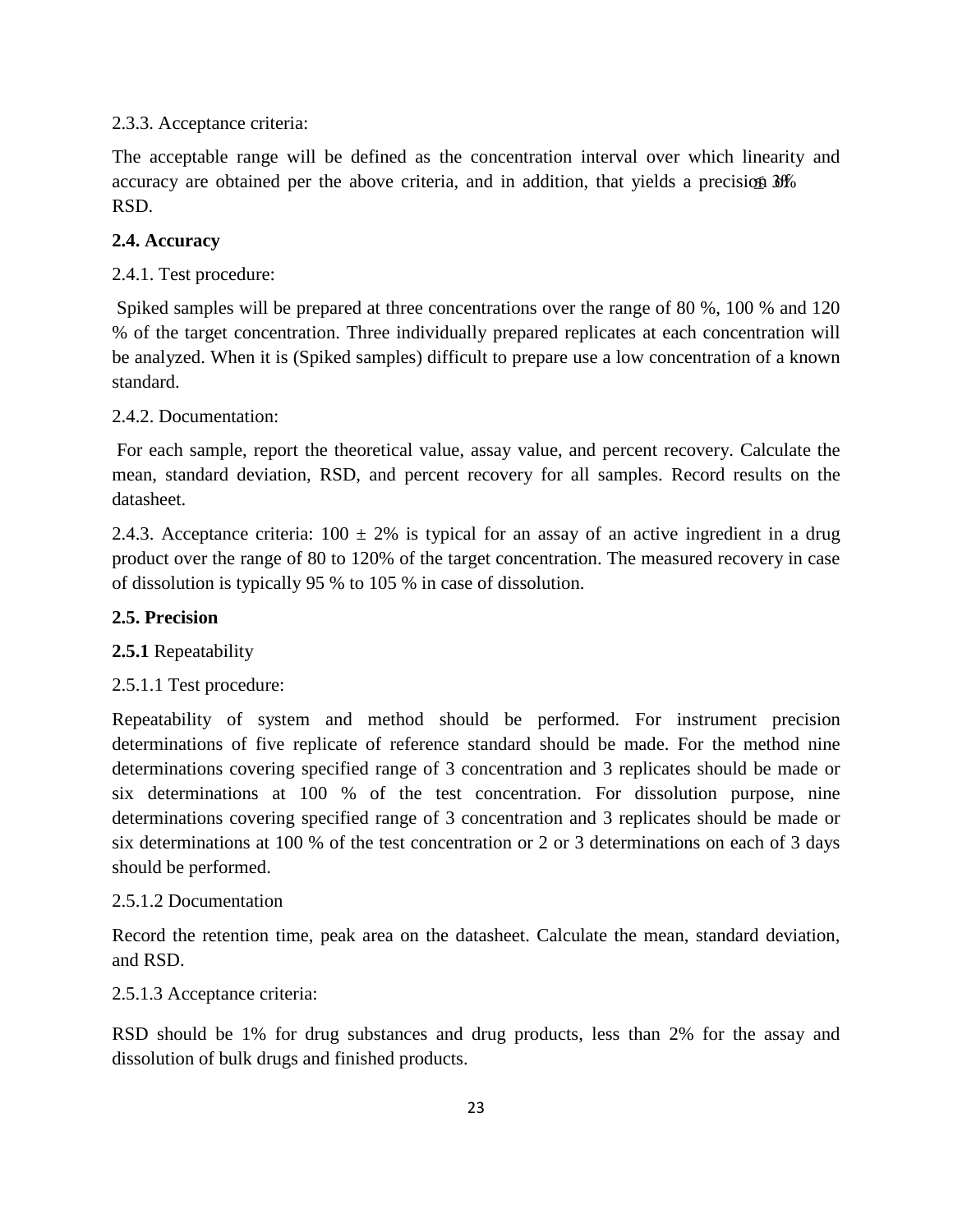### **2.5. 2** Intermediate Precision

### 2.5.2.1 Test procedure

Intermediate precision (within-laboratory variation) will be demonstrated by two analysts, using two HPLC systems on different days and evaluating the relative percent purity data across the two HPLC systems.

For dissolution testing purpose, if possible intermediate precision can be evaluated using a well characterised lot of drug product with tight content uniformity. If this type of lot is not available, premeasured placebo and active ingredients may be used to identify intermediate precision. The dissolution procedure on the same sample may be run by at least two different analysts from the same laboratory, with each analyst preparing the standard solutions and the medium and following the defined quantification procedure.

2.5.2.2 Documentation: Record the relative % purity (% area) of each concentration on the datasheet.

Calculate the mean, standard deviation, and RSD for the operators and instruments.

2.5.2.3 Acceptance criteria:

The assay results obtained by two operators using two instruments on different days should have a statistical RSD ≤ 2%.

For dissolution, a typical acceptance criteria is the difference in mean value for dissolution results between any two conditions, using the same strength, does not exceed an absolute 10 % at time points with  $\lt 85$  % dissolved and does not exceed 5 % for time points  $> 85$  %.

### **2.6. Limit of Detection:** (Not necessary for assay)

2.6.1. Test procedure:

The lowest concentration of the standard solution will be determined by sequentially diluting the sample. Five/Six replicates should be made from this sample solution.

2.6.2. Documentation: Print the chromatogram and record the lowest detectable concentration and RSD on the datasheet.

2.6.3. Acceptance criteria: The ICH references recommend a signal-to-noise ratio of 3:1.

**2.7. Limit of Quantitation** (it is not necessary for assay)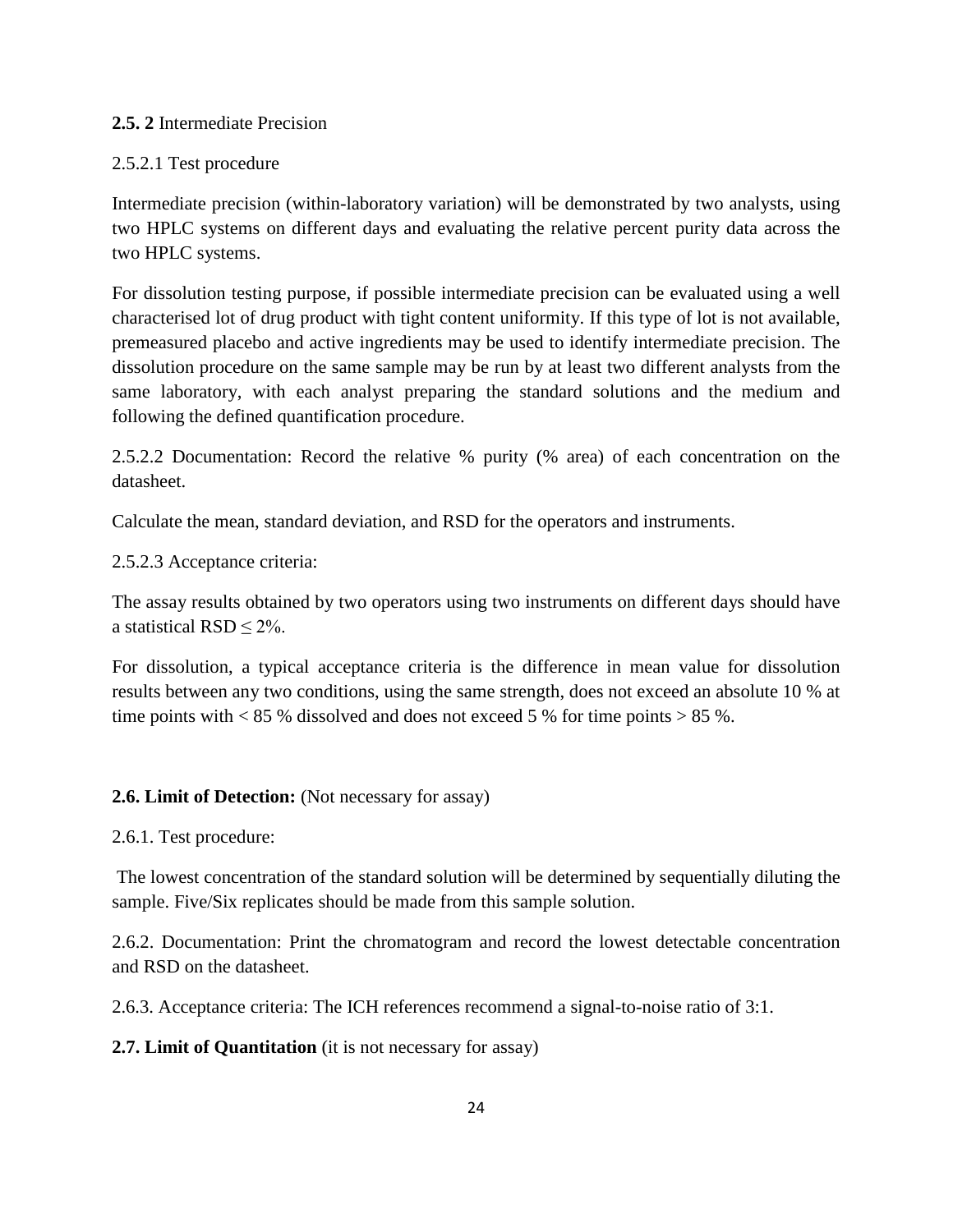## 2.7.1. Test procedure:

Limit of quantitation can be determined based on the standard deviation of the response and the slope with the instrumental response obtained from the linearity. Establish the lowest concentration at which an analyte in the sample matrix can be determined with the accuracy and precision required for the method in question. This value may be the lowest concentration in the standard curve. Make six replicates from this solution.

## 2.7.2. Documentation:

Print the chromatogram and record the lowest quantified concentration and RSD on the datasheet. Provide data that demonstrates the accuracy and precision required in the acceptance criteria.

# 2.7.3 Acceptance criteria:

The limit of quantitation for chromatographic methods has been described as the concentration that gives a signal to noise ratio (a peak with height at least ten times as high as the baseline noise level) an RSD of approximately 10% for a minimum of six replicate determinations.

# **2.8. System Suitability**

# 2.8.1. Test procedure:

System suitability tests should be performed on HPLC systems to determine the accuracy and precision of the system by injecting five/ six injections of a solution containing analyte at 100% of test concentration. The following parameters will be determined:

- Theoretical Plate count
- Tailing factors,
- Resolution if required , and
- Reproducibility (percent RSD of retention time, peak area, and height for six injections).
- 2.8.2. Documentation:

Print the chromatogram and record the data on the datasheet

### 2.8.3. Acceptance criteria:

Retention factor (k): the peak of interest should be well resolved from other peaks and the void volume; generally k should be  $\geq 2.0$ .

Resolution (Rs): Rs should be  $\geq 2$  between the peak of interest and the closest eluted peak, which is potentially interfering (impurity, excipient, and degradation product).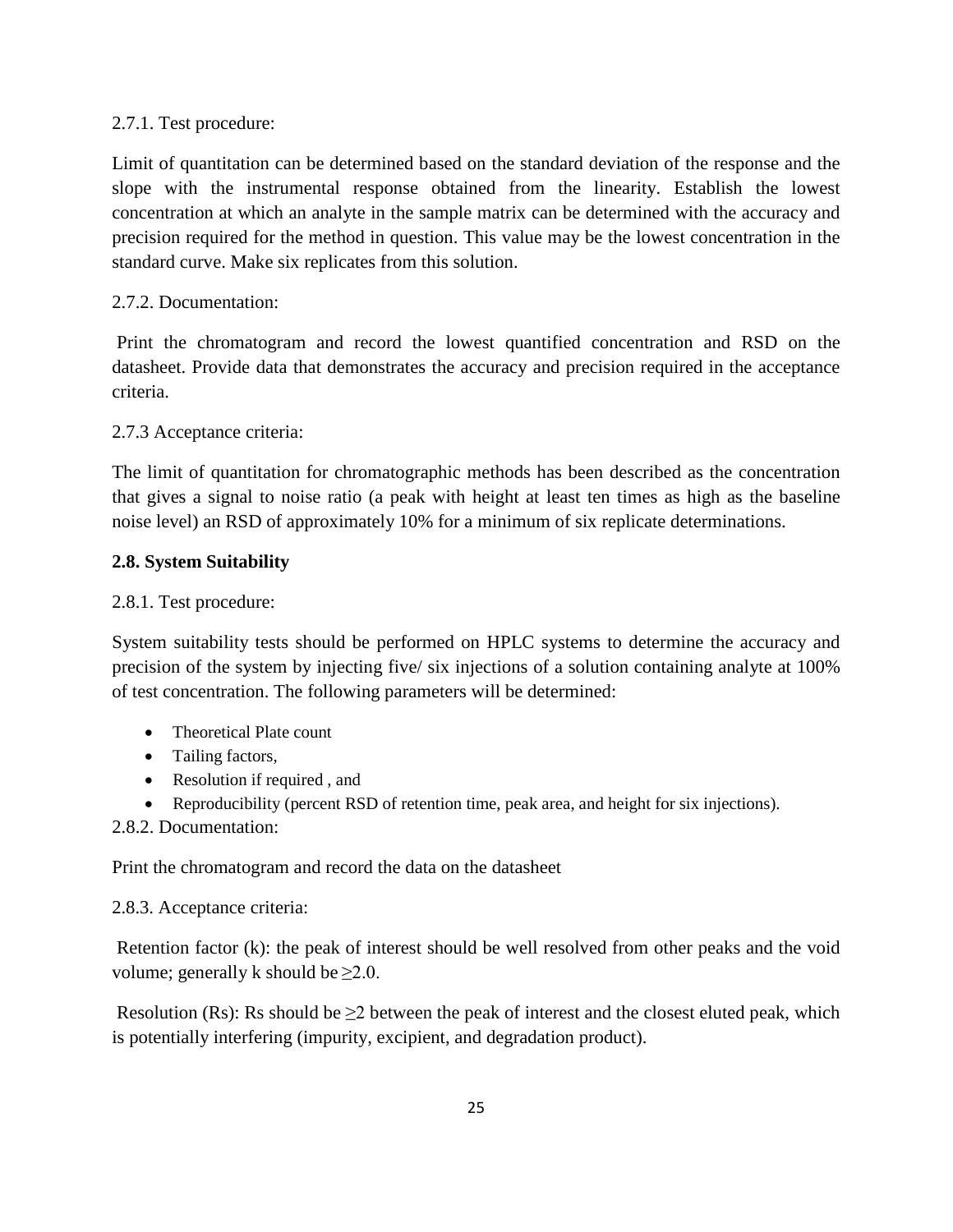Reproducibility: RSD for peak area, height, and retention time will be 1% for six injections. Tailing factor (T): T should be  $\leq 2$ .

Theoretical plates (N):  $\geq$ 2000.

# **2.9. Robustness:**

As defined by the USP, robustness measures the capacity of an analytical method to remain unaffected by small but deliberate variations in method parameters. Robustness provides some indication of the reliability of an analytical method during normal usage. Parameters, which will be investigated, are percent organic content in the mobile phase or gradient ramp, pH of the mobile phase, buffer concentration, temperature, and injection volume. These parameters may be evaluated one factor at a time or simultaneously as part of a factorial experiment.

The effects of the following changes in chromatographic conditions will be determined: methanol content in mobile phase adjusted by  $\pm 2\%$ , mobile phase pH adjusted by  $\pm 0.1$  pH units, column temperature adjusted by  $\pm \mathbb{S}$ . If these changes are within the limits that produce acceptable chromatography, they will be incorporated in the method procedure.

2.9.1. Stability of Standard and sample solutions

2.9.1.1 Test procedure:

Analysing solutions of drug product in comparison to the fresh prepared solutions and original solutions stored at room temperature in auto sampler (at least 24 h) stored at 2 - 8 °C, in refrigerator (at least 48 hour).

The stability of the standard is analyzed over the specified period of time (at least the time of the entire dissolution procedure) using a freshly prepared standard solution at each time interval for comparision.

### 2.9.1.2. Documentation

Stability should be documented by:

A table with mean values.

2.9.1.3. Acceptance criteria

The mean value of the standard solutions should be between 97.5 % and 102.5 % in comparison to the fresh prepared standard solutions in case of the stability of the standard solution.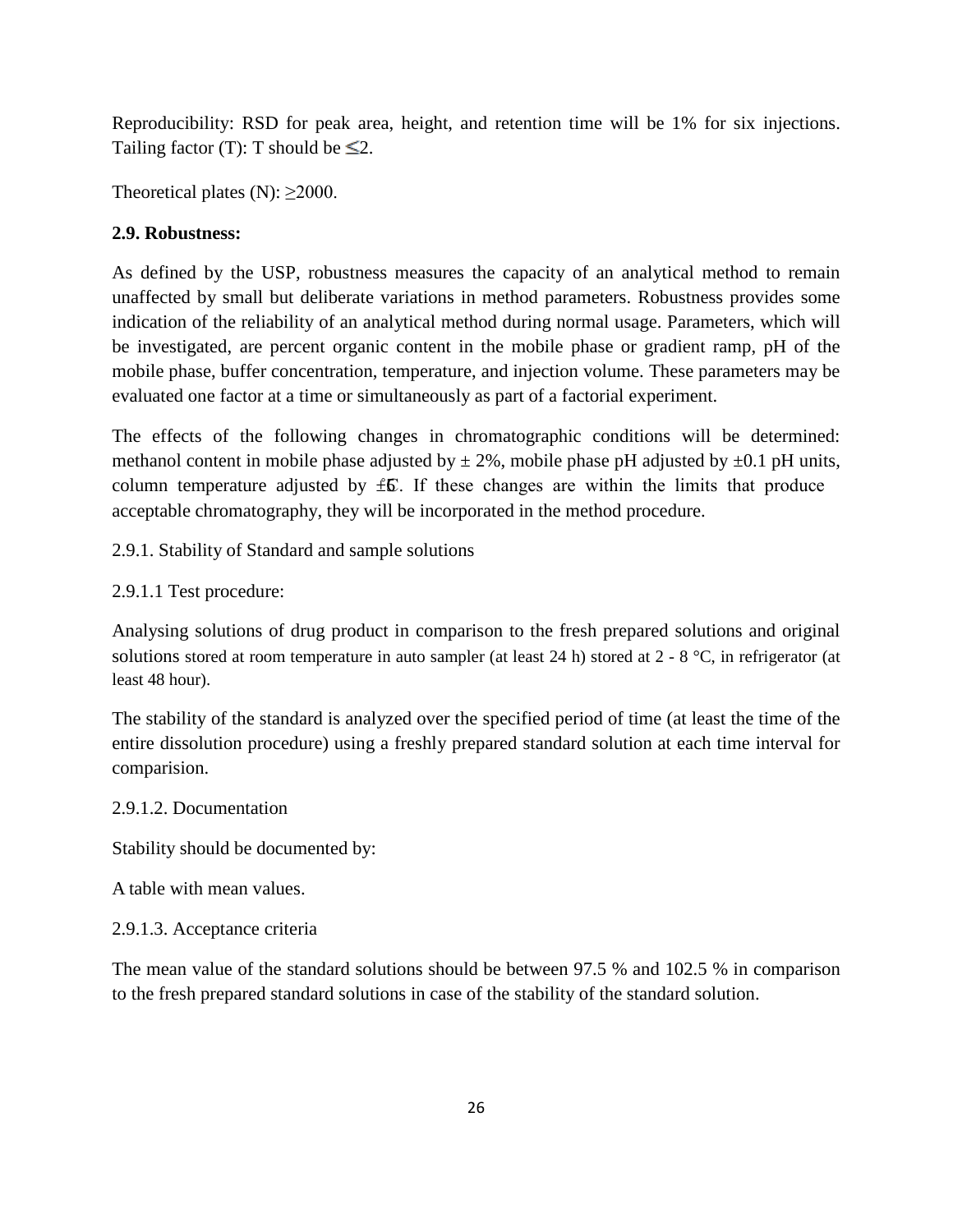# ANNEX (8):

List of Non Pharmacopoeial Product (Quality Control) Specification & Analytical Profile

| S.No. | <b>Product Name</b>                                  | Quality Control Specification No. | Analytical Profile No.                                                                   |
|-------|------------------------------------------------------|-----------------------------------|------------------------------------------------------------------------------------------|
| 1.    | Amlodipine<br>$\&$<br><b>Telmisartan Tablet</b>      | AmloTelmi 073/074/001             | AmloTelmi 073/074/AP 001                                                                 |
| 2.    | Diacerin Tablet                                      | Dia 073/074/002                   | IP<br>monograph of<br>As<br>per<br>Diacerin<br>Capsule<br>(latest)<br>edition)           |
| 3.    | Rabeprazole<br>Capsule                               | Rabe 073/074/003                  | IP<br>As<br>monograph<br>per<br>Rabeprazole Gastro resistant<br>Tablets (latest edition) |
| 4.    | Desloratidine tablet                                 | Delor 073/074/004                 | Delor 073/074/AP 004                                                                     |
| 5.    | Esomeprazole<br>Capsule                              | Esmo 073/074/005                  | IP<br>monograph<br>of<br>As<br>per<br>Tablet (latest<br>Esomeprazole<br>edition)         |
| 6.    | Amlodipine<br>$\&$<br>Atorvastatin<br><b>Tablets</b> | Amlo Telmi 073/074/006            | Amlo Telmi 073/074/AP006                                                                 |
| 7.    | Cefdinir dispersible<br><b>Tablets</b>               | Cefdi 073/074/007                 | Cefdi 073/074/AP 007                                                                     |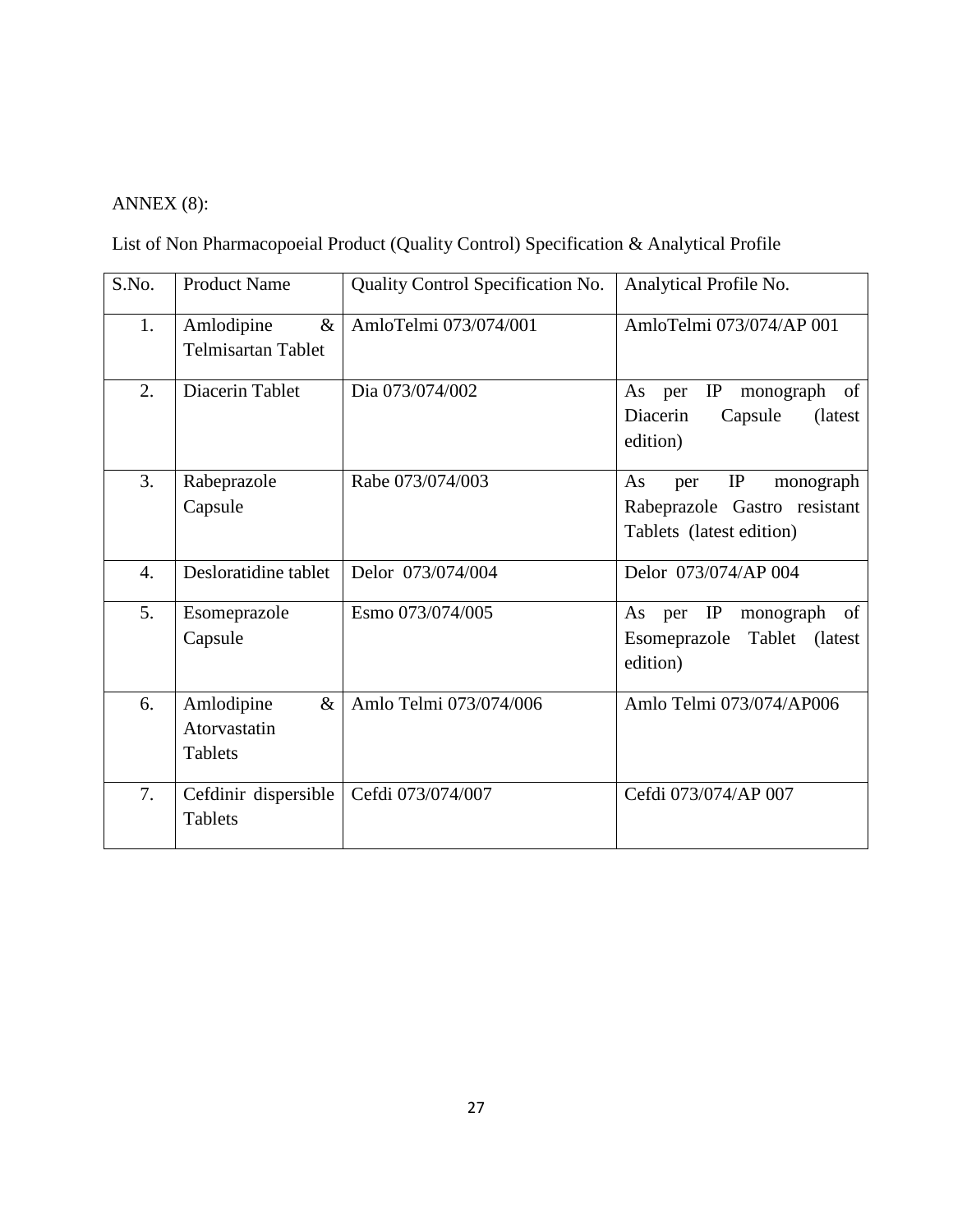ANNEX (9): Product (Quality Control) Specification of Amlodipine & Telmisartan Tablet

# **Product (Quality Control) Specification of**

# **Amlodipine and Telmisartan Tablets**

| <b>Effective Date: 073.07.08</b>                 | Reference: IP 2014                                      | Page no: 1 of 1     |  |
|--------------------------------------------------|---------------------------------------------------------|---------------------|--|
| <b>Review Date: 075.06.08</b>                    | <b>Product Specification No.: AmloTelmi 073/074/001</b> |                     |  |
| Analytical Profile No.: AmloTelmi 073/074/AP 001 |                                                         |                     |  |
| <b>Prepared by:</b>                              | <b>Checked by:</b>                                      | <b>Approved By:</b> |  |

| S.N              | <b>Test Parameter</b>                                       | Limit                                                                                 |
|------------------|-------------------------------------------------------------|---------------------------------------------------------------------------------------|
|                  |                                                             |                                                                                       |
| 1.               | Identification                                              | Positive for Telmisartan and Amlodipine<br>Besylate                                   |
| 2.               | Weight variation per tablet                                 | as per Pharmacopoeia                                                                  |
| 3.               | Friability (for uncoated tablet only)                       | <b>NMT 1%</b>                                                                         |
| $\overline{4}$ . | Assay:<br>Telmisartan<br>$1_{-}$<br>Amlodipine<br>2.        | 90-110% of the stated amount<br>90-110% of the stated amount                          |
| 5.               | Dissolution (%):<br>Telmisartan<br>$1_{-}$<br>2. Amlodipine | Not less than 75% D of the stated amount<br>Not less than 70 % D of the stated amount |
| 6.               | Uniformity of content (%)<br>1. Amlodipine                  | 85-115% of the stated amount                                                          |

Note

1. Amlodipine Besylate should be claim as Amlodipine.

2. For dissolution test, acceptance criteria should be as per Pharmacopeia (latest edition).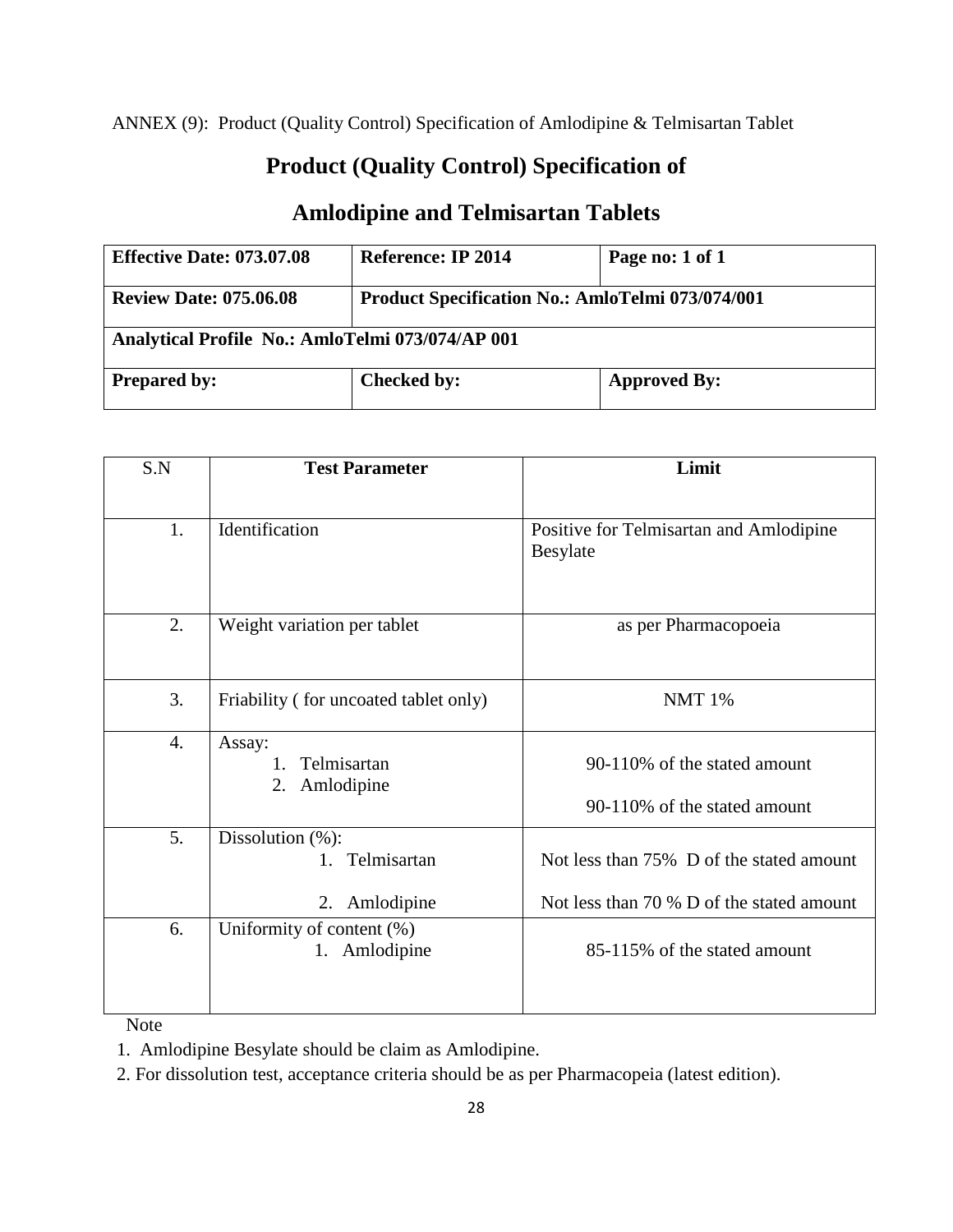### **Analytical profile of Amlodipine and Telmisartan Tablets**

| <b>Effective Date: 073.07.08</b> | Reference: IP 2014 & Quest<br><b>Pharmaceutical method</b> | Page no: 1 of 5     |
|----------------------------------|------------------------------------------------------------|---------------------|
| <b>Review Date: 075.06.08</b>    | Analytical Profile No.: AmloTelmi 073/074/AP 001           |                     |
| <b>Prepared by:</b>              | <b>Checked by:</b>                                         | <b>Approved By:</b> |

### **1. Identification:**

### **1.1. Amlodipine Besylate:**

In the assay, the principle peak in the chromatogram obtained with the sample solution should correspond to the peak in the chromatogram obtained with the reference standard solution of Amlodipine Besylate.

### **1.2. Telmisartan HCL:**

In the assay, the principle peak in the chromatogram obtained with the sample solution corresponds to the peak in the chromatogram obtained with the reference standard solution of Telmisartan.

### **2. Dissolution Test: Amlodipine Besylate**

### **2.1 Dissolution Parameter:**

| 2.1.1 Medium      | : 900ml 0.01 N HCL                  |
|-------------------|-------------------------------------|
| 2.1.2 Apparatus   | : Paddle                            |
| 2.1.3 Rotation    | : 75 RPM                            |
| 3.1.4 Temperature | : $37^{\circ}$ C ± 0.5 $^{\circ}$ C |
| <b>3.1.5 Time</b> | : 45 minutes                        |

### **2.1.6. Dissolution Medium Preparation:**

Dissolve 5.1ml of concentrated Hydrochloric acid in 6000 ml of water.

### **2.1.7 Standard Preparation:**

Weigh accurately 32 mg of Amlodipine Besylate reference standard and transfer in 200 ml of volumetric flask and add 150 ml of dissolution medium and sonicate for 5 minutes, allow to cool at room temperature and make up the final volume with same media. Further dilute 5ml of the solution to 100 ml with dissolution media and filter through 0.2 micron filter paper.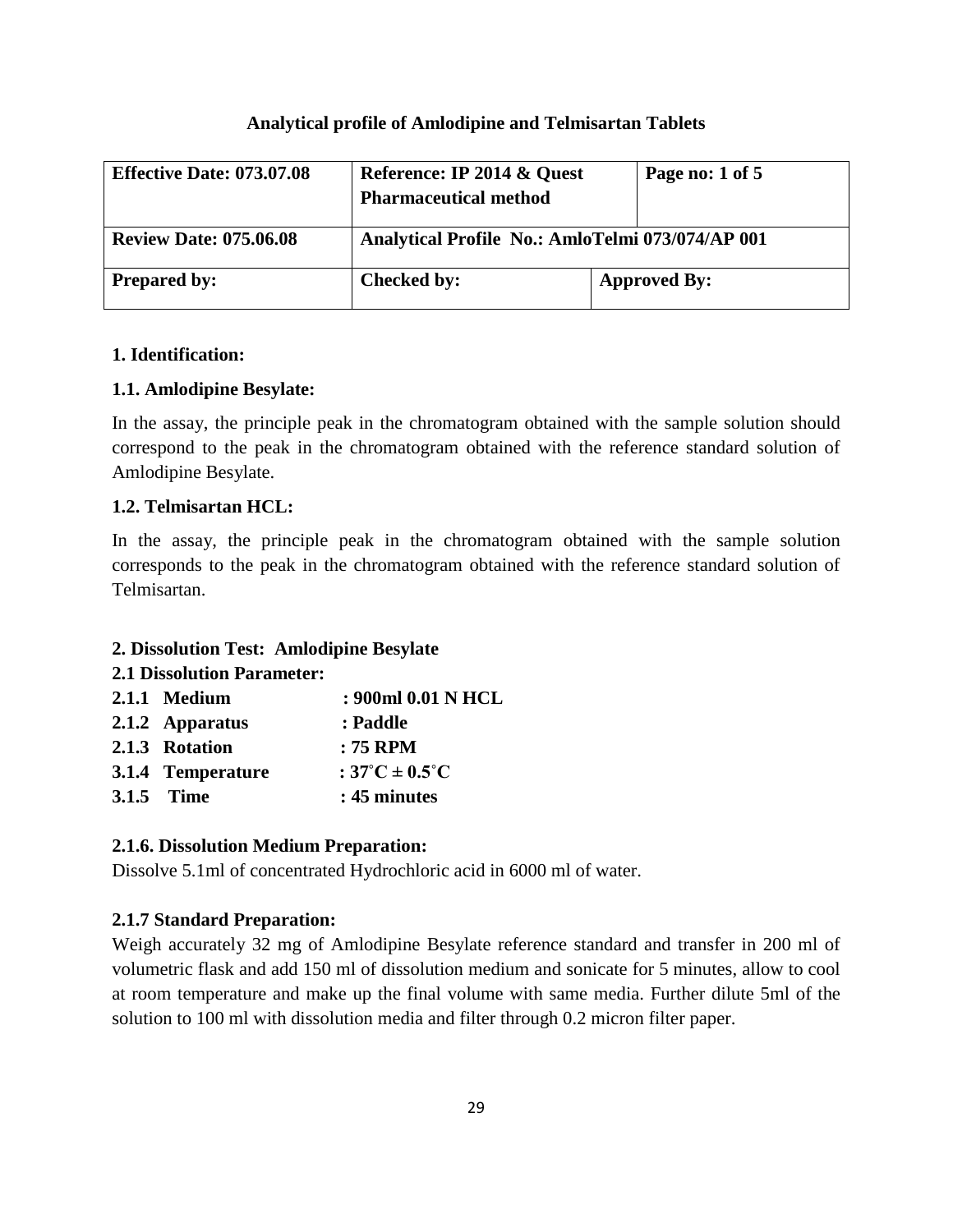| <b>Effective Date:073.07.08</b> | Reference: IP 2014 & Quest<br><b>Pharmaceutical method</b> | Page no: 2 of 5     |
|---------------------------------|------------------------------------------------------------|---------------------|
| <b>Review Date: 075.06.08</b>   | Analytical Profile No.: AmloTelmi 073/074/AP 001           |                     |
| <b>Prepared by:</b>             | <b>Checked by:</b>                                         | <b>Approved By:</b> |

### **2.1.8. Sample preparation**

Place 1 tablet in each dissolution vessel and run the apparatus as per above condition and collect the sample solution from each jar at specified time, centrifuge for 10 minutes and filter through 0.2 micron filter paper.

### **2.1.9. Procedure:**

Proceed as per prescribed in assay method using 10  $\mu$ l injection of standard preparation and the sample preparation separately. Calculate the dissolution in percentage of each tablet with respect to label claim using the formula given below.

### **Calculation:**

Amlodipine (%):

 $=\frac{Area\ of\ spl}{Area\ of\ std}\times \frac{conc.of\ std}{conc.of\ spl}\times std\ potency\ \% \times\frac{100-LOD/WC}{100}$  $\frac{LOD/WC}{100} \times \frac{408.88}{567.1}$  $\frac{1}{567.1}$  x 100 %

 **Result :** Amlodipine in %

### **2.2. Dissolution: Telmisartan Hydrochloride**

| <b>2.2. Dissolution Parameter:</b> |                                         |
|------------------------------------|-----------------------------------------|
| <b>2.2.1.</b> Medium               | : 900ml Phosphate buffer pH 7.5         |
| 2.2.2. Apparatus                   | : Paddle                                |
| 2.2.3. Revolution                  | $: 75$ RPM                              |
| 2.2.4 Temperature                  | : $37^{\circ}$ C $\pm$ 0.5 $^{\circ}$ C |
| 2.2.5. Time                        | : 30 minutes                            |
|                                    |                                         |

### **2.2.6. Medium Preparation:**

Dissolve 13.61 g of potassium dihydrogen orthophosphate in 800 ml water. Adjust PH 7.5 with 2M sodium hydroxide and dilute to 1000 ml with water.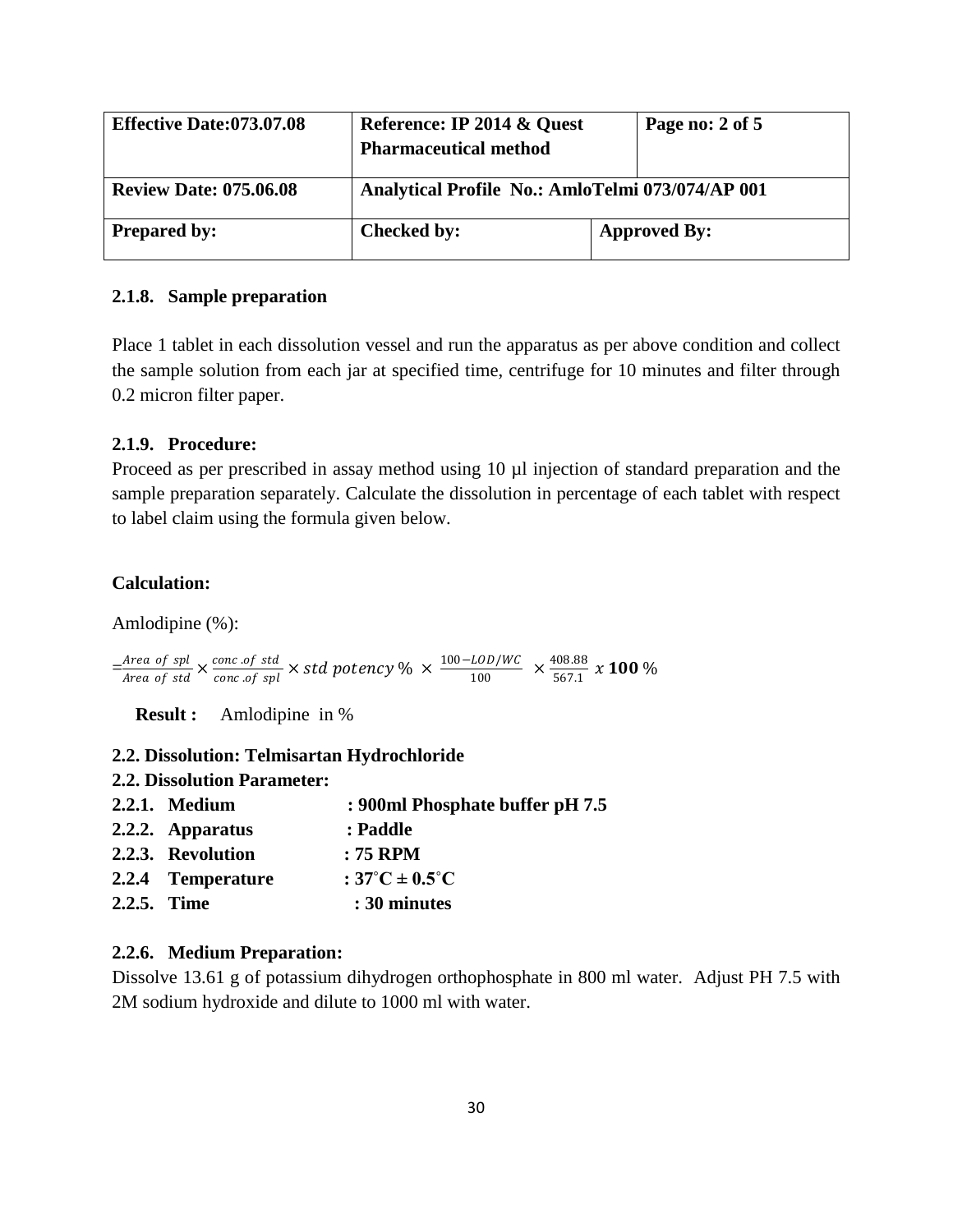| <b>Effective Date: 073.07.08</b> | Reference: IP 2014 & Quest<br><b>Pharmaceutical method</b> |                     | Page no: 3 of 5 |
|----------------------------------|------------------------------------------------------------|---------------------|-----------------|
| <b>Review Date: 075.06.08</b>    | Analytical Profile No.: AmloTelmi 073/074/AP 001           |                     |                 |
| <b>Prepared by:</b>              | <b>Checked by:</b>                                         | <b>Approved By:</b> |                 |

### **2.2.7. Standard Preparation:**

weight accurately 32 mg of Telmisartan reference standard in 100 ml volumetric flask, add 1 ml of 0.01M NaOH shake to dissolve and add 30ml of methanol and shake for 5 minutes to dissolve it and make up the volume with methanol. Dilute 5 ml of this solution to 100 ml with the dissolution medium.

### **2.2.8. Sample preparation**

Place 1 tablet in each dissolution jar and run the apparatus as per mentioned conditions and collect sample solution from each jar at specified time, centrifuge for 10 minutes. Finally dilute 5 ml of this solution to 100 ml with the dissolution medium.

### **2.2.9. Procedure:**

Measure the absorbance of the sample solution and standard solution in UV-Vis spectrophotometer at absorbance 296 nm and calculate the dissolution in percentage of each tablet with respect to label claim using the formula given below.

### **Calculation:**

Telmisartan HCL in (%):

= <u>Abs of spl</u>  $\frac{Abs~of~spl}{Abs~of~std} \times \frac{conc.of~std}{conc.of~spl} \times \frac{100 - LOD/water}{100}$  $\frac{1}{100}$  × std potency % × 100 %

#### **3. Assay: Amlodipine and Telmisartan HCL**

### **3.1 Chromatographic Condition:**

| Column           | : C18            |
|------------------|------------------|
| Temperature      | : $35^{\circ}$ c |
| Detector         | $: 236$ nm       |
| Flow rate        | $: 1.0$ ml/min   |
| Injection volume | : $10 \mu$       |

### **3.2 Mobile Phase:**

A mixture of 44 volume of buffer solution prepared by dissolving 3.8954 gm of disodium hydrogen orthophosphate and 3.4023 gm of potassium dihydrogen orthophosphate in 1000 ml of HPLC grade water, adjust PH 4±0.02 with 10% OPA and 56 volume of HPLC grade Acetonitrile, sonicate for 10 minute. Cool to room temperature and filter the solution through 0.2 micron filter paper using vacuum pump.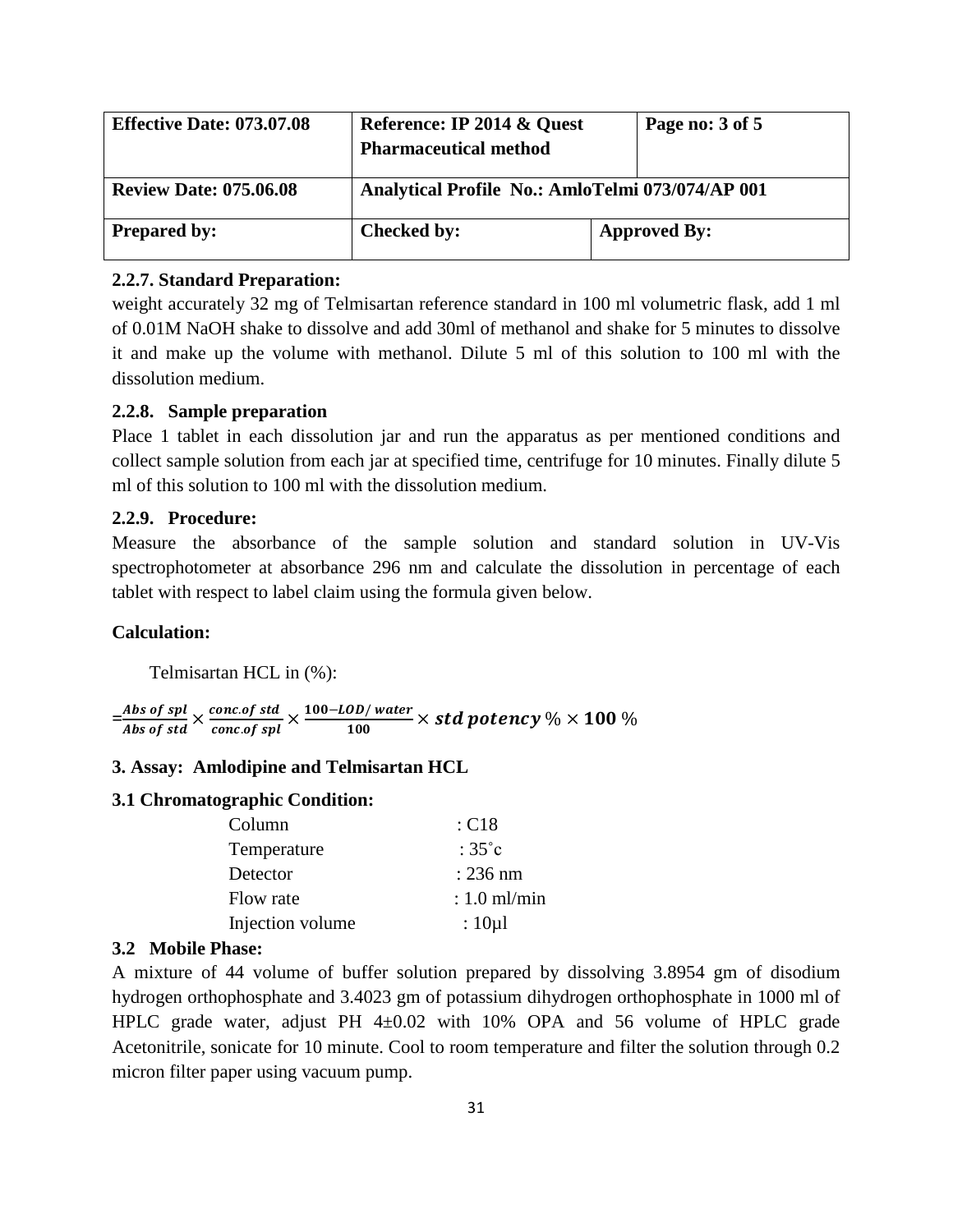| <b>Effective Date: 073.07.08</b> | Reference: IP 2014 & Quest<br><b>Pharmaceutical method</b> |  | Page no: 4 of 5     |
|----------------------------------|------------------------------------------------------------|--|---------------------|
| <b>Review Date: 075.06.08</b>    | Analytical Profile No.: AmloTelmi 073/074/AP 001           |  |                     |
| <b>Prepared by:</b>              | <b>Checked by:</b>                                         |  | <b>Approved By:</b> |

# **3.3 Diluents:**

Same as mobile phase.

### **3.4 Method of Analysis**

# **3.4.1 Standard preparation:**

# **3.4.1.1 Amlodipine Besylate: ( Stock solution)**

weigh accurately 32 mg of Amlodipine Besylate reference standard and transfer in 200 ml volumetric flask, add 150 ml of diluents and sonicate for 5 minutes, cool to room temperature and make up the volume to 200 ml with same diluents.

### **3.4.1.2 Telmisartan HCL: (Stock solution)**

weigh accurately 32 mg of Telmisartan HCL WS and transfer in 100 ml volumetric flask, add 20 ml of methanol and shake to dissolve, add 40 ml of diluents and sonicate for 5 minutes, cool to room temperature and make up the volume to 100 ml with same diluents.

# **3.4.1.3 Combined Standard solution:**

Transfer 2ml of Amlodipine Besylate stock solution and 10 ml of Telmisartan Hydrochloride stock solution to 25 ml volumetric flask make up the final volume with same diluents. Filter the solution with 0.2 microne filter paper.

### **3.4.1.4 SamplePreparation:**

Weigh individually 20 tablets and crush the tablet to fine powder. Weigh accurately the powder equivalent to 1 tablet into 100 ml volumetric flask. Add 20 ml methanol, sonicate for 5 minutes, add 40 ml of diluents and sonicate for 15 minutes and cool the solution to room temperature and make up the volume with diluents. Centrifuge the solution. Dilute 5 ml of the solution to 25 ml with diluent. Filter the solution with 0.2 microne filter paper.

# **3.4.1.5 System suitability:**

Inject 10µl of combined standard solution of amlodipine and telmisartan as per above mentioned chromatographic condition. In the chromatogram obtained from the standard preparation, thecolumn efficiency determined from the major peak should not be less than 2000 theoretical plates, the tailing factor should be not more than 2.0 and the relative standard deviation of replicate injections should not more be than 2.0 %. Inject 10µl of the sample preparation and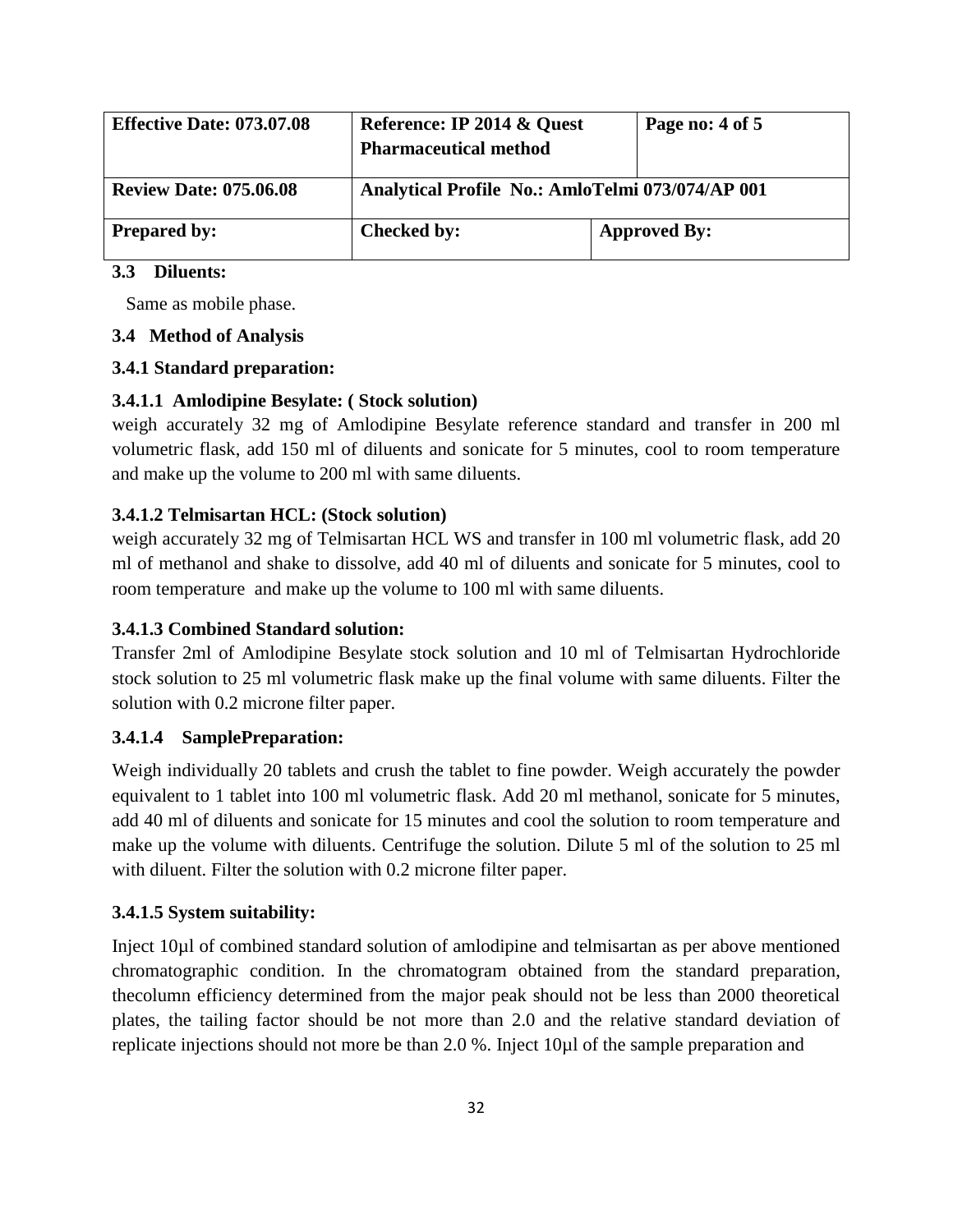| <b>Effective Date: 073.07.08</b> | Reference: IP 2014 & Quest<br><b>Pharmaceutical method</b> | Page no: 5 of 5     |
|----------------------------------|------------------------------------------------------------|---------------------|
| <b>Review Date: 075.06.08</b>    | Analytical Profile No.: AmloTelmi 073/074/AP 001           |                     |
| <b>Prepared by:</b>              | <b>Checked by:</b>                                         | <b>Approved By:</b> |

chromatograph as per above mentioned chromatographic condition. Calculate the result from the formula given below.

### **3.4.1.6 Calculation:**

Telmisartan HCL per tablet:

 $=\frac{Area\ of\ spl}{Area\ of\ Std} \times \frac{Conc.\ of\ std}{Conc.\ of\ spl} \times \frac{Potency\ of\ std}{100}$  $\frac{cy \text{ of std}}{100} \times \frac{100 - Water \%}{100}$  $\frac{1}{100}$  × Average Wt.

Amlodipine per tablet:

 $=\frac{Area\ of\ spl}{Area\ of\ Std} \times \frac{Conc\ .\ of\ std}{Conc\ .of\ spl} \times \frac{Potency\ of\ std}{100}$  $\frac{cy \text{ of std}}{100} \times \frac{100 - Water \%}{100}$  $\frac{Water \ \%}{100} \times Average \ Wt \times \frac{408.88}{567.1}$ 567.1

### **4. Uniformity of content:**

### **4.1 Amlodipine Besylate:**

### **4.1.1 Sample preparation:**

Weigh 10 tablets individually and place one tablet individually in 100 ml volumetric flask, add about 20 ml of methanol. Shake well for 5 minutes, add 30 ml of diluents and sonicate for about 5 minutes. Cool at room temperature and make up the volume to mark with same solvents. Centrifuge the resulting solution and dilute 5 of this solution to 25 ml with diluents. Filter the solution through 0.2  $\mu$ m filter paper.

### **4.1.2 Standard preparation:**

Weight about 25 mg of Amlodipine besylate reference standard in 200 ml volumetric flask, add about 100 ml of diluents and sonicate for about 5 minutes. Cool at room temperature and make up the volume to mark with same solvents. Dilute 5 of this solution to 50 ml with diluents and filter the solution through 0.2 µm filter paper.

### **4.1.3 Procedure:**

Proceed the process as described in assay method, using 10µl injection volume and calculate uniformity of content using the formula given below.

### **4.1.4 Calculation:**

Amlodipine % per tablet:

$$
= \frac{\text{Area of spl}}{\text{Area of Std}} \times \frac{\text{Conc. of std}}{\text{Conc. of spl}} \times \frac{\text{Potency of std}}{100} \times \frac{100 - \text{Water %}}{100} \times \frac{408.88}{567.1} \times \frac{\text{Average Wt}}{\text{Label Claim}} \times 100 %
$$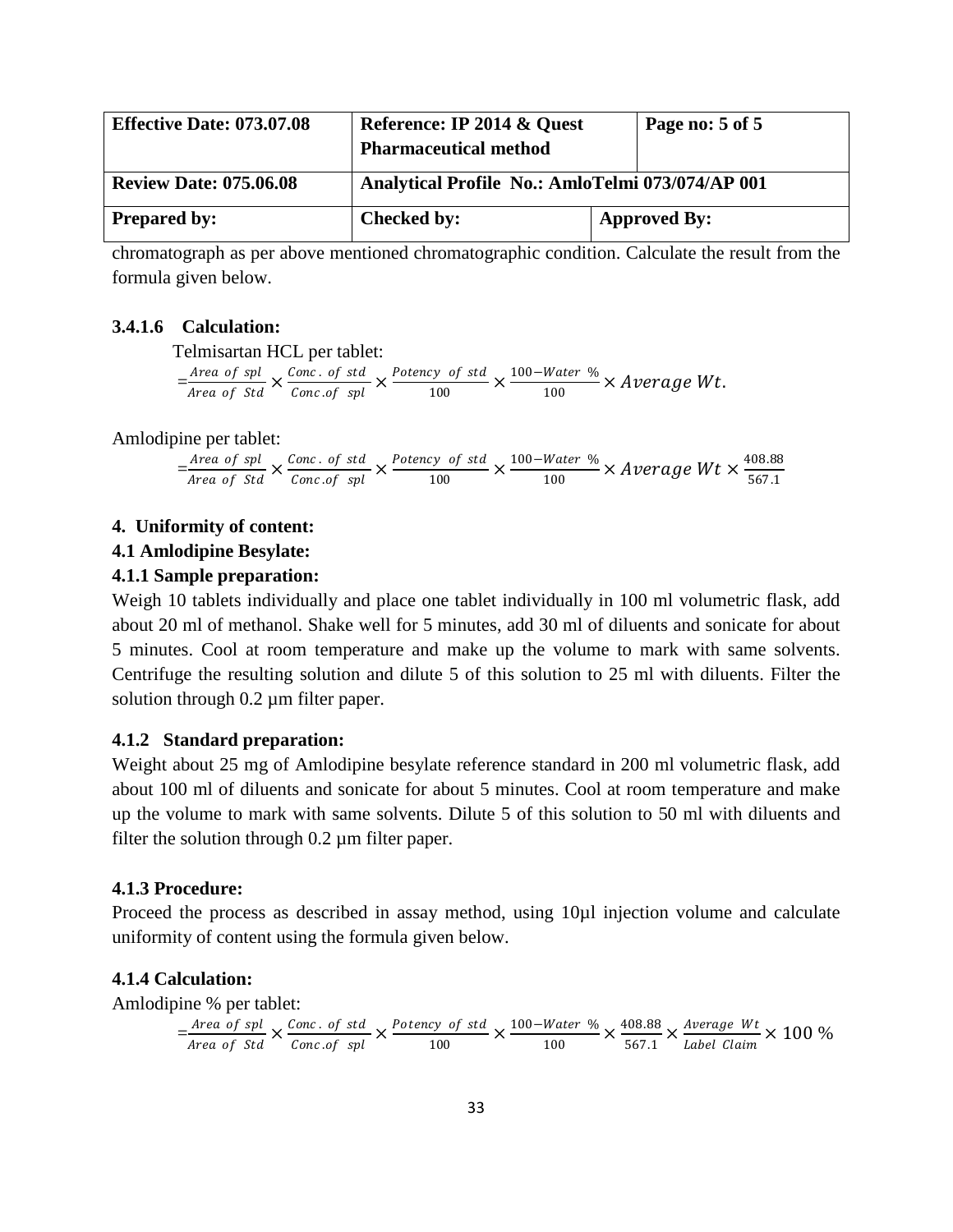ANNEX (10): Product (Quality control) Specification of Diacerein Tablet

# **Product Specification of**

# **Diacerin Tablets**

# **Reference: IP 2014 (Diacerein Capsules)**

| <b>Effective Date: 073.07.08</b>                                           | <b>Reference: IP 2014</b>                         | Page no: 1 of 1     |
|----------------------------------------------------------------------------|---------------------------------------------------|---------------------|
| <b>Review Date: 075.06.08</b>                                              | <b>Product Specification No.: Dia 073/074/002</b> |                     |
| <b>Analytical Profile :</b> As per monograph of Diacerin Capsule (IP 2014) |                                                   |                     |
| <b>Prepared by:</b>                                                        | <b>Checked by:</b>                                | <b>Approved By:</b> |

| S.N | <b>Test Parameter</b>             | Limit                                                                         |
|-----|-----------------------------------|-------------------------------------------------------------------------------|
| 1.  | Identification                    | Positive for Diacerin                                                         |
| 2.  | Weight variation per capsule      | as per Pharmacopoeia<br>(Uniformity of weight of single dose)<br>preparation) |
| 3.  | Assay:<br>Diacerin                | 90-110% of the stated amount                                                  |
| 4.  | Dissolution $(\%)$ :<br>Diacerein | Not less than 75 % D of the stated amount                                     |
| 5.  | <b>Related substances</b>         | Should comply as per Related substances of<br>Diacerein Capsules (IP 2014)    |

**Analytical Profile of Diacerein Tablet:** As per IP monograph of Diacerin Capsule (latest edition )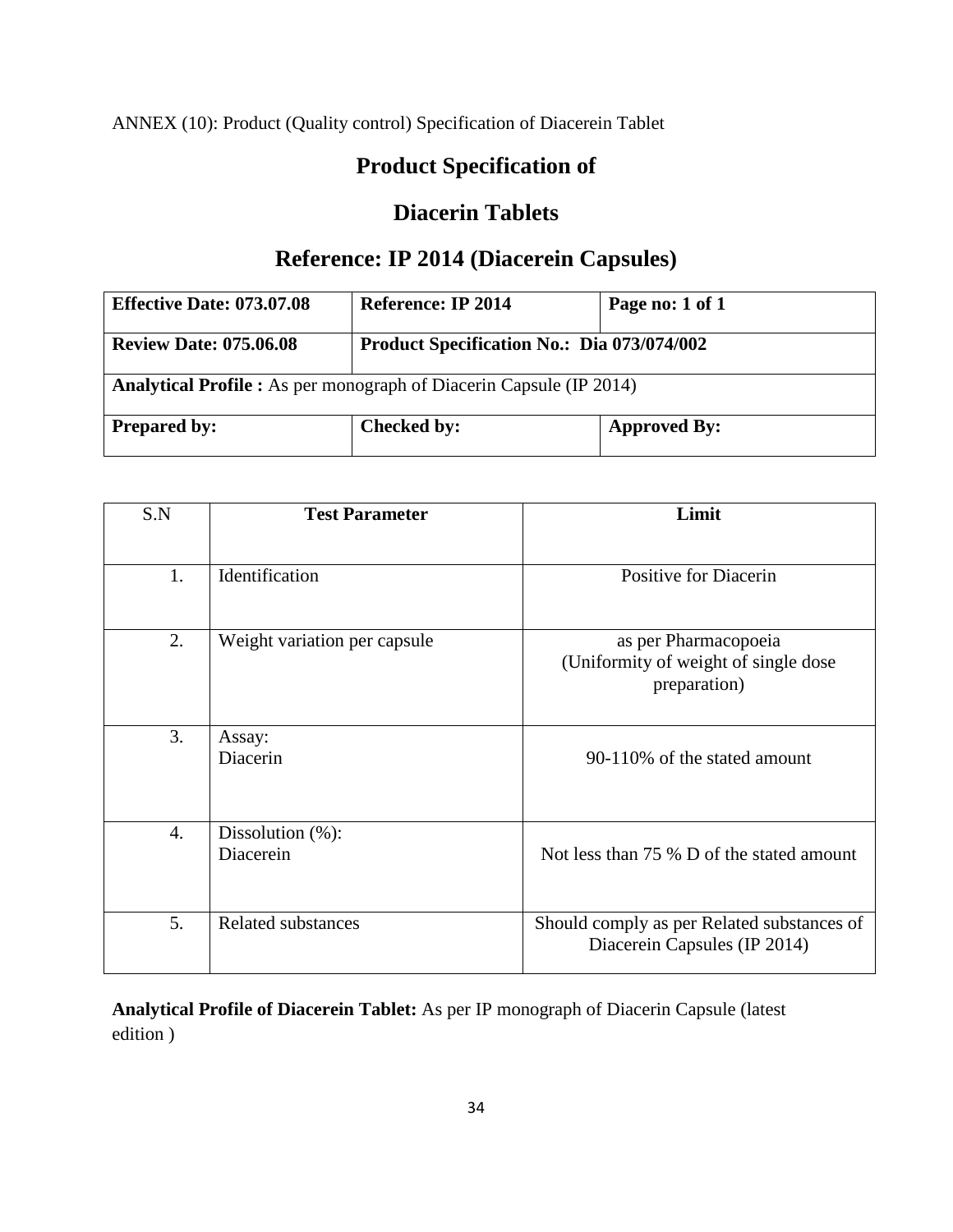ANNEX (11): Product (Quality control) Specification of Rabeprazole Capsules

# **Product Specification of**

# **Rabeprazole Capsules**

# **Reference: IP 2014 (Rabeprazole Gastro resistant Tablets)**

| <b>Effective Date: 073.07.08</b>                                                                  | <b>Reference: IP 2014</b>                          | Page no: 1 of 1     |
|---------------------------------------------------------------------------------------------------|----------------------------------------------------|---------------------|
| <b>Review Date: 075.06.08</b>                                                                     | <b>Product Specification No.: Rabe 073/074/003</b> |                     |
| <b>Analytical Profile No.:</b> As per monograph of Rabeprazole Gastro resistant Tablets (IP 2014) |                                                    |                     |
| <b>Prepared by:</b>                                                                               | Checked by:                                        | <b>Approved By:</b> |

| S.N | <b>Test Parameter</b>                                                     | Limit                                                                                |
|-----|---------------------------------------------------------------------------|--------------------------------------------------------------------------------------|
| 1.  | Identification                                                            | Positive for Rabeprazole                                                             |
| 2.  | Weight variation per capsule                                              | as per Pharmacopoeia<br>(Uniformity of weight of single dose)<br>preparation)        |
| 3.  | Assay:<br>Rabeprazole sodium                                              | 90-110% of the stated amount                                                         |
| 4.  | Uniformity of content (For capsules<br>containing 10 mg or less)          | 85 % to 115 % of the stated amount                                                   |
| 5.  | Dissolution $(\%)$ :<br>Rabeprazole<br>Acid Stage:<br><b>Buffer Stage</b> | Not more than 10 % of the stated amount<br>Not less than 70 % D of the stated amount |

**Analytical Profile of Rabeprazole Capsule:** As per IP monograph of Rabeprazole Gastroresistant Tablet (latest edition)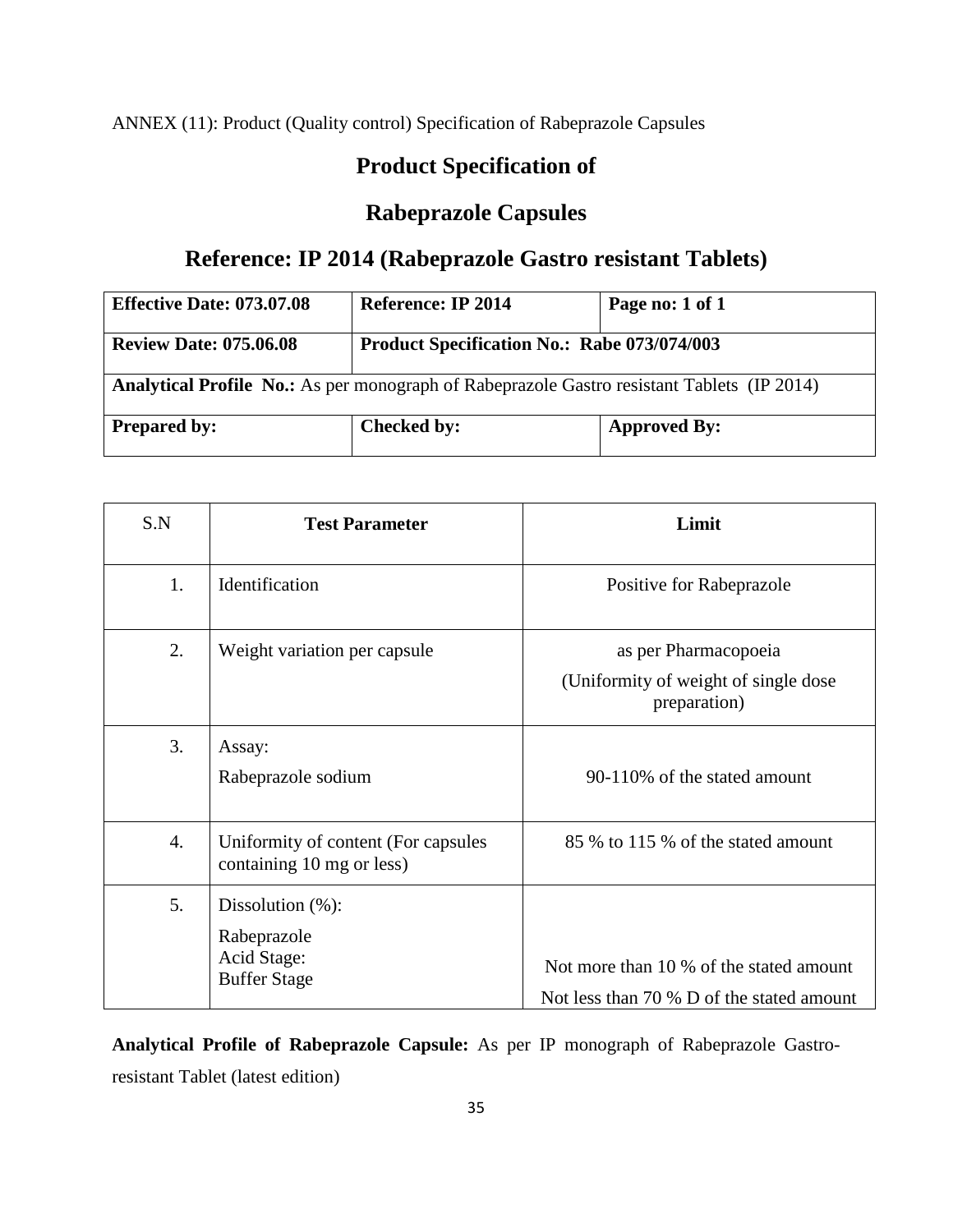ANNEX (12): Product (Quality control) Specification of Desloratidine Tablets

# **Product Specification of**

# **Desloratidine Tablets**

| <b>Effective Date: 2073.08.14</b>          | <b>Reference: Loratidine Tablets</b><br><b>USP 2015</b> | Page no: 1 of 1     |
|--------------------------------------------|---------------------------------------------------------|---------------------|
| <b>Review Date: 2075.07.14</b>             | <b>Product Specification No.: Des 073/074/004</b>       |                     |
| Analytical Profile No.: Des 073/074/AP 004 |                                                         |                     |
| <b>Prepared by:</b>                        | <b>Checked by:</b>                                      | <b>Approved By:</b> |

| S.N | <b>Test Parameter</b>                 | Limit                                     |
|-----|---------------------------------------|-------------------------------------------|
|     |                                       |                                           |
| 1.  | Identification                        | Positive for Desloratidine                |
|     |                                       |                                           |
| 2.  | Weight variation per tablet           | as per Pharmacopoeia                      |
|     |                                       |                                           |
| 3.  | Friability (for uncoated tablet only) | <b>NMT 1%</b>                             |
| 4.  | Assay:                                |                                           |
|     | Desloratidine                         | 90-110% of the stated amount              |
| 5.  | Dissolution $(\%)$ :                  |                                           |
|     | Desloratidine                         | Not less than 80 % D of the stated amount |
| 6.  | Uniformity of content (%)             |                                           |
|     | Desloratidine                         | 85-115% of the stated amount              |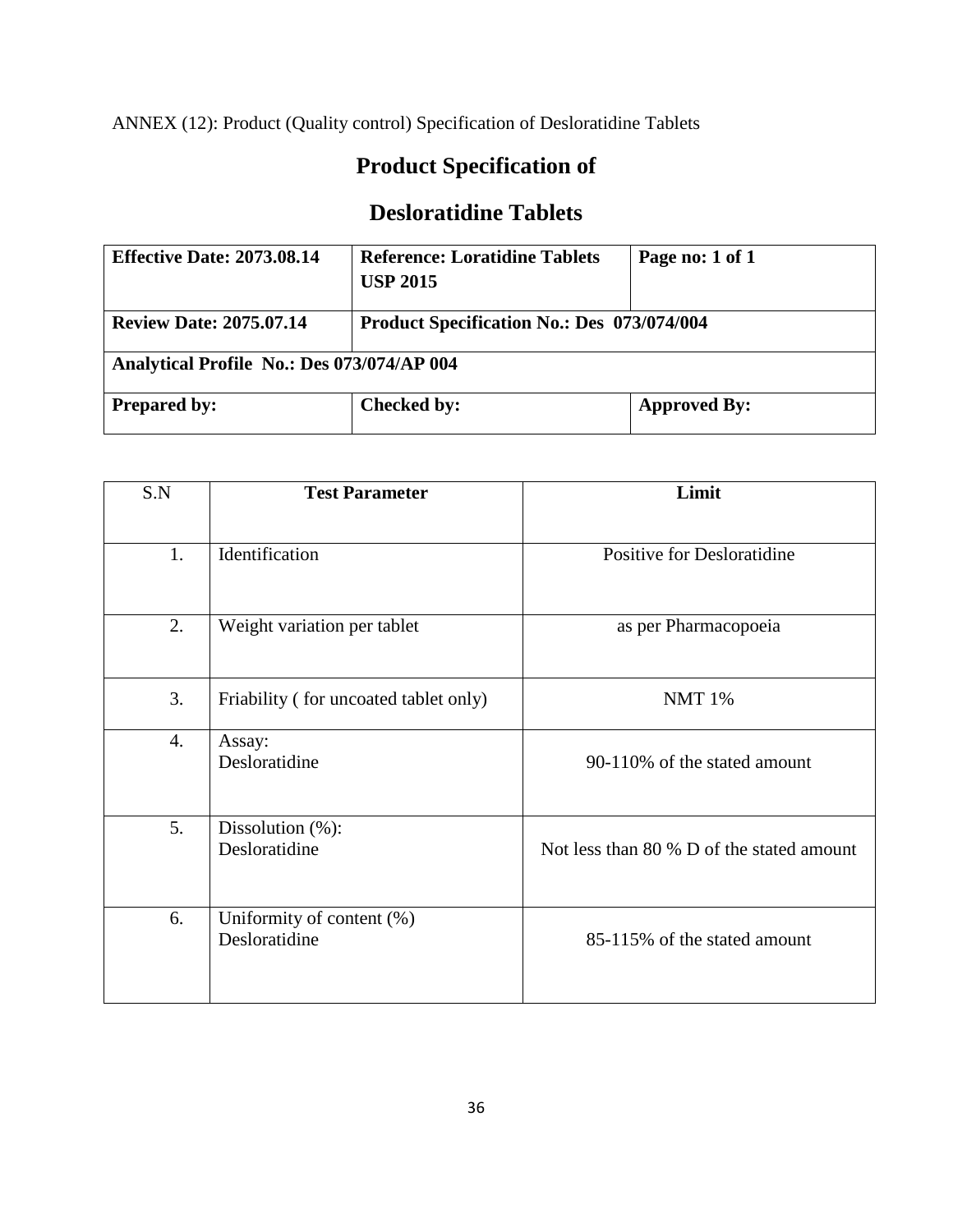### **Analytical method of Desloratidine**

| <b>Effective Date: 2073.08.14</b> | Reference: USP 2015                        | Page no: 1 of 3     |
|-----------------------------------|--------------------------------------------|---------------------|
| <b>Review Date: 2075.07.14</b>    | Analytical Profile No.: Des 073/074/AP 004 |                     |
| <b>Prepared by:</b>               | <b>Checked by:</b>                         | <b>Approved By:</b> |

## **1. Identification:**

# **1.1. Desloratidine:**

In the assay, the principle peak in the chromatogram obtained with the sample solution should corresponds to the peak in the chromatogram obtained with the reference standard solution of Desloratidine.

# **2. Dissolution Test: Desloratidine**

### **2.1 Dissolution Parameter:**

| 2.1.1 Medium      | : 900 ml 0.1 N HCL       |
|-------------------|--------------------------|
| 2.1.2 Apparatus   | : Paddle                 |
| 2.1.3 Rotation    | $:50$ RPM                |
| 3.1.4 Temperature | : $37^{\circ}$ C ± 0.5°C |
| <b>3.1.6 Time</b> | : 60 minutes             |

# **2.1.6. Dissolution Medium Preparation:**

Dissolve 51 ml of concentrated Hydrochloric acid in 6000 ml of water.

# **2.1.7 Standard Preparation:**

Weigh accurately 27.5 mg of Desloratidine reference standard and transfer in 50 ml of volumetric flask and add 40 ml of dissolution medium and sonicate for 5 minutes, allow cooling at room temperature and make up the final volume with same media. Further dilute 5ml of the solution to 50 ml with the dissolution media. Again dilute 5 ml of the resulting solution to 50 ml with the dissolution medium.

### **2.1.8. Sample preparation**

Place 1 tablet in each dissolution vessel and run the apparatus as per above condition and collect the sample solution from each jar at specified time. Filter the resulting solution.

### **2.1.9. Procedure:**

Measure the absorbance of the standard and sample solution at about 280 nm using 0.1 N HCl as blank. Calculate the release of the drug in each tablet by using following formula: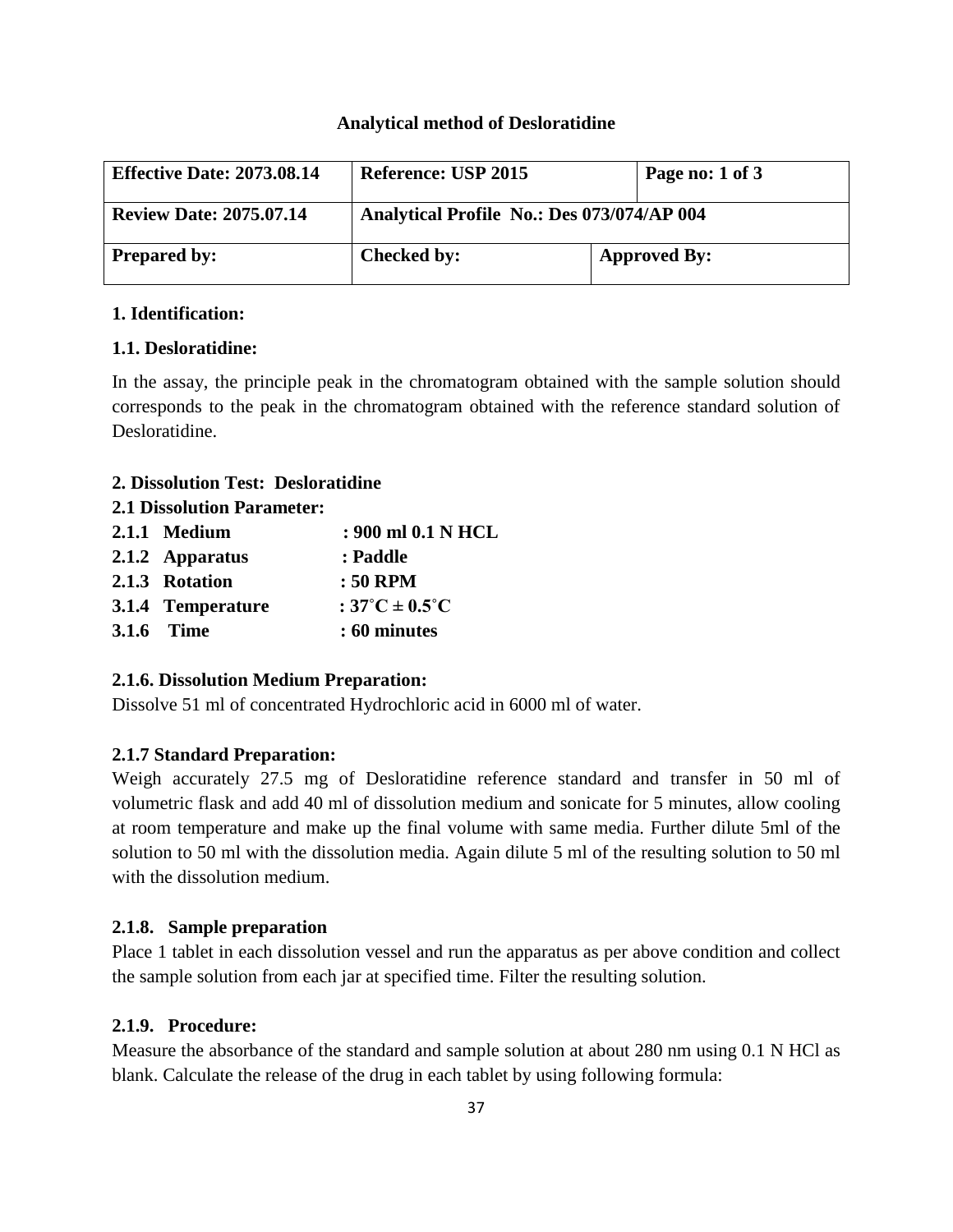| <b>Effective Date: 2073.08.14</b> | Reference: USP 2015                        | Page no: 2 of 3     |
|-----------------------------------|--------------------------------------------|---------------------|
| <b>Review Date: 2075.07.14</b>    | Analytical Profile No.: Des 073/074/AP 004 |                     |
| <b>Prepared by:</b>               | Checked by:                                | <b>Approved By:</b> |

### **Calculation:**

Desloratidine (%):

 $=\frac{Abs~of~spl}{Abs~of~std} \times \frac{concoof~std}{concof~spl} \times \frac{100-Std.LOD/water}{100}$  $\frac{1}{100}$   $\times$  std potency  $\%$   $\times$  100  $\%$ 

## **3. Assay: Desloratidine**

#### **3.1 Chromatographic Condition:**

| Column           | : $C18(25 \text{ cm} \times 4.6 \text{ mm})$ |
|------------------|----------------------------------------------|
| Temperature      | $:35^{\circ}$ C                              |
| Detector         | $: 278$ nm                                   |
| Flow rate        | $: 1.0$ ml/min                               |
| Injection volume | $: 20 \mu l$                                 |

### **3.2 Mobile Phase:**

80 volume of 0.1 % Triethylamine in water pH adjusted to 2.5 with othophosphoric acid and 20 volume of Acetonitrile. Mix the solution and cool to room temperature and filter the solution through 0.2 micron filter paper using vacuum pump.

### **3.3 Diluent:**

Same as mobile phase.

### **3.4 Method of Analysis**

### **3.4.1 Standard preparation:**

### **3.4.1.1 Desloratidine:**

weigh accurately 25 mg of Desloratidine reference standard and transfer in 50 ml volumetric flask, add 10 ml of methanol and dissolve by sonicating for about 5 minutes, cool to room temperature and make up the volume to 50 ml with diluent. Centrifuge the resulting solution. Dilute 5 ml of the resulting solution to 25 ml with diluent.

### **3.4.1.2 Sample preparation:**

Weigh individually 20 tablets and crush the tablet to fine powder. Weigh accurately the powder equivalent to 25 mg of the Desloratidine and transfer into 50 ml volumetric flask. Add about 30 ml of methanol dissolve by sonicating for about 5 minutes, cool to room temperature and make up the volume to 50 ml with diluent. Centrifuge the resulting solution. Dilute 5 ml of the resulting solution to 25 ml with diluent.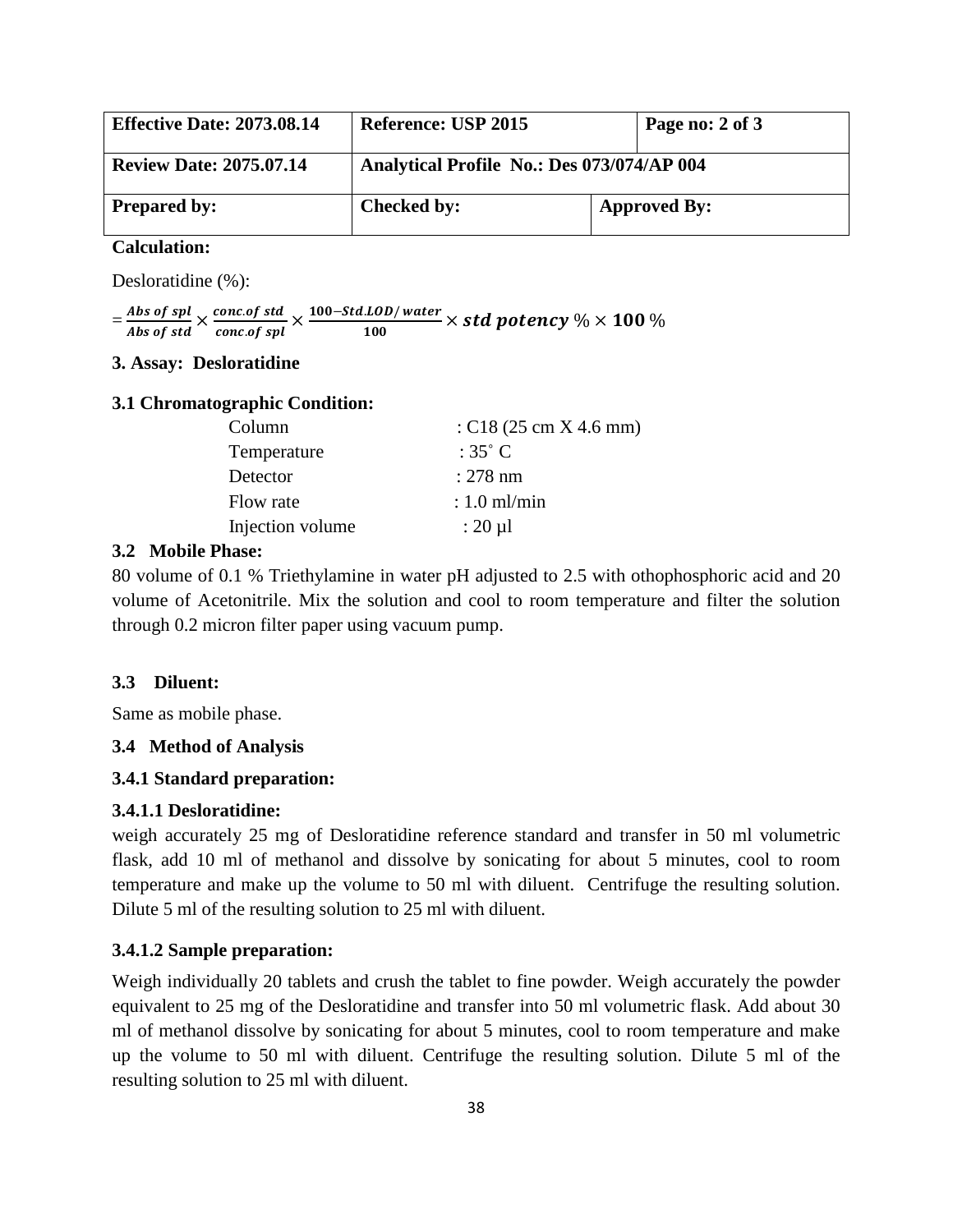| <b>Effective Date: 2073.08.14</b> | Reference: USP 2015                        | Page no: 3 of 3     |
|-----------------------------------|--------------------------------------------|---------------------|
| <b>Review Date: 2075.07.14</b>    | Analytical Profile No.: Des 073/074/AP 004 |                     |
| <b>Prepared by:</b>               | <b>Checked by:</b>                         | <b>Approved By:</b> |

## **3.4.1.3 System suitability:**

Inject 5 µl of standard solution of Desloratidine as per above mentioned chromatographic condition. In the chromatogram obtained from the standard preparation, the column efficiency determined from the major peak should not be less than 2000 theoretical plates, the tailing factor should be not more than 2.0 and the relative standard deviation of five replicate injections should not more be than 2.0 %. Inject 5 µl of the sample preparation and chromatograph as per above mentioned chromatographic condition. Calculate the result from the formula given below.

# **3.4.1.4 Calculation:**

Desloratidine HCL per tablet:

$$
= \frac{\text{Area of spl}}{\text{Area of Std}} \times \frac{\text{Conc. of std}}{\text{Conc. of spl}} \times \frac{\text{Potency of std}}{100} \times \frac{100 - \text{Water %}}{100} \times \text{Average Wt}.
$$

# **4. Uniformity of content:**

# **4.1 Desloratidine:**

### **4.1.1 Standard preparation:**

Weight about 26.1 mg of Desloratidine reference standard in a 50 ml volumetric flask, add about 30 ml of diluents and sonicate for about 5 minutes. Cool at room temperature and make up the volume to mark with same solvents. Dilute 5 of this solution to 25 ml with diluents and filter the solution through 0.2  $\mu$ m filter paper.

### **4.1.2 Sample preparation:**

Weigh 10 tablets individually and place one tablet individually in 50 ml volumetric flask, add about 30 ml of diluents. Dissolve by sonicating for about 10 minutes and make up the volume to 50 ml with diluents. Filter the solution through  $0.2 \mu$ m filter paper.

### **4.1.3 Mobile phase: Same as Assay**

# **4.1.4 Chromatographic condition: Same as Assay**

# **4.1.5 Procedure:**

Proceed the process as described in assay method, using 5 µl injection volume and calculate uniformity of content using the formula given below.

# **4.1.6 Calculation:**

Desloratidine % per tablet:

$$
= \frac{\text{Area of spl}}{\text{Area of Std}} \times \frac{\text{Conc. of std}}{\text{Conc. of spl}} \times \frac{\text{Potency of std}}{100} \times \frac{100 - \text{Water %}}{100} \times \frac{\text{Average Wt}}{\text{Label Claim}} \times 100 %
$$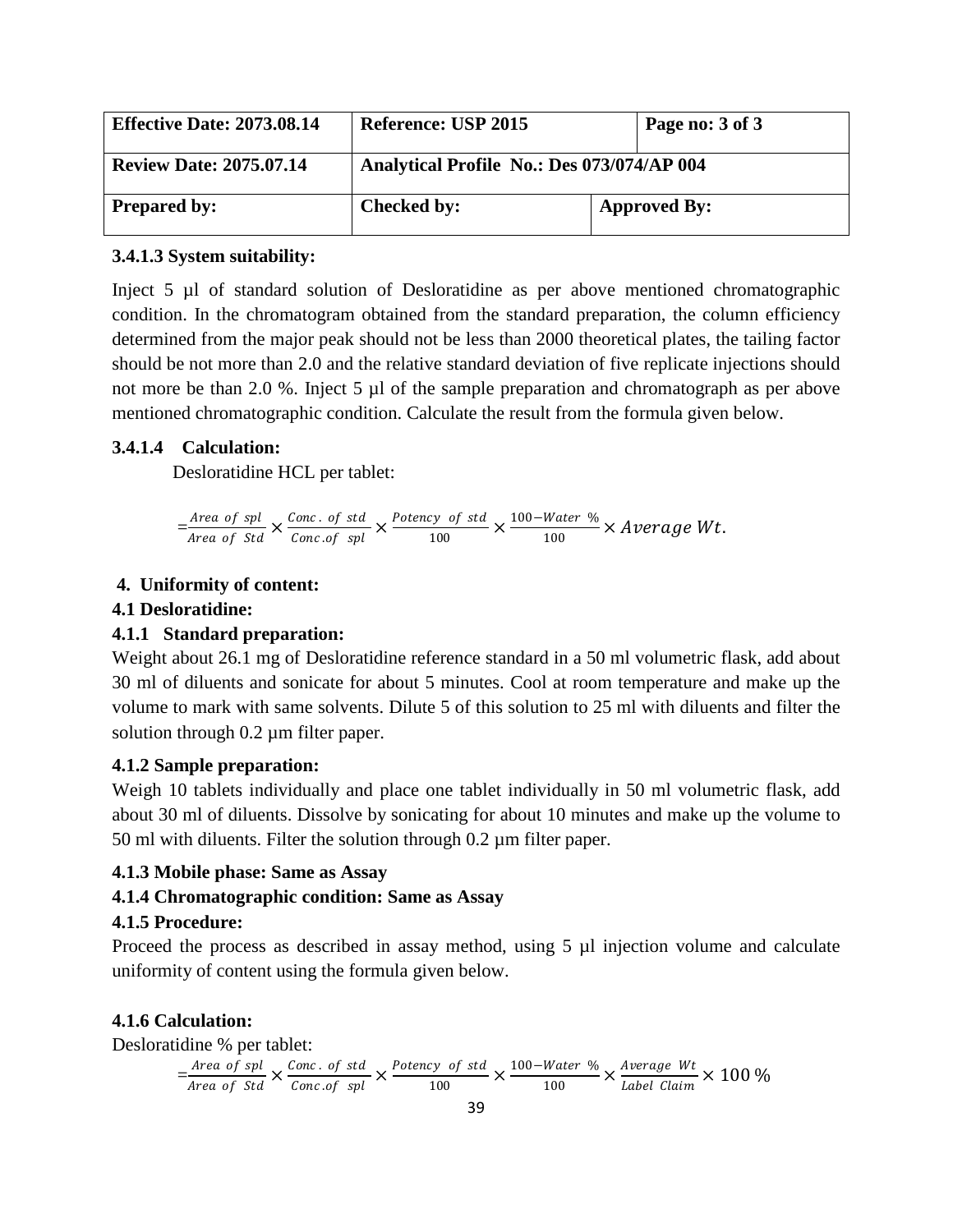ANNEX (13): Product (Quality control) Specification of Esomeprazole Capsules

# **Product Specification of**

# **Esomeprazole Capsules**

# **Reference: IP 2014 (Esomeprazole Gastro resistant Tablets)**

| <b>Effective Date: 073.07.25</b>                                              | <b>Reference: IP 2014</b>                          | Page no: 1 of 1     |
|-------------------------------------------------------------------------------|----------------------------------------------------|---------------------|
| <b>Review Date: 075.06.25</b>                                                 | <b>Product Specification No.: Esmo 073/074/005</b> |                     |
| Analytical Profile Reference: As per monograph of Esomeprazole Tablet IP 2014 |                                                    |                     |
| <b>Prepared by:</b>                                                           | <b>Checked by:</b>                                 | <b>Approved By:</b> |

| S.N              | <b>Test Parameter</b>                                                      | Limit                                                                                |
|------------------|----------------------------------------------------------------------------|--------------------------------------------------------------------------------------|
| 1.               | Identification                                                             | Positive for Esomeprazole                                                            |
| 2.               | Weight variation per capsule                                               | as per Pharmacopoeia<br>(Uniformity of weight of single dose)<br>preparation)        |
| 3.               | Assay:<br>Esomeprazole                                                     | 90-110% of the stated amount                                                         |
| $\overline{4}$ . | Dissolution $(\%)$ :<br>Esomeprazole<br>Acid Stage:<br><b>Buffer Stage</b> | Not more than 10 % of the stated amount<br>Not less than 70 % D of the stated amount |

**Analytical Profile of Esomeprazole Capsules:** As per IP monograph of Esomeprazole Gastroresistant Tablets (latest edition)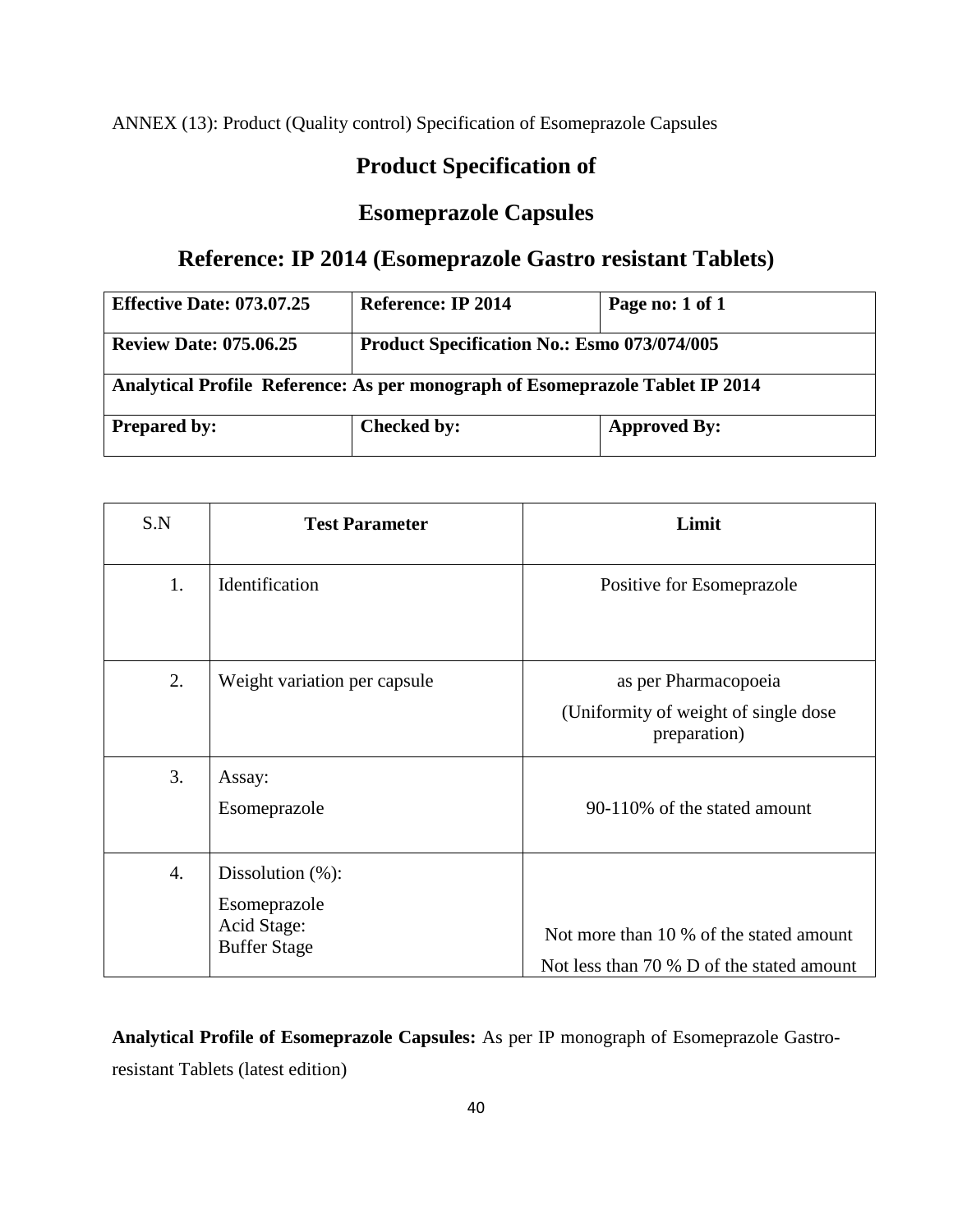ANNEX (14): Product (Quality control) Specification of Amlodipine & Atorvastatin Tablets

# **Product Specification of**

# **Amlodipine and Atorvastatin Tablets**

| <b>Effective Date: 073.08.26</b>                       | Reference: IP 2014                                     | Page no: 1 of 1     |  |
|--------------------------------------------------------|--------------------------------------------------------|---------------------|--|
| <b>Review Date: 075.08.26</b>                          | <b>Product Specification No.: AmloAtor 073/074/006</b> |                     |  |
| <b>Analytical Profile No.: AmloAtor 073/074/AP 006</b> |                                                        |                     |  |
| <b>Prepared by:</b>                                    | <b>Checked by:</b>                                     | <b>Approved By:</b> |  |

| S.N              | <b>Test Parameter</b>                                         | Limit                                                |
|------------------|---------------------------------------------------------------|------------------------------------------------------|
|                  |                                                               |                                                      |
| 1.               | Identification                                                | Positive for Amlodipine Besylate and<br>Atorvastatin |
| 2.               | Weight variation per tablet                                   | as per Pharmacopoeia                                 |
| 3.               | Friability (for uncoated tablet only)                         | <b>NMT 1%</b>                                        |
| $\overline{4}$ . | Assay:<br>1. Amlodipine<br>Atorvastatin<br>2.                 | 90-110% of the stated amount                         |
|                  |                                                               | 90-110% of the stated amount                         |
| 5.               | Dissolution $(\%)$ :<br>1. Telmisartan                        | Not less than 70 % D of the stated amount            |
|                  | 2. Amlodipine                                                 | Not less than 70 % D of the stated amount            |
| 6.               | Uniformity of content (%)<br>1. Amlodipine<br>2. Atorvastatin | 85-115% of the stated amount of the stated<br>amount |

Note

1. Amlodipine Besylate should be claim as Amlodipine.

2. Atorvastatin Calcium should be claim as Atorvastatin.

3. For dissolution test, acceptance criteria should be as per Pharmacopeia (latest edition).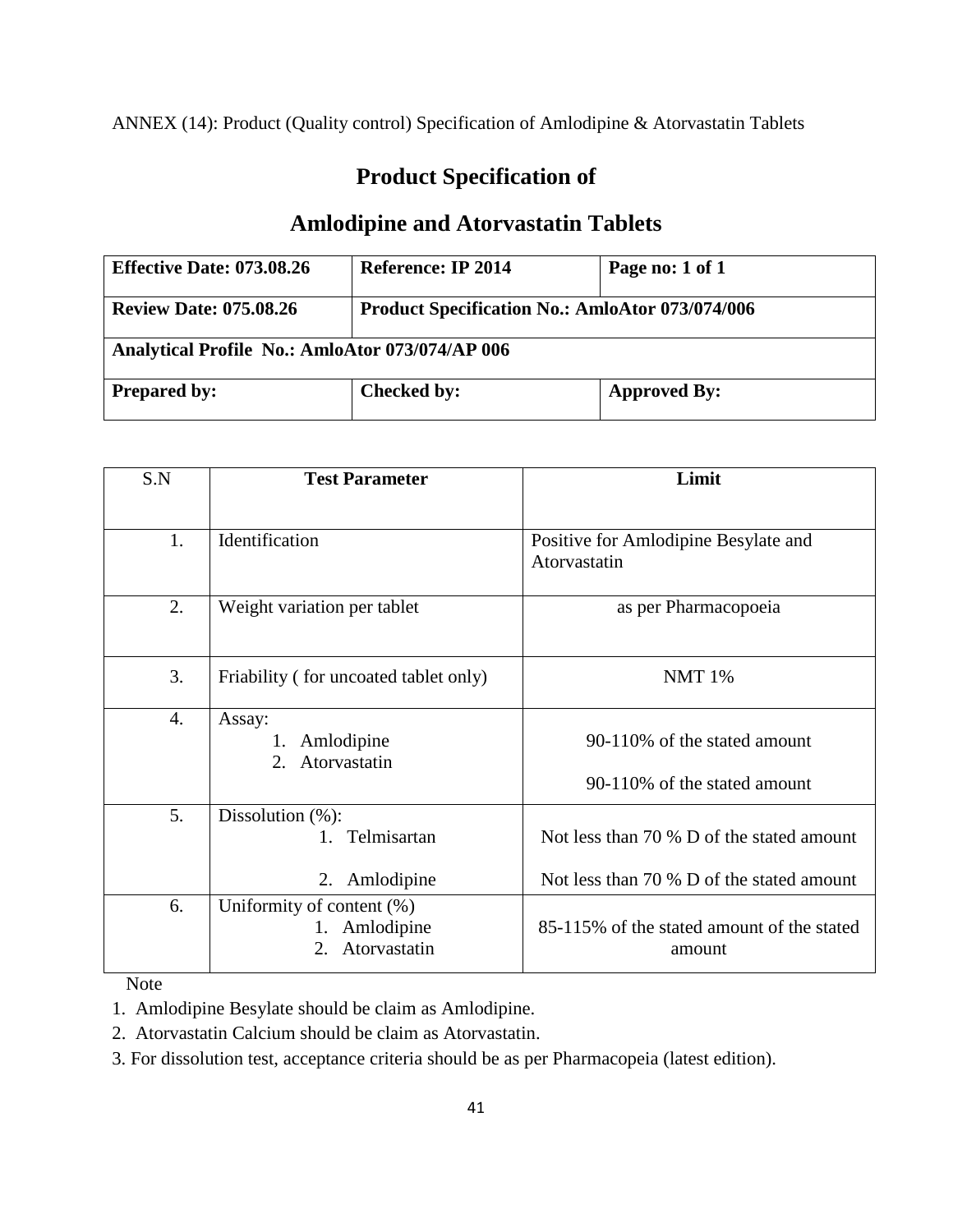### **Analytical profile of Amlodipine and Atorvastatin Tablets**

| <b>Effective Date: 073.07.08</b> | Reference: IP 2014 & National<br>Page no: 1 of 5<br><b>Healthcare Pyt. Ltd method</b> |                     |
|----------------------------------|---------------------------------------------------------------------------------------|---------------------|
| <b>Review Date: 075.06.08</b>    | Analytical Profile No.: AmloAtor 073/074/AP 006                                       |                     |
| <b>Prepared by:</b>              | Checked by:                                                                           | <b>Approved By:</b> |

### **1. Identification:**

### **1.1. Amlodipine Besylate:**

In the assay, the principle peak in the chromatogram obtained with the sample solution should correspond to the peak in the chromatogram obtained with the reference standard solution of Amlodipine Besylate.

### **1.2. Atorvastatin:**

In the assay, the principle peak in the chromatogram obtained with the sample solution corresponds to the peak in the chromatogram obtained with the reference standard solution of Telmisartan.

### **2. Dissolution Test: Atorvastatin**

### **2.1 Dissolution Parameter:**

| 2.1.1 Medium      | : Phosphate buffer PH 6.8               |
|-------------------|-----------------------------------------|
| 2.1.2 Apparatus   | : Paddle                                |
| 2.1.3 Rotation    | $: 75$ RPM                              |
| 2.1.4 Temperature | : $37^{\circ}$ C $\pm$ 0.5 $^{\circ}$ C |
| 2.1.5 Time        | : 30 minutes                            |

### **2.1.6. Dissolution Medium Preparation:**

Place 250 ml of 0.2 M potassium dihydrogen orthophosphate and 112 ml 0.2 M Sodium hydroxide in 1000 ml volumetric flask and make up the volume with water.

### **2.1.7 Standard Preparation:**

Weigh accurately 29 mg of reference standard of Atorvastatin calcium and trasfer in 100 ml of voumetric flask, dissolve it with methanol and make up the volume with same solvent and sonicate for 5 minutes. Dilute 2 ml of the resulting solution to 50 ml with dissolution medium and filter through 0.2 micron filter paper.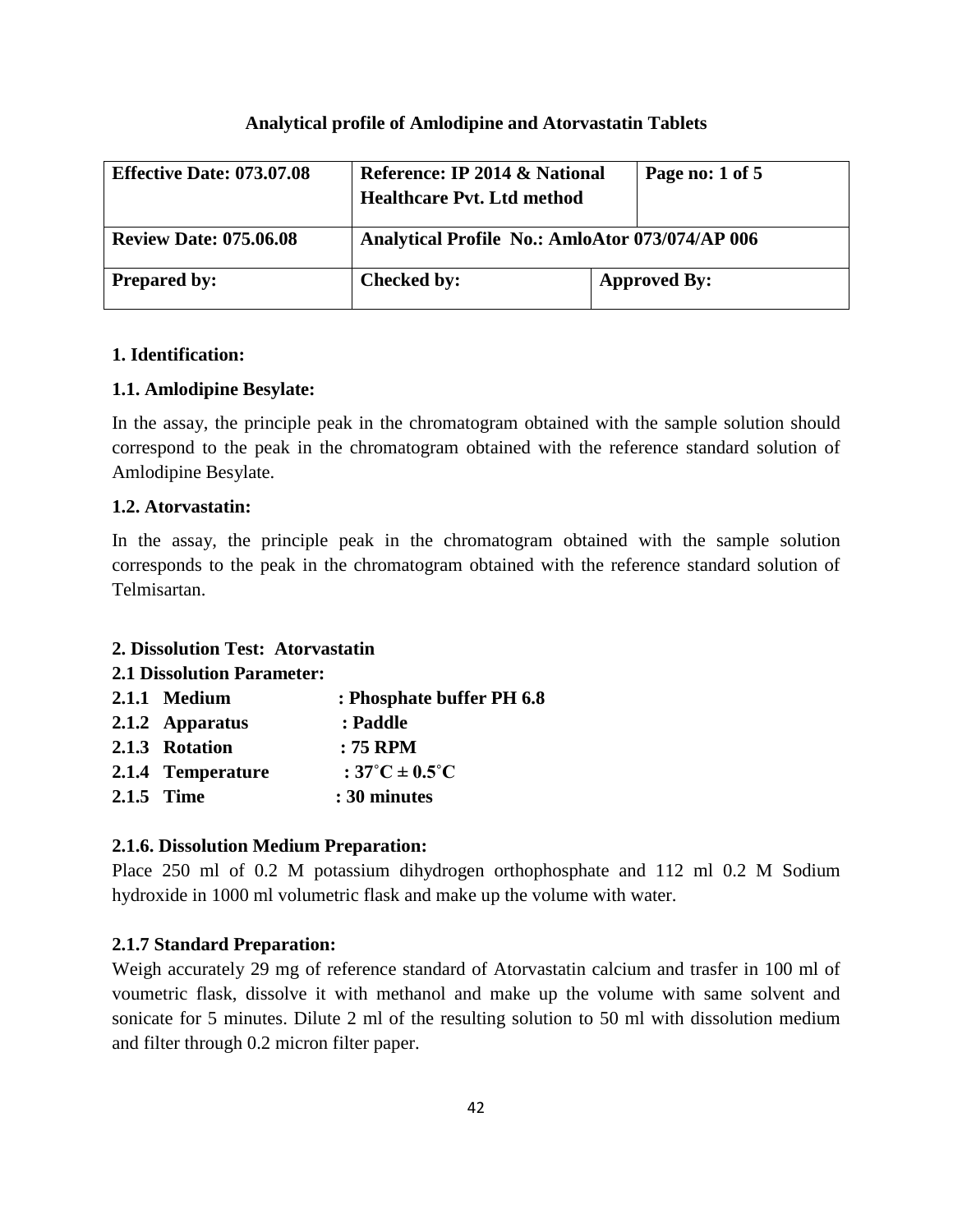| <b>Effective Date: 073.07.08</b> | Page no: 2 of 5<br>Reference: IP 2014 & National<br><b>Healthcare Pvt. Ltd method</b> |                     |
|----------------------------------|---------------------------------------------------------------------------------------|---------------------|
| <b>Review Date: 075.06.08</b>    | Analytical Profile No.: AmloAtor 073/074/AP 006                                       |                     |
| <b>Prepared by:</b>              | Checked by:                                                                           | <b>Approved By:</b> |

#### **2.1.8. Sample preparation**

Place 1 tablet in each dissolution vessel and run the apparatus as per above condition and collect the sample solution from each jar at specified time and filter through 0.2 micron filter paper.

### **2.1.9 Chromatographic Condition:**

Column: ( 150\* 4.6) , 5 micron, (C18) Temprature: Ambient Wave length: 246 nm Flow rate : 2.0 ml / min. Injection volume: 40 µl

**Mobile Phase:** A mixture of 50 volumes of a buffer solution prepared by dissolving 1.54 gm of ammonium acetate in 1000 ml of water and adjust pH to 4.0 with glacial acetic acid and 50 volumes of a mixture of 92.5 volumes of Acetonitrile and 7.5 volumes of tetrahydrofuran.

### **2.1.10. Procedure:**

Proceed the test as per prescribed in chromatographic condition using 40 µl injection of standard preparation and the sample preparation separately. Calculate the dissolution in percentage of each tablet with respect to label claim using the formula given below.

### **Calculation:**

Atorvastatin (%):

 $=\frac{Area\ of\ spl}{Area\ of\ std}\times \frac{conc.of\ std}{conc.of\ spl}\times std\ potency\% \times \frac{100-LOD/WC}{100}$  $\frac{100}{100} \times \frac{1115.36}{1155.36}$  $\frac{1155.36}{x}$  **100** %

 **Result :** Atorvastatin in %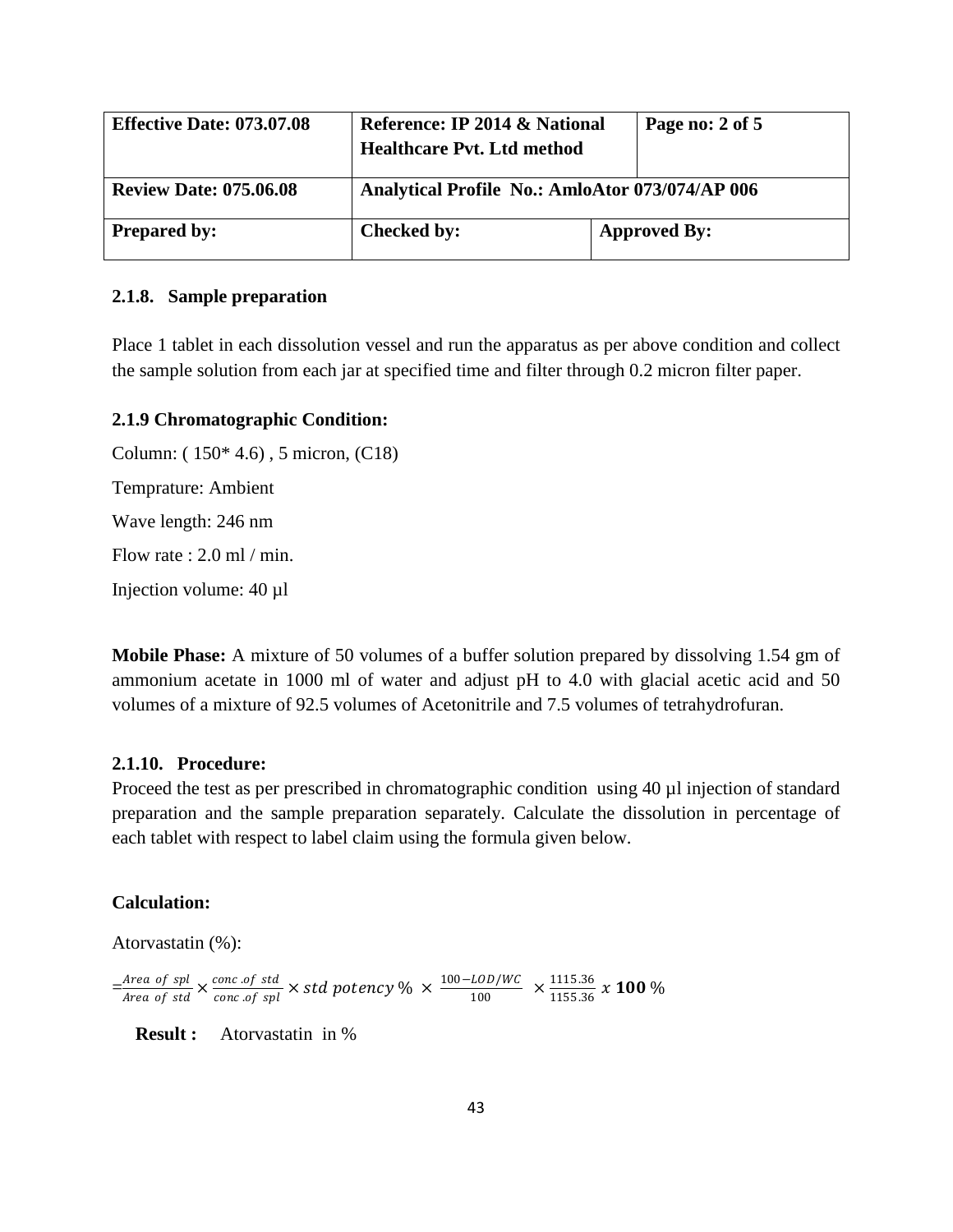| <b>Effective Date: 073.07.08</b> | Reference: IP 2014 & National<br><b>Healthcare Pyt. Ltd method</b> | Page no: 3 of 5     |
|----------------------------------|--------------------------------------------------------------------|---------------------|
| <b>Review Date: 075.06.08</b>    | <b>Analytical Profile No.: AmloAtor 073/074/AP 006</b>             |                     |
| <b>Prepared by:</b>              | <b>Checked by:</b>                                                 | <b>Approved By:</b> |

- **2.2. Dissolution: Amlodipine Besylate**
- **2.2. Dissolution Parameter:**

|             | 2.2.1. Medium     | : 900ml 0.01 N HCL                 |
|-------------|-------------------|------------------------------------|
|             | 2.2.2. Apparatus  | : Paddle                           |
|             | 2.2.3. Revolution | $: 75$ RPM                         |
|             | 2.2.4 Temperature | : $37^{\circ}$ C ± $0.5^{\circ}$ C |
| 2.2.5. Time |                   | : 45 minutes                       |

### **2.1.6. Dissolution Medium Preparation:**

Dissolve 5.1ml of concentrated Hydrochloric acid in 6000 ml of water.

### **2.2.7. Standard Preparation:**

Weigh accurately about 37.8 mg of Amlodipine Besylate and transfer in 100 ml volumetric flask, add about 70 ml of methanol and sonicate for 5 minutes, cool to room temperature and make up the volume to 100 ml with the methanol. Dilute 2 ml of the resulting solution to 100 ml with the dissolution medium. Again dilute 5 ml of the resulting solution to 25 ml with the mobile phase and filter through 0.2 micron filter paper.

### **2.2.8. Sample preparation**

Place 1 tablet in each dissolution jar and run the apparatus as per mentioned conditions and collect sample solution from each jar at specified time, centrifuge for 10 minutes. Finally dilute 5 ml of this solution to 25 ml with the mobile phase and filter through 0.2 micron filter paper.

# **2.2.9. Procedure:**

# **Calculation:**

Amlodipine in (%):

 $=\frac{Abs~of~spl}{Abs~of~std} \times \frac{concof~std}{concof~spl} \times \frac{100 - LOD/water}{100}$  $\frac{OD/water}{100} \times std\ potency\ % \times \frac{408.453}{567.1}$  $\frac{1}{67.1}$   $\times$  100 %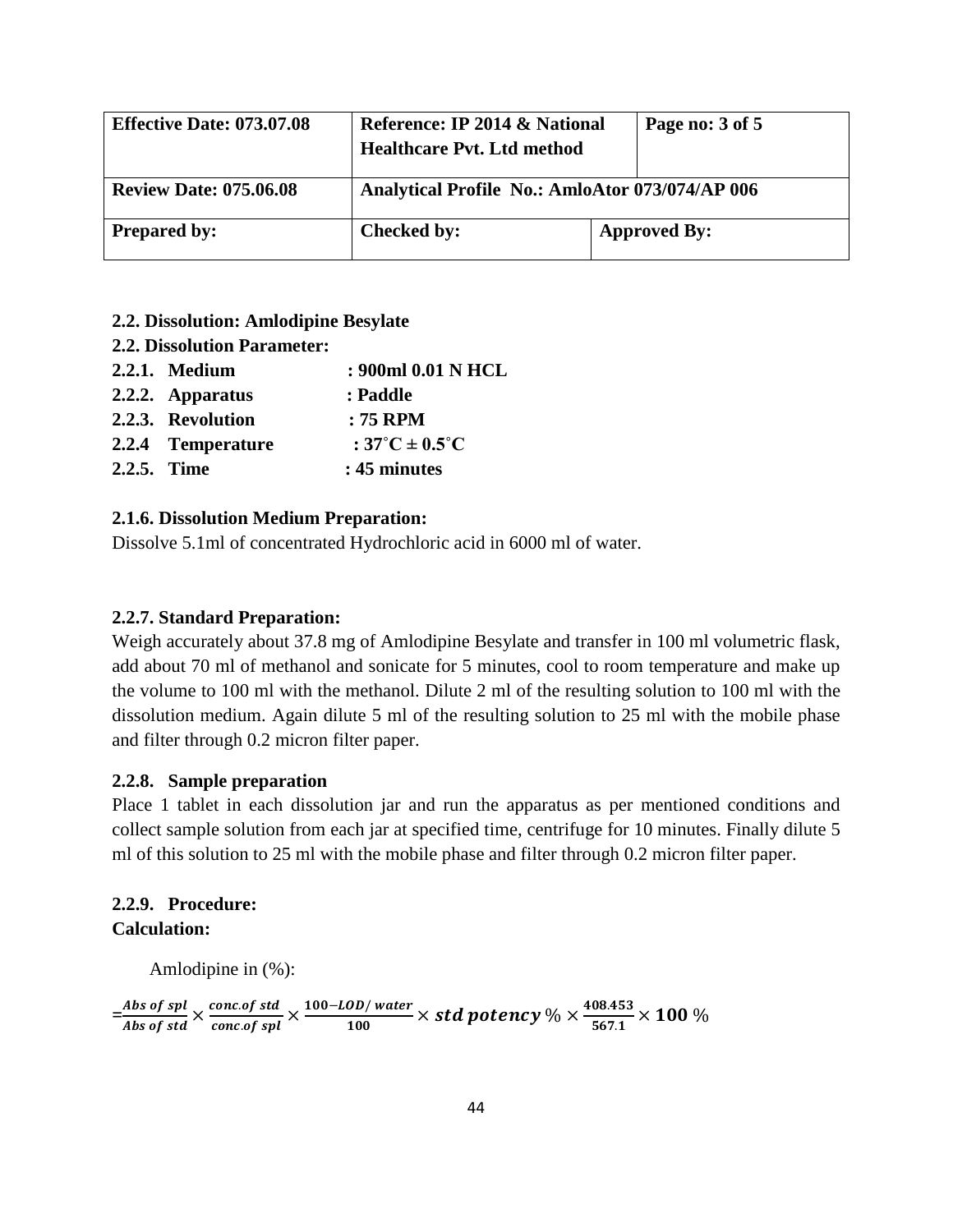| <b>Effective Date: 073.07.08</b> | Reference: IP 2014 & National<br>Page no: 4 of 5<br><b>Healthcare Pvt. Ltd method</b> |                     |
|----------------------------------|---------------------------------------------------------------------------------------|---------------------|
| <b>Review Date: 075.06.08</b>    | Analytical Profile No.: AmloAtor 073/074/AP 006                                       |                     |
| <b>Prepared by:</b>              | <b>Checked by:</b>                                                                    | <b>Approved By:</b> |

## **3 Assay:**

# **3.1 Amlodipine and Atorvastatin**

Buffer: Dissolve 6.8 g of potassium dihydrogen phosphate in 1000 ml of HPLC grade water.

**3.1.1 Mobile phase:** Prepare a mixture of Phosphate buffer, Acetonitrile and Methanol in the ratio (30:50:20). Filter and degas. Adjust the pH to  $3.5 \pm 0.5$  with dilute orthophosphoric acid.

**3.1.2 Standard Preparation:** Weigh accurately about 34.75 mg of Amlodipine Besylate and 52.2 mg of Atorvastatin calcium in a 100 ml volumetric flask. Add about 60 ml of methanol and dissolve by sonicating for about 5 minutes, allow cooling at room temperature and make up the final volume with same solvent. Centrifuge the standard solution. Dilute 2 ml of the resulting solution to 50 ml with the mobile phase and filter the solution through  $0.2 \mu m$  filter paper.

**3.1.3 Sample Preparation:** Weigh 20 tablets individually and crush 20 tablets. Weigh accurately the powder of the sample equivalent to 25 mg of Amlodipine and 50 mg **of**  Atorvastatin in 100 ml of volumetric flask. Add about 70 ml of methanol and dissolve by sonicating for about 10 minutes, cool and make up the volume to 100 ml with the methanol. Centrifuge the solution. Dilute 2 ml of the resulting solution to 50 ml with the mobile phase. Filter the solution through 0.2  $\mu$ m filter paper.

### **3.1.4 Chromatographic Condition:**

**Column: C 18 (**150 x 4.6 mm; 5 micron)

**Temperature:** Ambient

**Wave length:** 246 nm

**Flow rate:** 1.0 ml/min

### **3.1.5 System suitability:**

Inject 20 µl of standard solution of Amlodipine and Atorvastatin as per above mentioned chromatographic condition. In the chromatogram obtained from the standard preparation, the column efficiency determined from the major peak should not be less than 2000 theoretical plates, the tailing factor should be not more than 2.0 and the relative standard deviation of five replicate injections should not more be than 2.0 %. Inject 20 µl of the sample preparation and chromatograph as per above mentioned chromatographic condition. Calculate the result from the formula given below.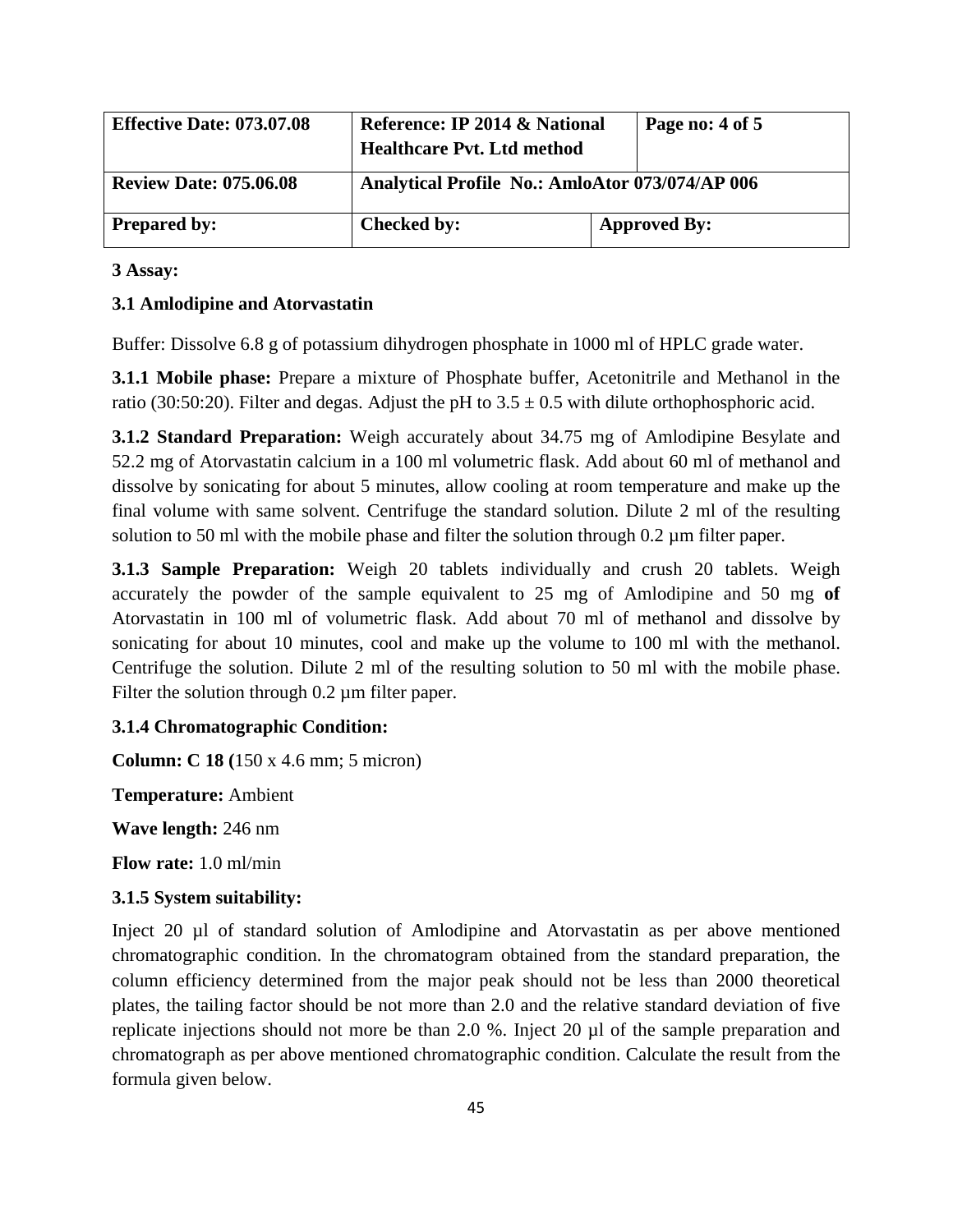| <b>Effective Date: 073.07.08</b> | Reference: IP 2014 & National<br><b>Healthcare Pvt. Ltd method</b> | Page no: 5 of 5     |
|----------------------------------|--------------------------------------------------------------------|---------------------|
| <b>Review Date: 075.06.08</b>    | <b>Analytical Profile No.: AmloAtor 073/074/AP 006</b>             |                     |
| <b>Prepared by:</b>              | Checked by:                                                        | <b>Approved By:</b> |

### **3.1.6 Calculation:**

Amlodipine per tablet:

 $=\frac{Area\ of\ spl}{Area\ of\ Std} \times \frac{Conc\ .\ of\ std}{Conc\ .of\ spl} \times \frac{Potency\ of\ std}{100}$  $\frac{cy \text{ of std}}{100} \times \frac{100 - Water \text{ %}}{100}$  $\frac{Water \ \%}{100}$  × Average Wt.  $x \frac{408.453}{567.1}$ 567.1 Atorvastatin per tablet:

 $=\frac{Area\ of\ spl}{Area\ of\ Std} \times \frac{Conc\ .\ of\ std}{Conc\ .of\ spl} \times \frac{Potency\ of\ std}{100}$  $\frac{cy \text{ of std}}{100} \times \frac{100 - Water \text{ %}}{100}$  $\frac{Water \ \%}{100}$   $\times$  Average Wt.  $x \frac{1115.36}{1155.36}$ 1155.36

### **4.0 Uniformity of content**

### **4.1 Amlodipine & Atorvastatin**

**4.1.1 Standard Preparation:** Weigh accurately about 34.75 mg of Amlodipine Besylate and 52.2 mg of Atorvastatin calcium in a 100 ml volumetric flask. Add about 60 ml of methanol and dissolve by sonicating for about 5 minutes, allow cooling at room temperature and make up the final volume with same solvent. Centrifuge the standard solution. Dilute 2 ml of the resulting solution to 50 ml with the mobile phase and filter the solution through 0.2  $\mu$ m filter paper.

**4.1.2 Sample Preparation:** Weigh 10 tablets individually and place one tablet individually in 100 ml volumetric flask. Disperse the tablet by adding few drops of water. Add about 70 ml of methanol and dissolve by sonicating for about 10 minutes, cool and make up the volume to 100 ml with the methanol. Centrifuge the solution. Dilute 5 ml of the resulting solution to 25 ml with the mobile phase. Filter the solution through 0.2 µm filter paper.

### **4.1.3 Chromatographic condition: Same as Assay**

### **4.1.4 Procedure:**

Proceed the process as described in assay method, using 20  $\mu$ l injection volume and calculate uniformity of content using the formula given below.

#### **4.1.5 Calculation:**

Amlodipine % per tablet:

$$
= \frac{Area\ of\ spl}{Area\ of\ Std} \times \frac{Conc.\ of\ std}{Conc.\ of\ spl} \times \frac{Potency\ of\ std}{100} \times \frac{100-Water\ \%}{100} \times \frac{Average\ Wt}{Label\ Claim} \times \frac{408.453}{567.1} \times 100\ \%
$$

$$
= \frac{\text{Area of spl}}{\text{Area of Std}} \times \frac{\text{Conc. of std}}{\text{Conc. of spl}} \times \frac{\text{Potency of std}}{100} \times \frac{100 - \text{Water %}}{100} \times \frac{\text{Average Wt}}{\text{Label Claim}} \times \frac{1115.36}{1155.36} \times 100\%
$$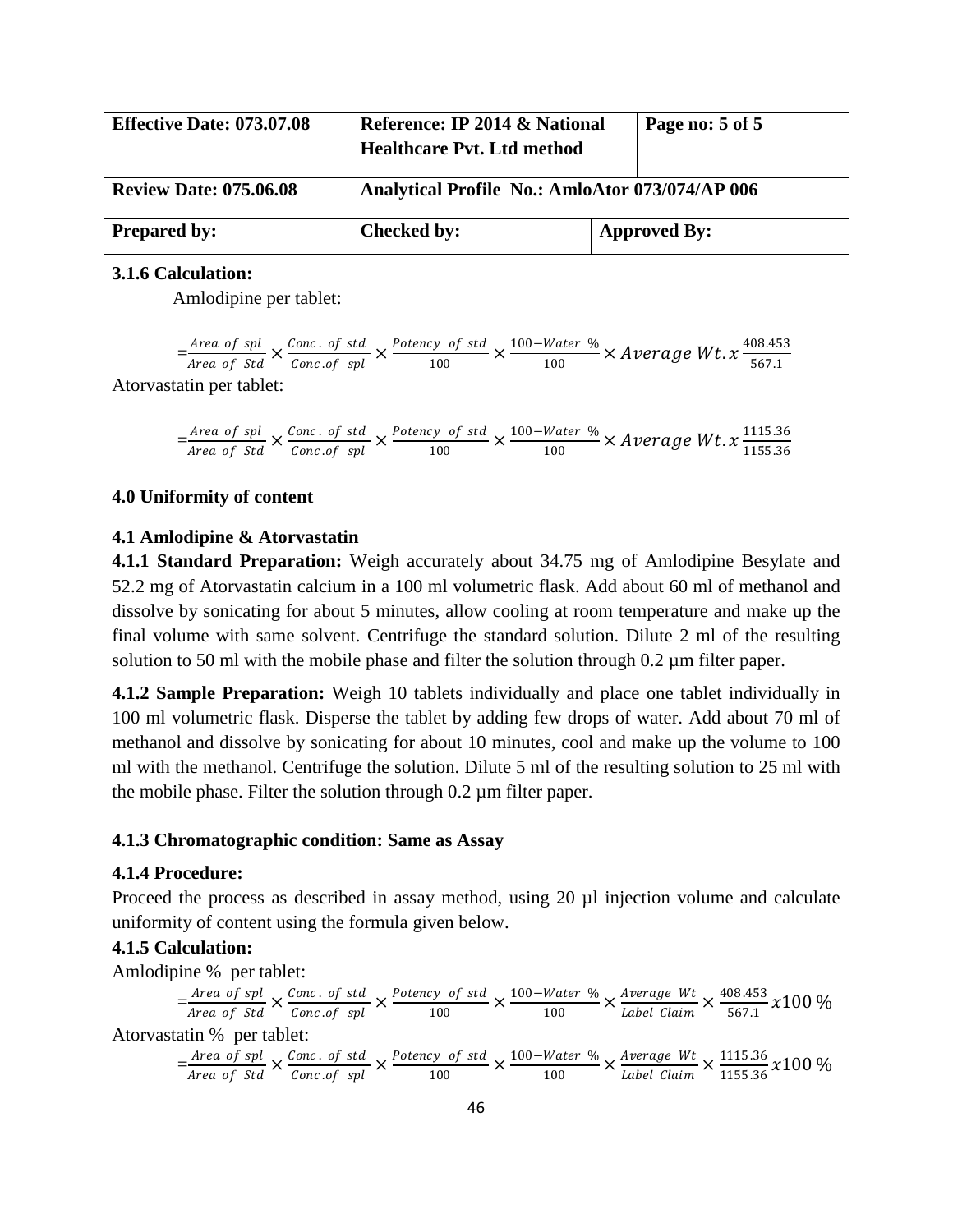ANNEX 15: Product (Quality control) Specification of Cefdinir Dispersible Tablets

# **Product Specification of**

# **Cefdinir Dispersible Tablets**

| <b>Effective Date: 073.08.29</b>             | <b>Reference: USP 2015</b>                          | Page no: 1 of 1     |  |
|----------------------------------------------|-----------------------------------------------------|---------------------|--|
| <b>Review Date: 075.08.29</b>                | <b>Product Specification No.: Cefdi 073/074/007</b> |                     |  |
| Analytical Profile No.: Cefdi 073/074/AP 007 |                                                     |                     |  |
| <b>Prepared by:</b>                          | <b>Checked by:</b>                                  | <b>Approved By:</b> |  |

| S.N              | <b>Test Parameter</b>                 | Limit                                                                                      |
|------------------|---------------------------------------|--------------------------------------------------------------------------------------------|
| 1.               | Identification                        | Positive for Cefdinir                                                                      |
|                  |                                       |                                                                                            |
| 2.               | Weight variation per tablet           | as per Pharmacopoeia                                                                       |
| 3.               | Friability (for uncoated tablet only) | <b>NMT 1%</b>                                                                              |
| $\overline{4}$ . | Uniformity of dispersion              | To pass through a sieve screen with a<br>nominal mesh aperture of 710 µm (seive<br>number) |
| 5.               | Assay:<br>Cefdinir                    | 90-110% of the stated amount                                                               |
| 6.               | Dissolution (%):<br>Cefdinir          | Not less than 80% D of the stated amount                                                   |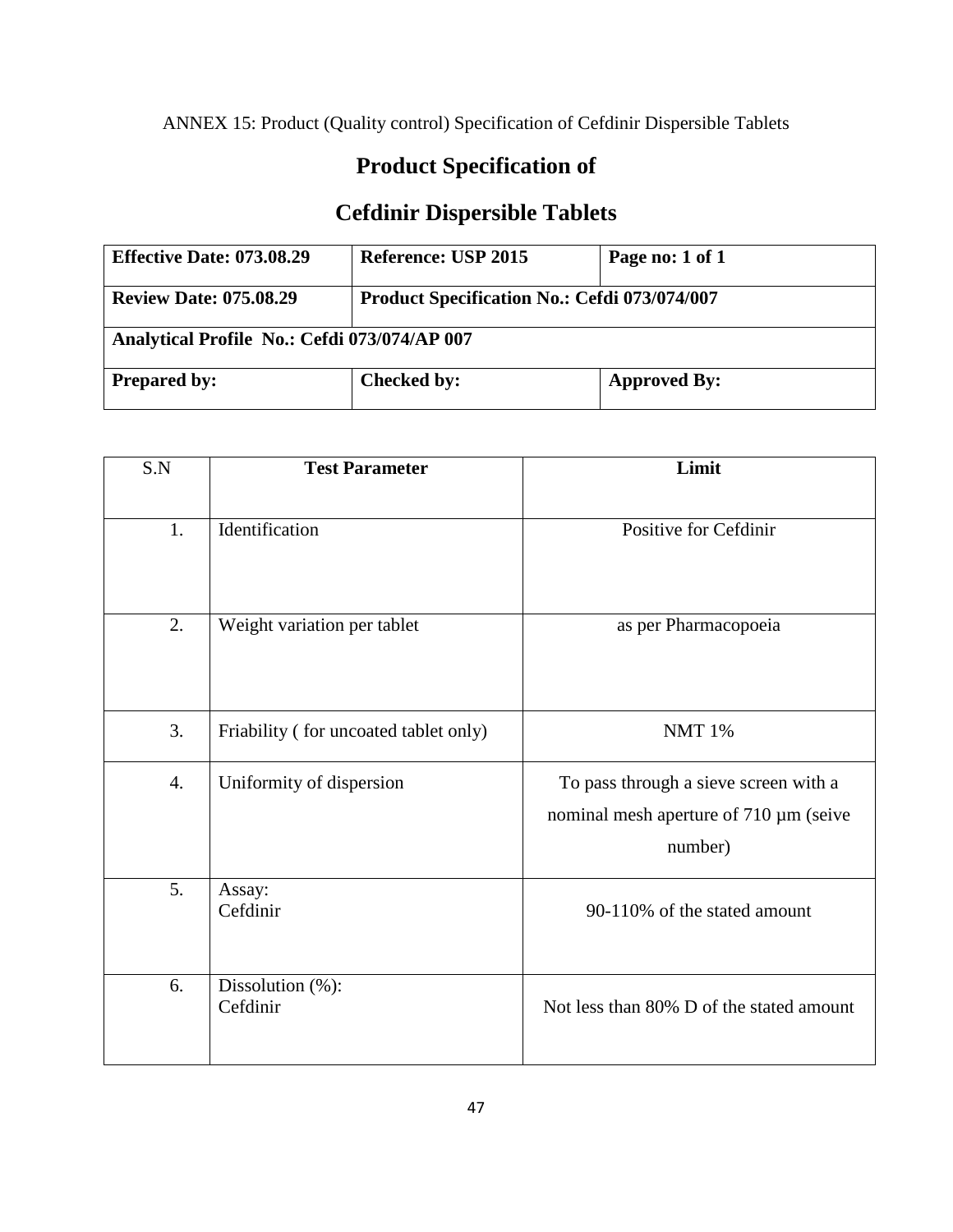## **Analytical profile of Cefdinir Tablets**

| <b>Effective Date: 073.08.29</b> | Reference: USP 2015                          | Page no: 1 of 3     |
|----------------------------------|----------------------------------------------|---------------------|
| <b>Review Date: 075.08.29</b>    | Analytical Profile No.: Cefdi 073/074/AP 007 |                     |
| <b>Prepared by:</b>              | <b>Checked by:</b>                           | <b>Approved By:</b> |

# **1. Identification:**

# **1.1. Cefdinir**

In the assay, the principle peak in the chromatogram obtained with the sample solution should correspond to the peak in the chromatogram obtained with the reference standard solution of Cefdinir.

# **2. Dissolution Test: Cedinir**

**2.1 Dissolution Parameter:** 

| 2.1.1 Medium      | : 0.05 M Phosphate buffer PH 6.8   |
|-------------------|------------------------------------|
| 2.1.2 Volume      | :900 ml                            |
| 2.1.2 Apparatus   | : Paddle                           |
| 2.1.3 Rotation    | : 50 RPM                           |
| 2.1.4 Temperature | : $37^{\circ}$ C ± $0.5^{\circ}$ C |
| 2.1.5 Time        | : 30 minutes                       |

# **2.1.6. Dissolution Medium Preparation:**

Dissolve 6.8 g of potassium dihydrogen orthophosphate in 1000 ml of water and adjust the pH to 6.8 with dilute sodium hydroxide.

# **2.1.7 Standard Preparation:**

Weigh accurately about 33 mg of working standard of cefdinir and trasfer in 100 ml of voumetric flask, dissolve it with about 70 ml of dissolution medium by sonicating for about 10 minutes. Allow the solution to cool to room temperature and make up the volume to 100 ml with dissolution medium. Dilute 2 ml of the resulting solution to 50 ml with dissolution medium.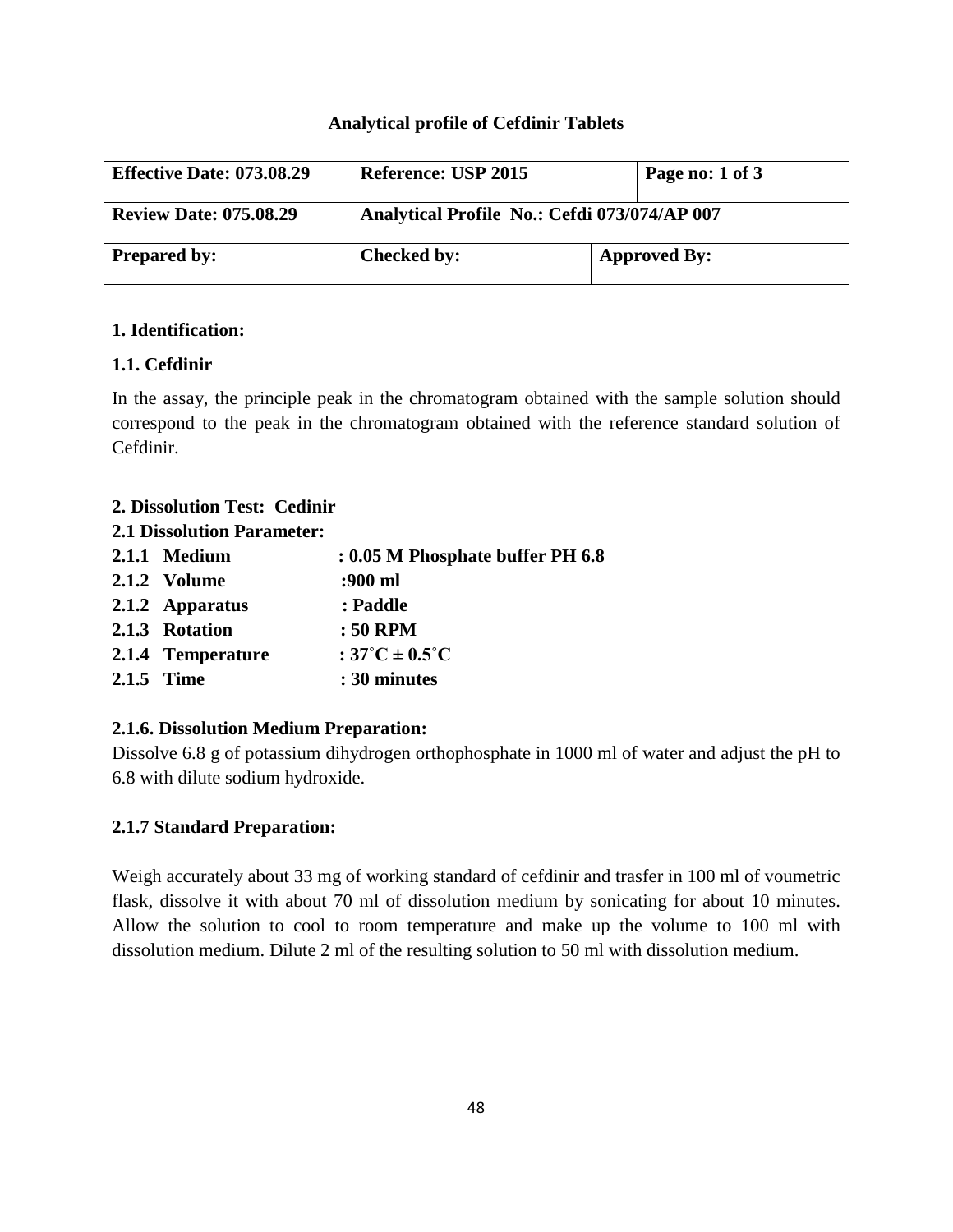| <b>Effective Date: 073.08.29</b> | <b>Reference: USP 2015</b>                   | Page no: 2 of 3     |
|----------------------------------|----------------------------------------------|---------------------|
| <b>Review Date: 075.08.29</b>    | Analytical Profile No.: Cefdi 073/074/AP 007 |                     |
| <b>Prepared by:</b>              | <b>Checked by:</b>                           | <b>Approved By:</b> |

#### **2.1.9. Procedure:**

Measure the absorbance of the standard and sample solution at about 290 nm. Calculate the content of the cefdinir in the dissolution medium by comparision with the cefdinir standard preparation.

### **Calculation:**

Cefdinir (%):

 $=\frac{Area\ of\ spl}{Area\ of\ std}\times \frac{conc.of\ std}{conc.of\ spl}\times std\ potency\ \% \times \frac{100-LOD/WC}{100}$  $\frac{100}{100}$  x 100 %

 **Result :** Cefdinir in %

#### **3 Assay:**

### **3.1 Cefdinir**

**3.1.1 Buffer:** 10.7 g/L of dibasic sodium phosphate and 3.4 g/L of monobasic potassium phosphate. Adjust the pH to  $7.0 \pm 0.05$  with orthophosphoric acid or sodium hydroxide before dilution.

**3.1.2 Solution A:** 7 g/L citric acid monohydrate. Adjust the pH to 2.0  $\pm$  0.05 with orthophosphoric acid

**3.1.3 Mobile phase:** Methanol, Tetrahydrofuran and solution A (111:28:1000)

**3.1.4 System suitability solution:** 50 µg/ml of Cefdinir RS and 175 µg/ml of m-hydroxybenzoic acid in buffer.

**3.1.5 Standard solution:** Weigh accurately about 25 mg of working standard of cefdinir and trasfer in 100 ml of voumetric flask, dissolve it with about 70 ml of buffer by sonicating for about 10 minutes. Allow the solution to cool to room temperature and make up the volume to 100 ml with buffer. Dilute 5 ml of the resulting solution to 25 ml with buffer and filter through 0.2 micron filter paper.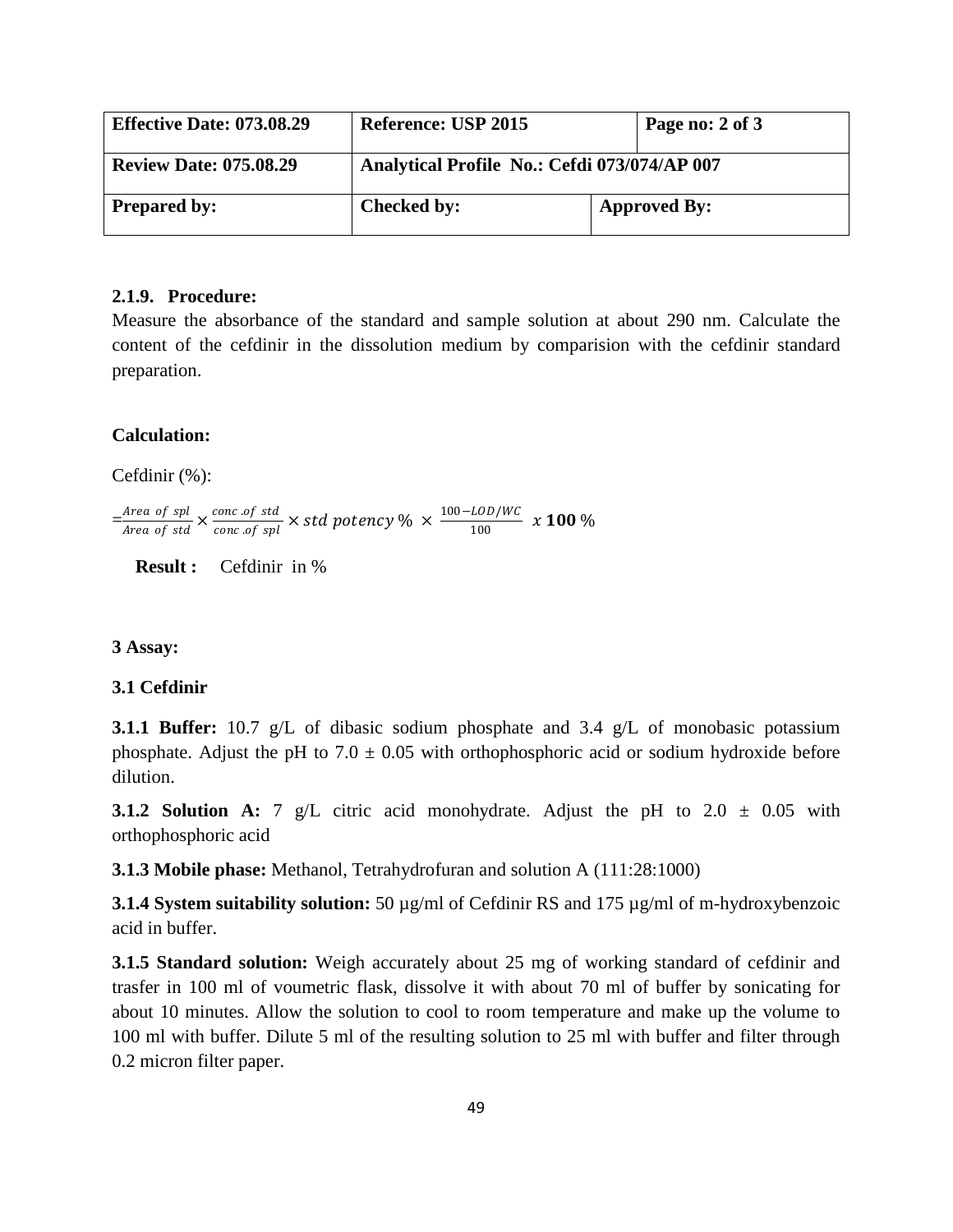| <b>Effective Date: 073.08.29</b> | <b>Reference: USP 2015</b>                   | Page no: 3 of 3     |
|----------------------------------|----------------------------------------------|---------------------|
| <b>Review Date: 075.08.29</b>    | Analytical Profile No.: Cefdi 073/074/AP 007 |                     |
| <b>Prepared by:</b>              | <b>Checked by:</b>                           | <b>Approved By:</b> |

**3.1.6 Sample solution:** Weigh 20 tablets individually and crush 20 tablets. Weigh accurately the powder sample equivalent to 25 mg of of cefdinir and trasfer in 100 ml of voumetric flask, dissolve it with about 70 ml of buffer by sonicating for about 10 minutes. Allow the solution to cool to room temperature and make up the volume to 100 ml with buffer.Centrifuge the solution. Dilute 5 ml of the resulting solution to 25 ml with buffer and filter through 0.2 micron filter paper.

### **3.1.7 Chromatographic Condition:**

**Column: C 18 (**150 x 4.6 mm; 5 micron) **Temperature:** Ambient **Wavelength:** 254 nm **Flow rate:** 1.5 ml/min

### **3.1.8 System suitability:**

Inject 15 µl of standard solution of Cefdinir as per above mentioned chromatographic condition. In the chromatogram obtained from the standard preparation, the column efficiency determined from the major peak should not be less than 2000 theoretical plates, the tailing factor should be not more than 2.0 and the relative standard deviation of five replicate injections should not more be than 2.0 %. The resolution should be greater than 3.0 between cefdinir and mhydroxybenzoic acid (System suitability solution). Inject 15  $\mu$ l of the sample preparation and chromatograph as per above mentioned chromatographic condition. Calculate the result from the formula given below.

### **3.1.9 Calculation:**

Cefdinir per tablet:

 $=\frac{Area\ of\ spl}{Area\ of\ Std} \times \frac{Conc.\ of\ std}{Conc.\ of\ spl} \times \frac{Potency\ of\ std}{100}$  $\frac{cy \text{ of std}}{100} \times \frac{100 - Water \%}{100}$  $\frac{1}{100}$  × Average Wt.